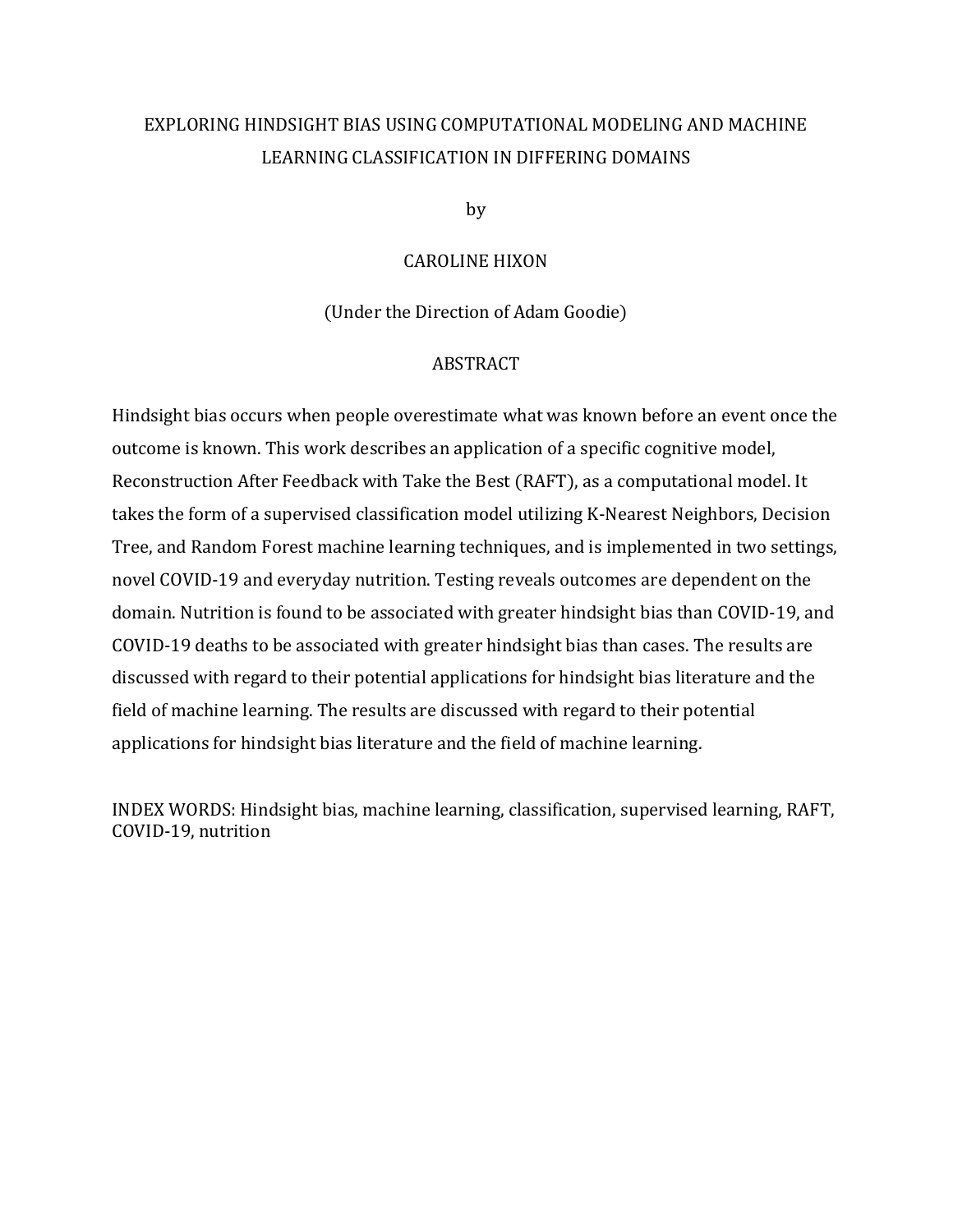# EXPLORING HINDSIGHT BIAS USING COMPUTATIONAL MODELING AND MACHINE LEARNING CLASSIFICATION IN DIFFERING DOMAINS

by

CAROLINE HIXON

B.S., Tulane University, 2019

A Thesis Submitted to the Graduate Faculty of the University of Georgia in Partial Fulfillment of the Requirements for the Degree.

MASTER OF SCIENCE

ATHENS, GEORGIA 2021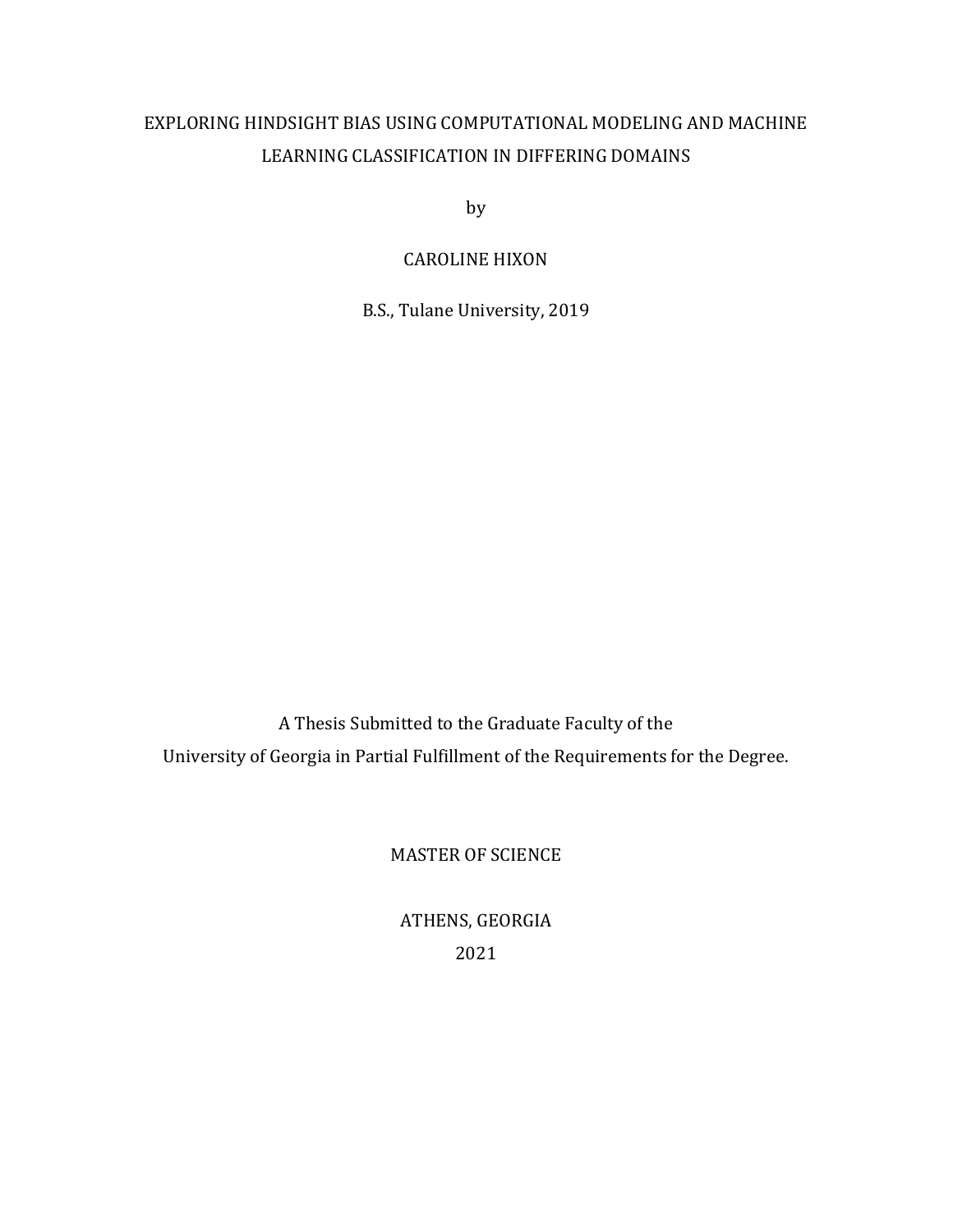© 2021

Caroline Hixon All Rights Reserved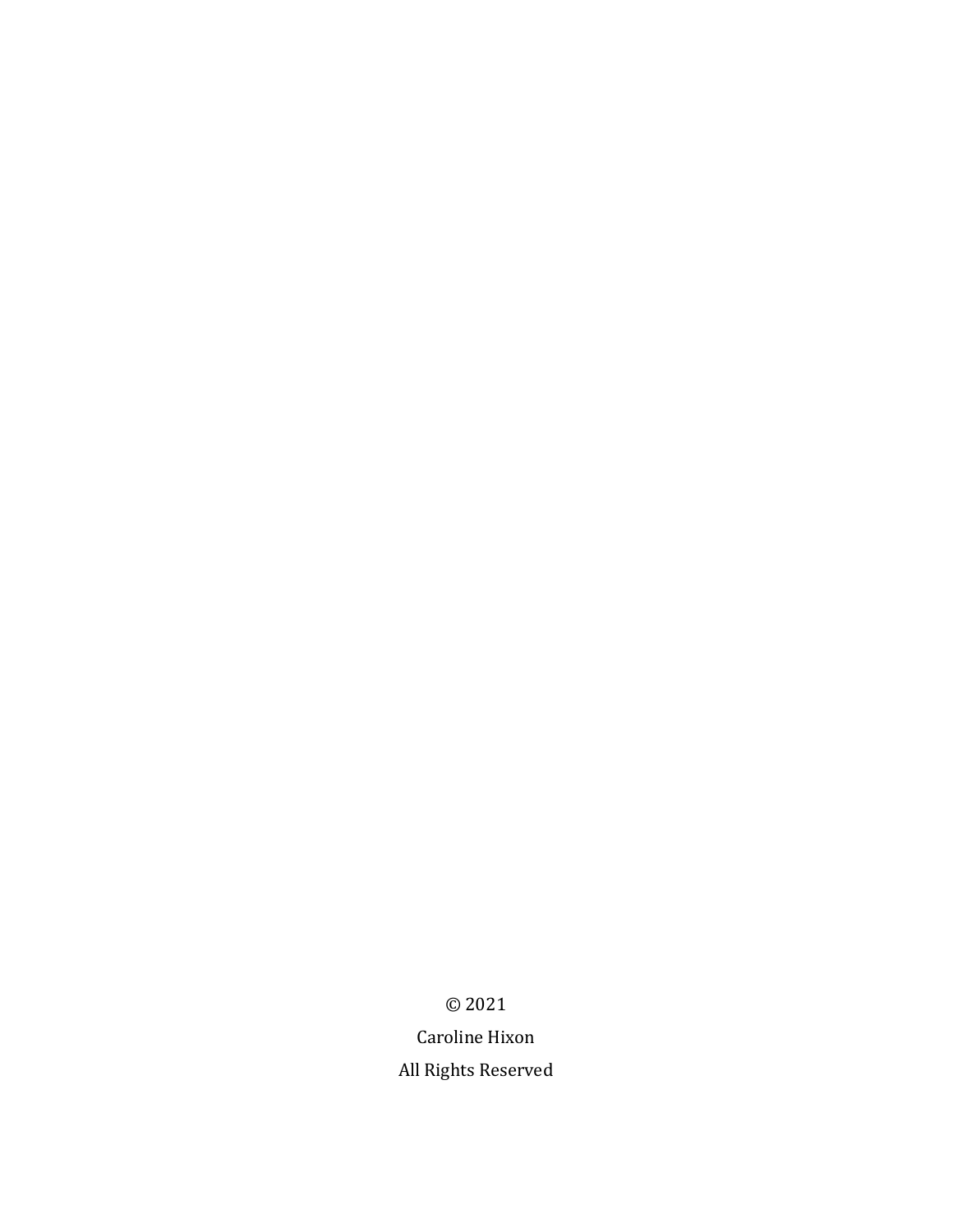# EXPLORING HINDSIGHT BIAS USING COMPUTATIONAL MODELING AND MACHINE LEARNING CLASSIFICATION IN DIFFERING DOMAINS

by

CAROLINE HIXON

Major Professor: Adam Goodie

Committee: Frederick Maier

Kimberly Van Orman

Electronic Version Approved:

Ron Walcott Dean of the Graduate School The University of Georgia December 2021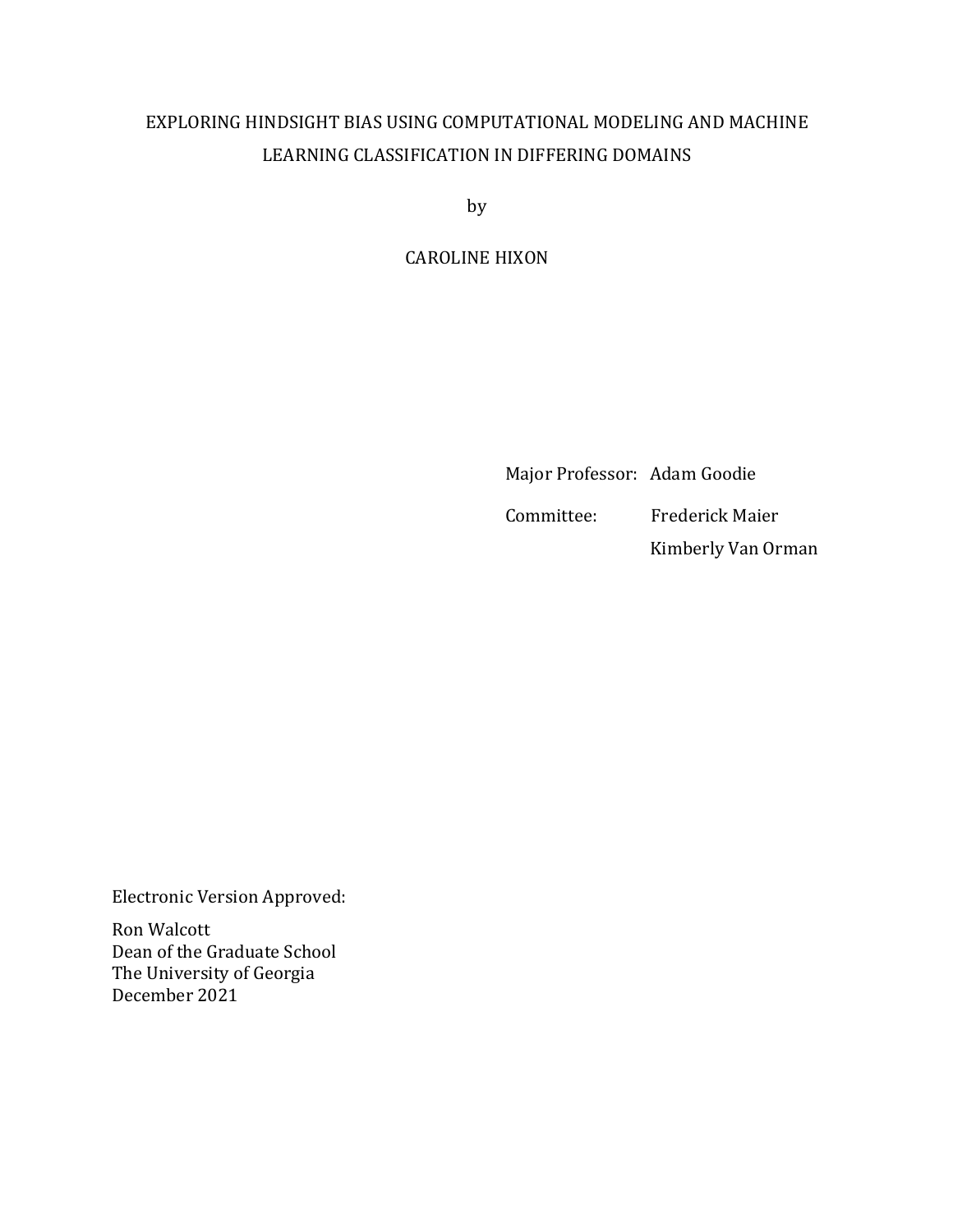## ACKNOWLEDGEMENTS

I would like to express my gratitude to my advisor, Dr. Goodie, for teaching me and guiding me throughout this entire process. I thank him for his continued dedication and patience, especially in giving me feedback on the small things.

I would also like to thank Dr. Maier and Dr. van Orman, my remaining committee members. Their involvement, feedback, and comments were instrumental in creating this thesis, and it would not be the same without them.

Lastly, I am very grateful to my family for their unwavering love and support. Thank you to my parents, for giving me the determination to keep learning.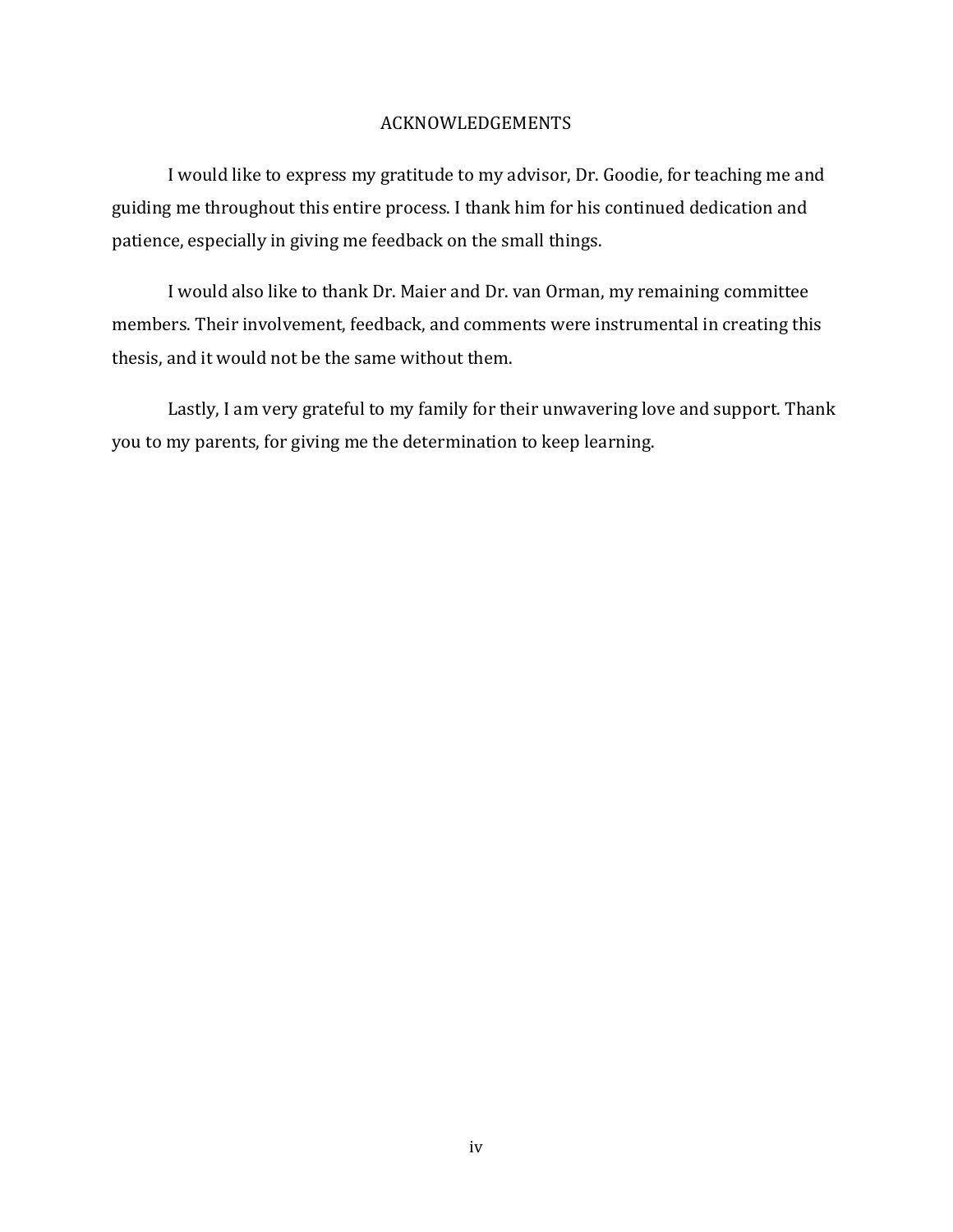| $\mathbf{1}$   |                                                                         |  |  |  |
|----------------|-------------------------------------------------------------------------|--|--|--|
|                |                                                                         |  |  |  |
|                |                                                                         |  |  |  |
| $\overline{2}$ |                                                                         |  |  |  |
|                | 2.1 RAFT (Reconstruction After Feedback with Take the Best) Explained 6 |  |  |  |
|                |                                                                         |  |  |  |
|                |                                                                         |  |  |  |
| 3              |                                                                         |  |  |  |
|                |                                                                         |  |  |  |
|                |                                                                         |  |  |  |
| $\overline{4}$ |                                                                         |  |  |  |
|                |                                                                         |  |  |  |
|                |                                                                         |  |  |  |
|                |                                                                         |  |  |  |
| 5              |                                                                         |  |  |  |
|                |                                                                         |  |  |  |
|                |                                                                         |  |  |  |
|                |                                                                         |  |  |  |
|                |                                                                         |  |  |  |
|                |                                                                         |  |  |  |
|                |                                                                         |  |  |  |
|                |                                                                         |  |  |  |
| $\overline{7}$ |                                                                         |  |  |  |
|                |                                                                         |  |  |  |

## TABLE OF CONTENTS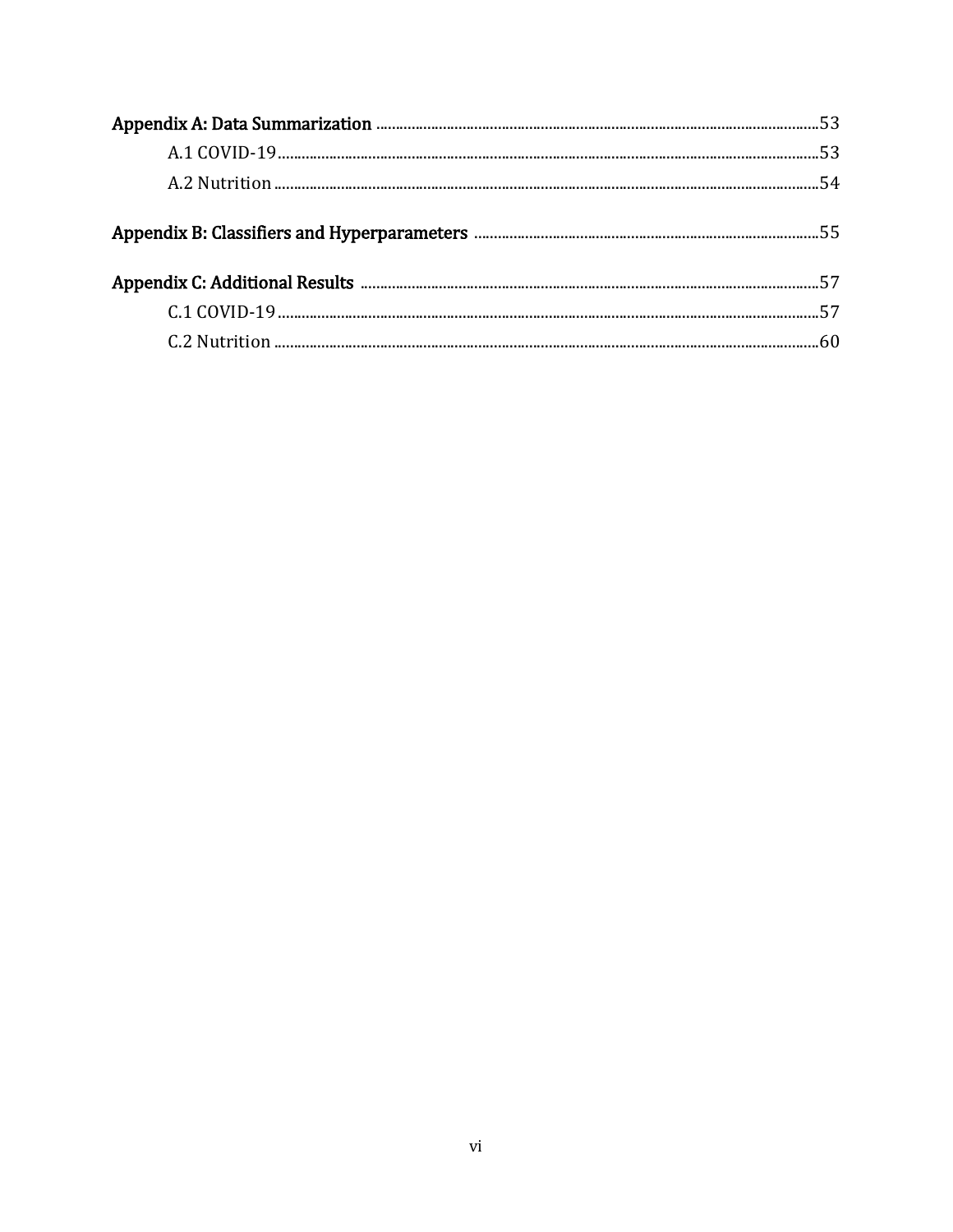## LIST OF FIGURES

| 2.1  |                                                                                |  |
|------|--------------------------------------------------------------------------------|--|
| 2.2  |                                                                                |  |
| 3.1  |                                                                                |  |
| 3.2  |                                                                                |  |
| 6.1  | COVID-19 (1.a) prediction results of average HBC by time given at T1           |  |
| 6.2  | COVID-19 (1.b) prediction results of average HBC by prediction time 30         |  |
| 6.3  | COVID-19 (1.c) prediction results of average HBC by time between decisions 30  |  |
| 6.4  |                                                                                |  |
| 6.5  | Figure 6.5: COVID-19 (3.a) prediction results of CR by time given at T135      |  |
| 6.6  |                                                                                |  |
| 6.7  | COVID-19 (3.c) prediction results of CR by time between decisions 37           |  |
| 6.8  | Nutrition (1.a) prediction results of average HBC by given rate at T139        |  |
| 6.9  | Nutrition (1.b) prediction results of average HBC by given rate at T2 39       |  |
| 6.10 | Nutrition (1.c) prediction results of average HBC by time between decisions 40 |  |
| 6.11 |                                                                                |  |
| 6.12 |                                                                                |  |
| 6.13 |                                                                                |  |
| 6.14 | Nutrition (3.c) prediction results of CR by time between decisions 45          |  |
| C.1  |                                                                                |  |
| C.2  |                                                                                |  |
| C.3  |                                                                                |  |
| C.4  |                                                                                |  |
| C.5  |                                                                                |  |
| C.6  |                                                                                |  |
| C.7  |                                                                                |  |
| C.8  |                                                                                |  |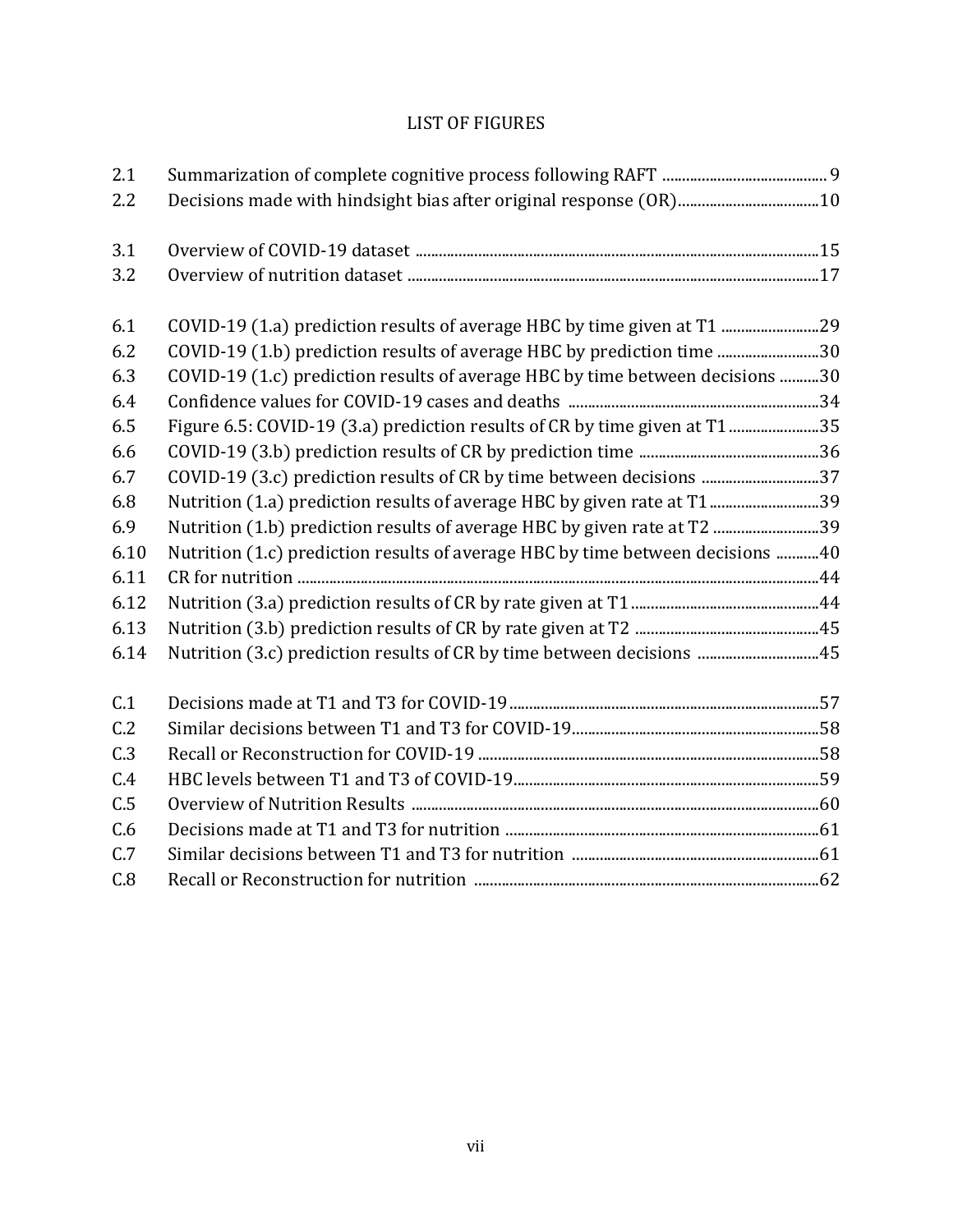## LIST OF TABLES

| 4.1 |                                                                               |  |
|-----|-------------------------------------------------------------------------------|--|
| 4.2 |                                                                               |  |
|     |                                                                               |  |
| 6.1 |                                                                               |  |
| 6.2 |                                                                               |  |
| 6.3 | COVID-19 (2.b) prediction results of confidence by time to predict over 32    |  |
| 6.4 | COVID-19 (2.C) prediction results of confidence by time between 33            |  |
| 6.5 |                                                                               |  |
| 6.6 | Nutrition (2.a) prediction results of confidence by T1 given information 41   |  |
| 6.7 |                                                                               |  |
| 6.8 | Nutrition (2.c) prediction results of confidence by time between decisions 43 |  |
| C.1 |                                                                               |  |
| C.2 |                                                                               |  |
| C.3 |                                                                               |  |
| C.4 |                                                                               |  |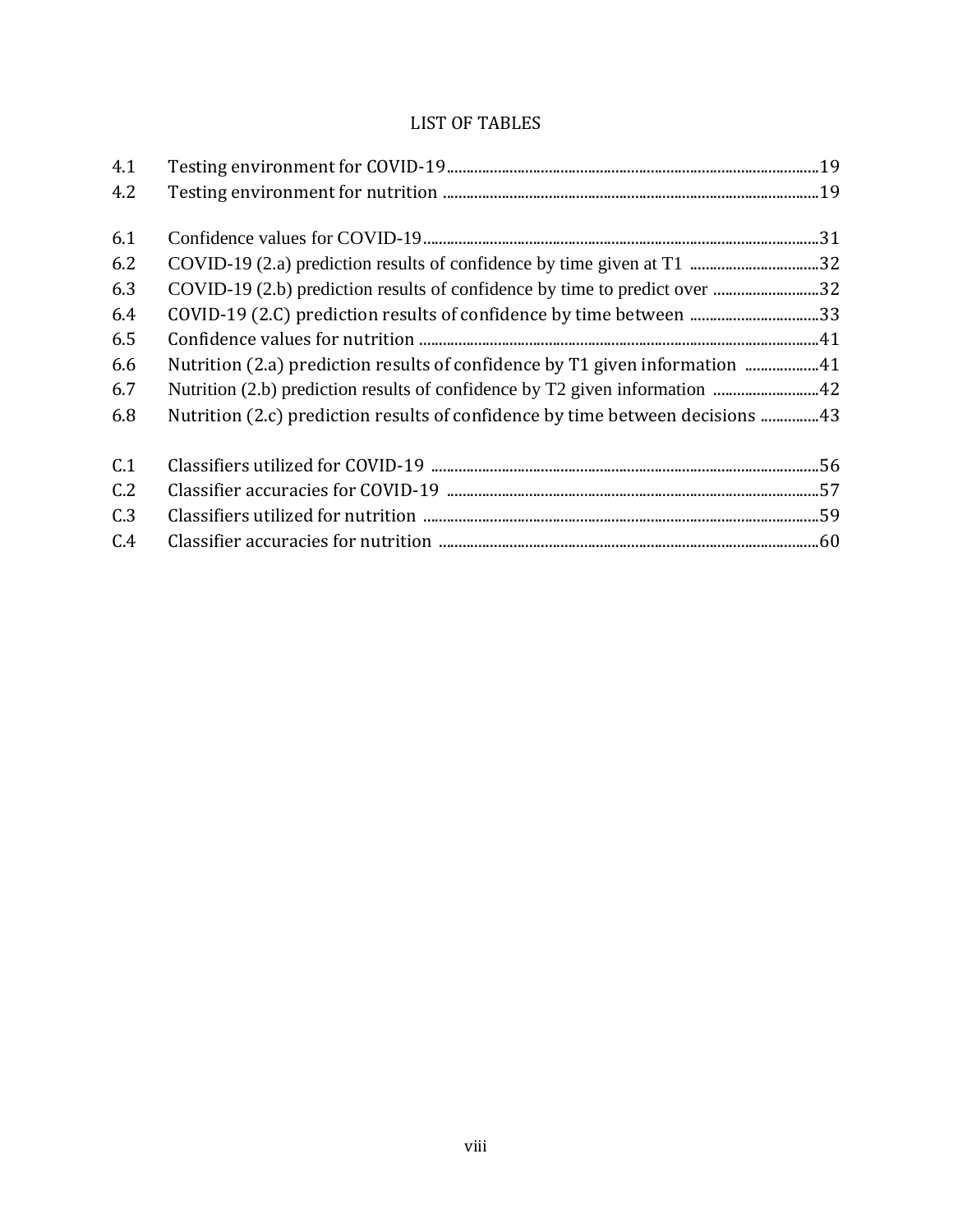#### CHAPTER 1

## INTRODUCTION

It is common to be confident in one's own ability to make and remember decisions accurately. Consider the following scenarios:

Two people are discussing the weather and come to the agreement that the upcoming tropical storm will only mildly impact people with thunderstorms. After the tropical storm, which destroys many homes in the area, the two people then decide that in fact, they both knew this was going to be the worst storm of the year.

In a local election, a person votes for the candidate they prefer while asserting their candidate definitely will win. During the tallying of votes, the other candidate acquires a sizable lead, which causes this person to doubt if their candidate will win. After all the votes have been counted, the person's candidate does manage to win, to which the person exclaims they were always sure their candidate would be the winner.

What do these scenarios have in common? For one, both include events that change the relevant information of the scenario. Next, both have a sense of certainty, before and after the event. And these two cases also include reflection upon a previous assertion. Essentially, both of these scenarios outline hindsight bias.

Hindsight bias, also known as the "knew it all along" phenomenon, occurs when once the outcome of an event is known, people tend to overestimate what was known before the event and the predictability of the event's outcome. This cognitive bias emphasizes the complexity of accurately remembering or reconstructing one's ability to predict an event after the outcome, new information, or a correct answer is revealed.

Hindsight bias has been shown to occur pervasively in all types of decision making or judgment tasks in various domains. Some of these domains include elections, labor disputes, terrorist attacks, betting, accidents and injuries, and medical diagnoses (Berstein et al, 2001, Hawkins & Hastie, 1990, Roses & Vohs, 2012, Meuer et al, 2021). The kind of effects ensuing from hindsight bias offers one reason as to why there is such substantial literature surrounding this phenomenon. For example, hindsight bias has been shown to cause overconfidence in decisions, an inflation in perception of self, or alter decision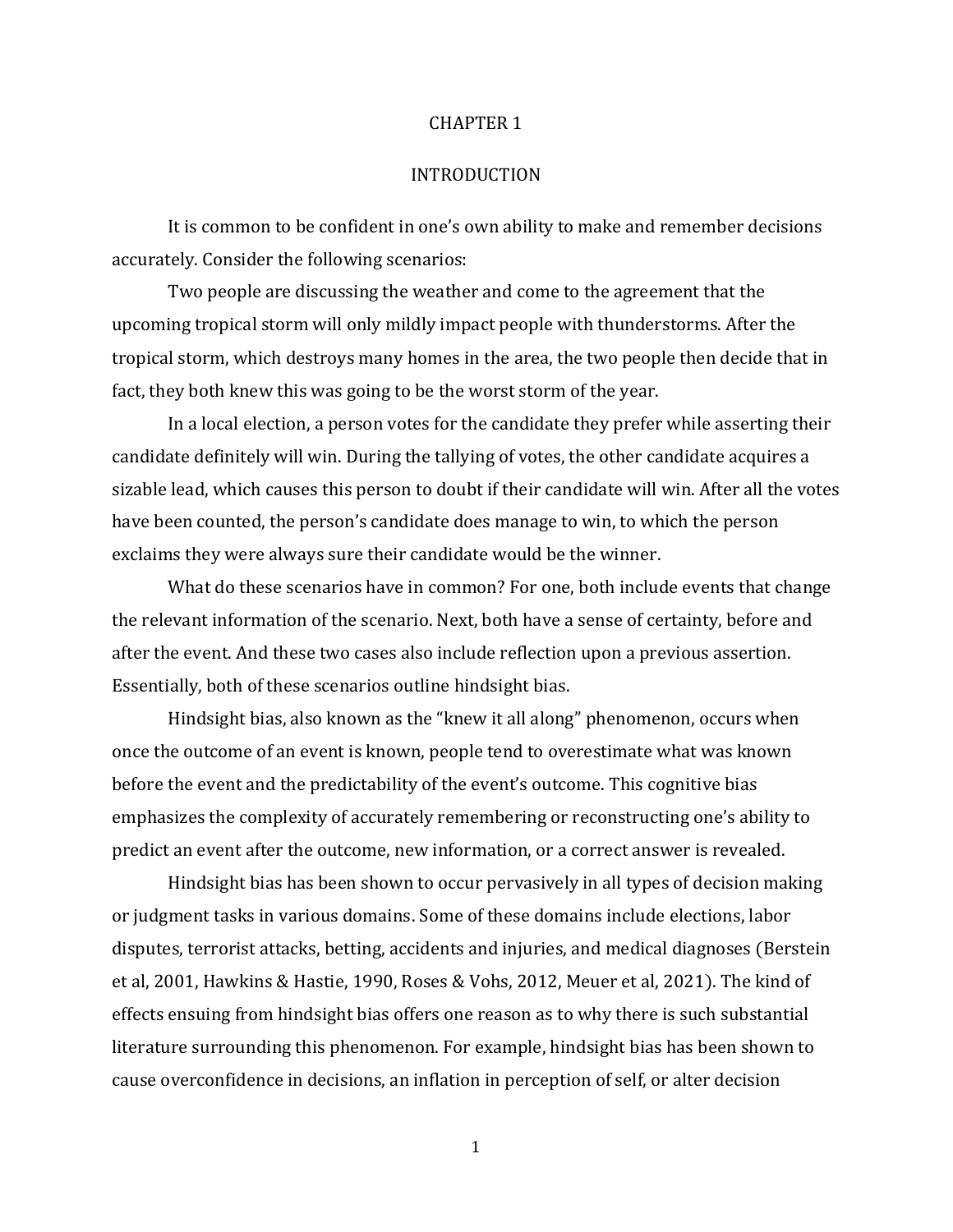making ability (Roese & Vohs, 2012, Fischoff & Beyth, 1975, Pezzo, 2011). With these effects in mind and because of its widespread relationship with cognition, hindsight bias has been studied in depth, both in the real world and in controlled laboratory settings. The core examinations focus on understanding the causes and effects of this phenomenon.

While highly studied, there is not a singular agreed upon cognitive model, or a theoretical representation of how the mind works, that fully captures all facets of hindsight bias. Similarly, there is not an agreed upon computational model, which is a model that uses computers to simulate and study complex systems. In attempting to better understand and explain the cognitive process and implications of this phenomenon, this paper implements one of the established cognitive processes found in the literature, Reconstruction After Feedback with Take the Best (RAFT), that focuses on recollection and reconstruction biases associated with hindsight bias. The following sections of this chapter go through the literature on hindsight bias, the origins of hindsight bias, and the motivations and contributions of this paper.

## 1.1 Hindsight Bias in Literature

In 1975, Baruch Fischhoff was the first to formalize the pervasive cognitive distortion now known as hindsight bias (Fischhoff, 1975) in psychological research. He designed a study that sought to observe how accurately people recorded having knowledge at a previous time. He presented two groups of participants each with different scenarios, one that included foresight with a list of possible outcomes, and one with hindsight that included the "correct" outcome that was supposed to be ignored. Overall, Fischhoff found that those in the hindsight group could not ignore the given outcome and gave higher likelihood estimates to that outcome. Since this first study, hindsight bias has been investigated in multiple domains and across multiple disciplines.

Investigations mainly follow two experimental paradigms where hindsight bias is identified and measured (Bernstein, 2016, Pohl, 2007, Mahdavi et al., 2017). In a hypothetical-outcome design, hindsight bias is found when two different groups of people have differences in judgements, similar to Fischhoff's original study design (Fischhoff, 1975). The group given the correct answer is told to answer what they would have if they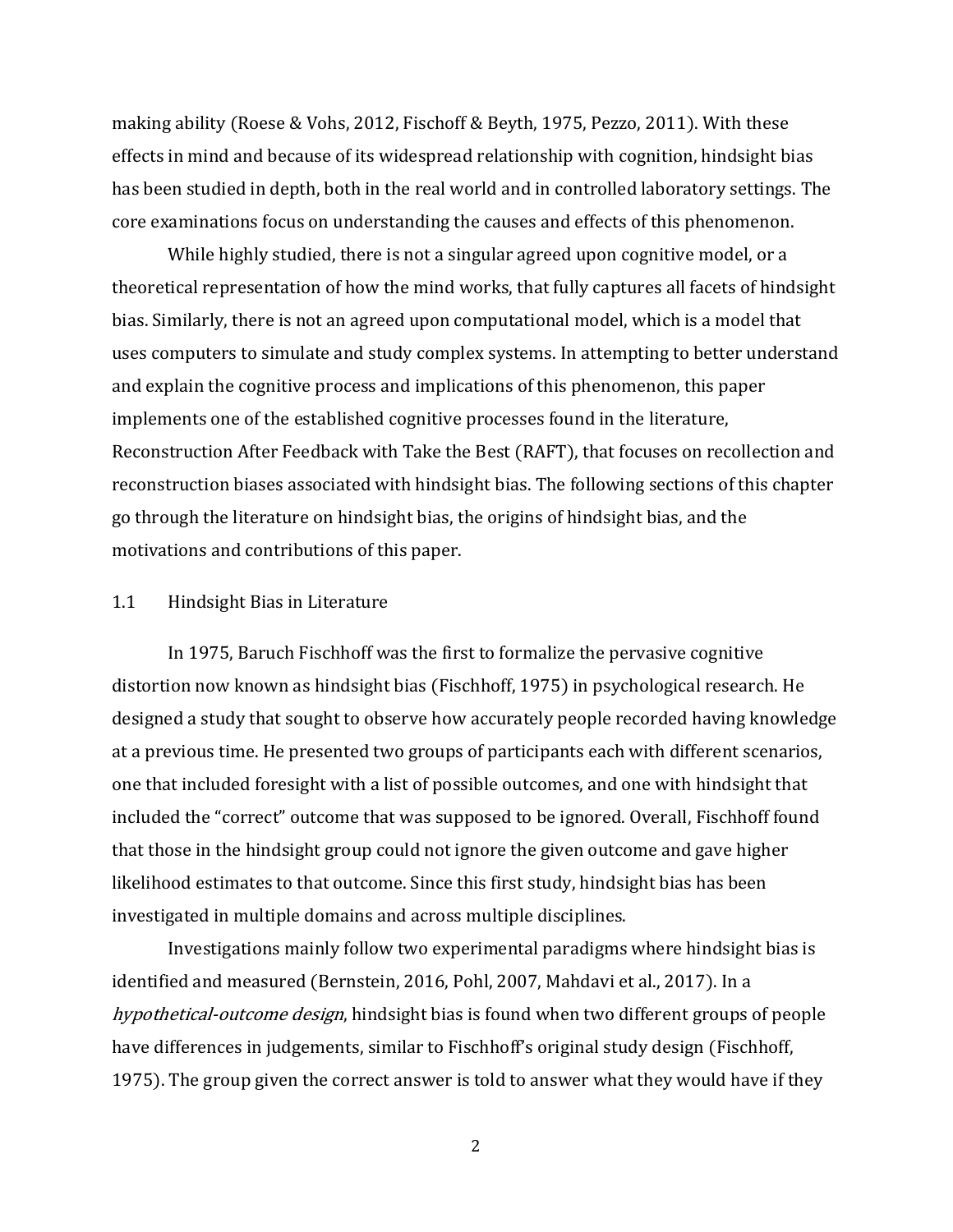had not been given the answer. Here hindsight bias is observed when the group with hindsight information gives answers closer to the correct outcome. In a *memory design*, there is only one group of participants and one condition instead of two. Participants are asked a question and offer an original response; then researchers reveal the true outcome, and ask the participants what the original answer was. Here hindsight bias is observed when the post-information answer moves closer to the correct answer as compared to the original.

From the substantial literature since 1975, two principal conclusions have been drawn about hindsight bias. Firstly, that it is robust (Pezzo, 2011, Pohl, 2007). This is due to the fact that hindsight bias is found in various settings, such as with stock markets (Knoll et al., 2017), medical diagnoses (Hugh et al., 2009), election predictions (Meuer et al., 2021), and auditing judgments (Bernstein et al., 2016). Additionally, hindsight bias can occur at any age, within any culture, and with any intelligence level (Bernstein et al., 2011).

Secondly, there is a general agreement in the literature that hindsight bias and its robustness are a result of cognitive processes. Cognitive processes are any of the mental functions associated with accessing, storing, or manipulating knowledge. Beyond this general agreement for the prominence of cognitive processes, there is not a consensus upon a single model for them. Instead, the most pervasive of the theories for the cognitive processes surrounding hindsight bias can be represented in three main categories: memory, reconstruction, and motivation (Bernstein et al., 2016).

One category encompasses the theories having to do with *memory*, specifically how issues with memory translate to hindsight bias. In this category, hindsight bias can result from biased recall, possibly due to automatic, unconscious assimilation of the correct answer (Fischhoff, 1975) or from differing strengths of memories (Hell et al., 1988).

Another category of the cognitive processes behind hindsight bias emphasizes how bias appears when accessing memory fails, instead leading to the reconstruction of the original answer. This *reconstruction* bias is found when the reconstruction of the original response is closer to the correct response than originally reported. Additionally, this category emphasizes how hindsight bias is gradual, meaning the degree of change toward the correct answer shows the extent of one's hindsight bias (Schwarz & Stahlberg, 2003, Roese & Vohs, 2012). Bias in reconstruction can result from the correct answer functioning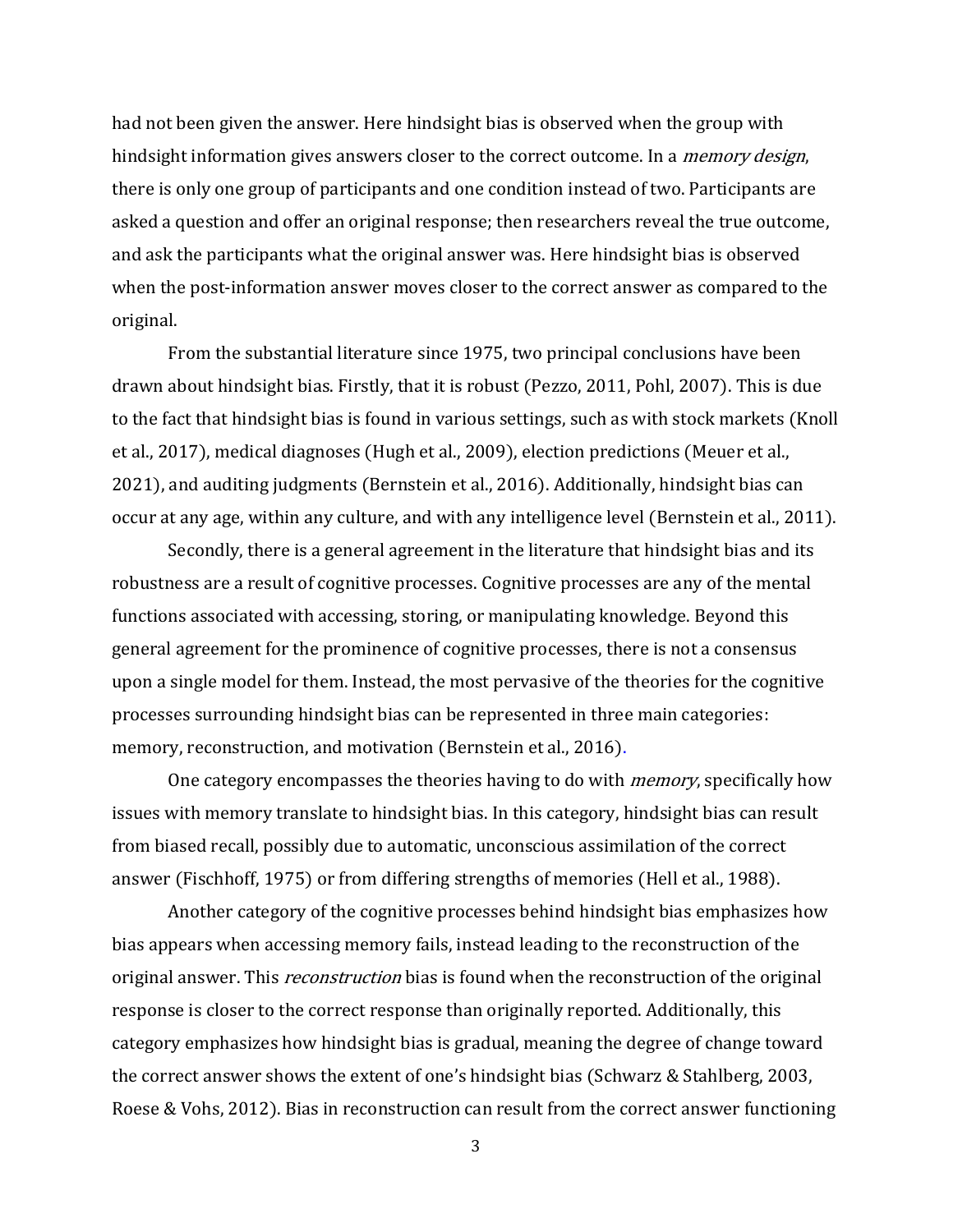as an anchor (Fischhoff, 1975, Bernstein et al., 2016, Mahdavi et al., 2017). The anchoring and adjustment theory led to the development of the Selective Activation and Reconstructive Anchoring (SARA) cognitive model. Here, the correct answer alters the pattern of associations for memory traces, meaning the correct answer anchors or guides reconstruction (Bernstein et al., 2016, Pohl et al., 2000). Another possible cause for hindsight bias from reconstruction argues that when memory retrieval is not possible, the original answer is reconstructed with bias because of using foresight and hindsight information. The formal model following from this theory is Reconstruction After Feedback with Take the Best (RAFT) (Bernstein et al., 2016, Hoffrage & Pohl, 2003, Hertwig et al., 2003). Another possibility for hindsight bias in reconstruction is based on metacognition, or thinking about thinking. Here, judgments can affect confidence in original and recalled answers (Müller & Stahlberg, 2007, Sanna & Schwarz, 2007). The "knew it all along" feeling is a reflection of overconfidence in one's ability to make or remember a decision. In contrast with SARA and RAFT, which are considered automatic processes, many of the metacognitive motivations are considered effortful and conscious.

The third category of all cognitive processes causing hindsight bias surrounds the role of *motivation*. Motivational factors, such as aiming to maintain one's self-worth as taken from perceived levels of intelligence and memory capabilities, are thought to be a foundation for this category. Specifically, motivations reflect hindsight bias when moving toward the correct answer occurs in the face of negative outcomes (Blank & Nestler, 2007, Bernstein et al., 2016, Louie, 1999, Ash and Wiley, 2008) or in response to previous bad decisions (Louie, 1999, Roese & Vohs, 2012, Coolin et al., 2015, Ash, 2009).

The three categories of cognitive processes in hindsight bias literature suggest the difficulty in capturing the robustness and complexity of hindsight bias in a single model. Different situations and settings generate the necessity of utilizing different cognitive processes. Instead of one of these categories being the most suitable for every context, it is likely that all of these categories and processes play a role in producing hindsight bias. The next section discusses how the past literature contributes to the present paper.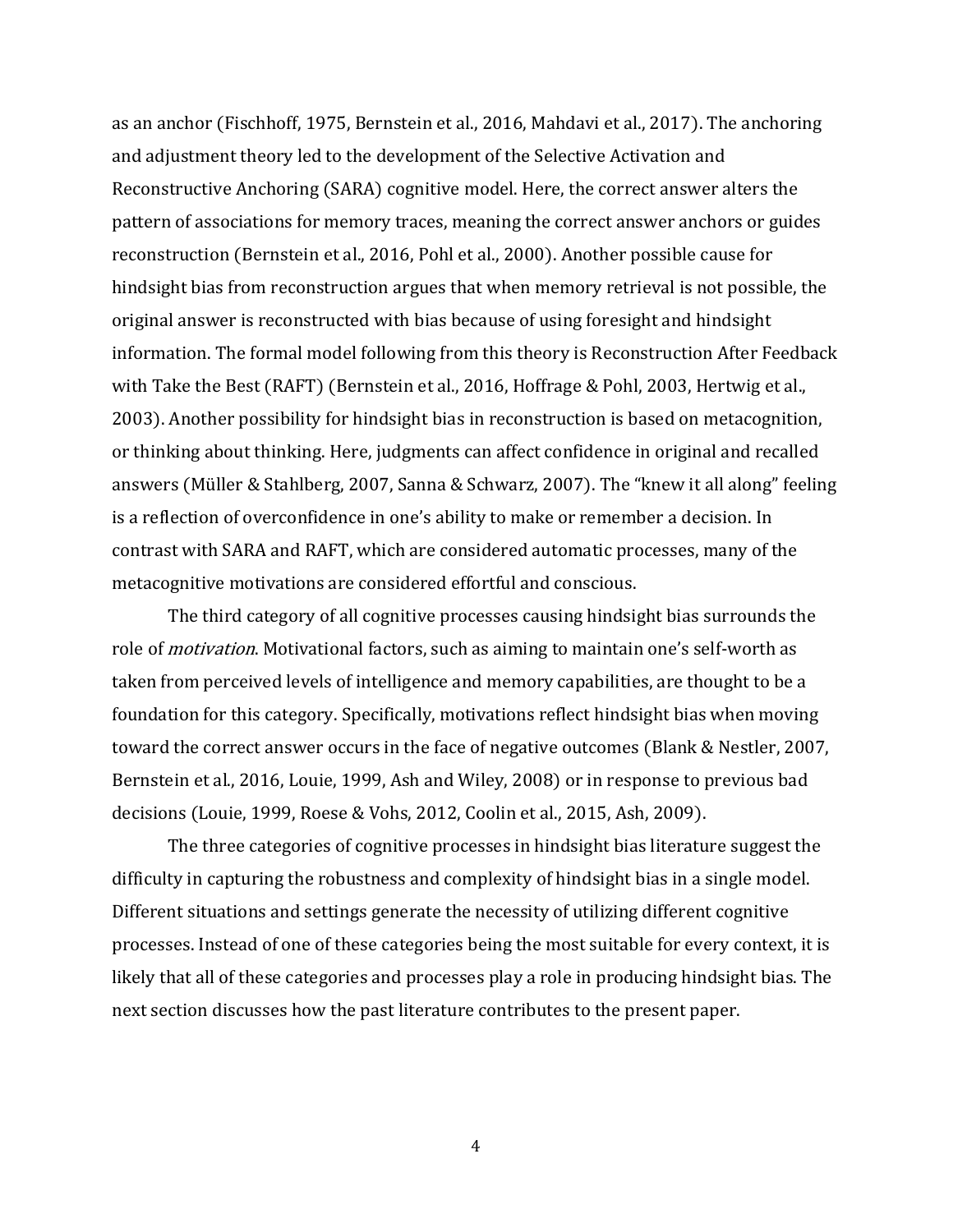## 1.2 Motivations and Contributions

There is an abundance of literature and psychological experimentation investigating the various cognitive processes behind hindsight bias. Yet the literature lacks research into computational models, or models that use computers to simulate and study complex systems, of these cognitive processes. Additionally, the literature does not provide a unified, comprehensive model for understanding, interpreting, or predicting hindsight bias.

This paper presents an application of a combination of the prominent cognitive processes underlying hindsight bias in a way that accounts for two of the three theoretical umbrellas of hindsight bias models. Specifically, this paper's model accounts for distorted memory and reconstruction in the face of uncertainty and different settings. The two settings, utilized in order to analyze how context influences hindsight bias, are the urgent and novel COVID-19 and the common, everyday nutrition.

From this computational model, I aim to further understand the underlying cognitive processes of hindsight bias in a way that can provide a framework for better, cohesive model of hindsight bias as well as providing a distinction of conditions where hindsight bias is present or absent. Beyond contributing to the expansive literature on hindsight bias, this paper hopes to inform how understanding hindsight bias's cognitive processes can translate into identifying and preventing the same biases in machine learning, leading to greater explainabilty for machine learning algorithms.

The following chapter details this paper's model design which utilizes Hoffrage's Reconstruction After Feedback with Take the Best (RAFT) cognitive model.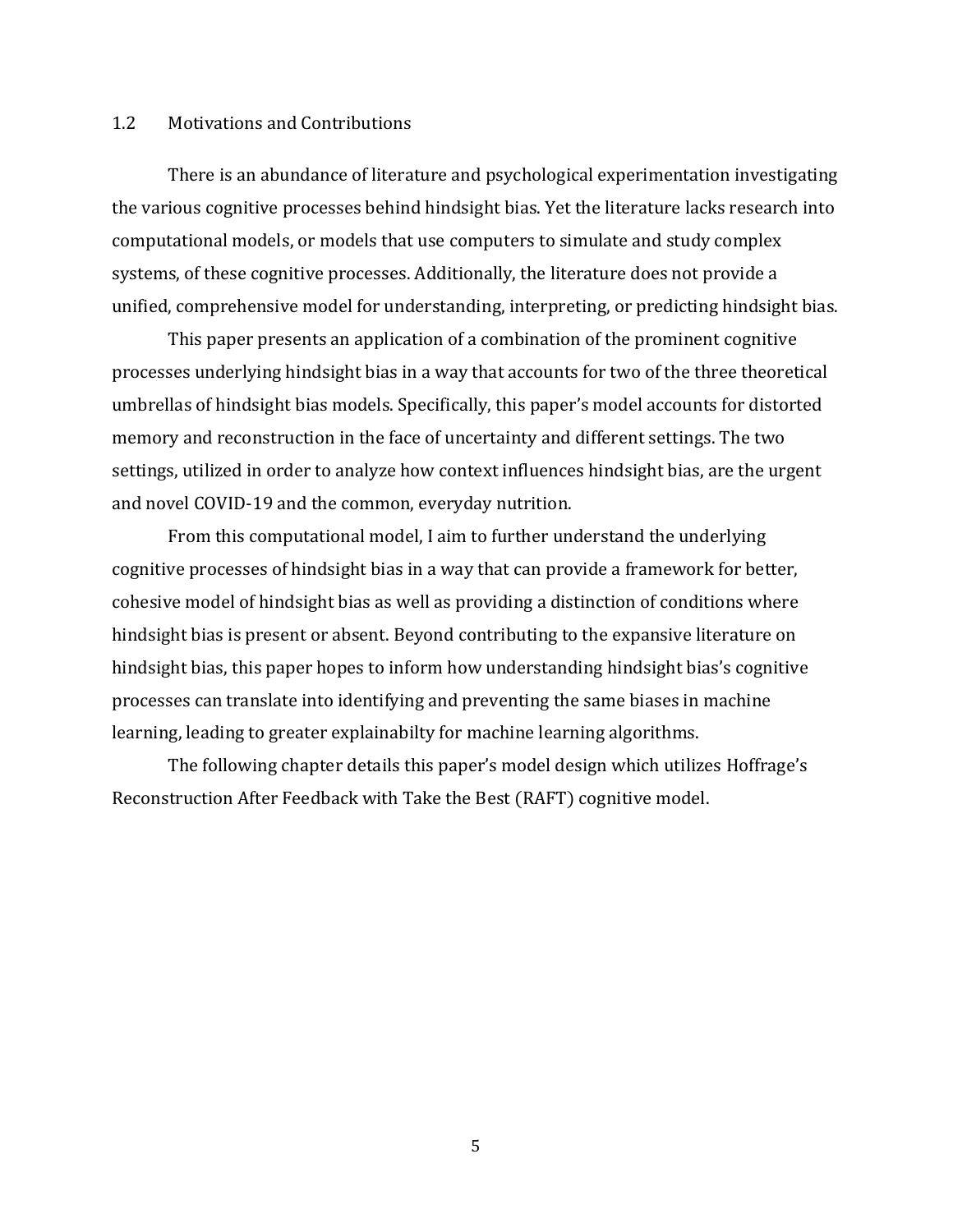#### CHAPTER 2

## MODELING HINDSIGHT BIAS

This paper's computational model accounts for two of the three categories of cognitive processes thought to underlie hindsight bias: memory and reconstruction. Since this model is framed as following the memory design of the two experimental paradigms, the model is asked a question, given some information, and asked to remember the original response. Memory issues are introduced in the form of time and uncertainty, where the original and subsequent decisions are influenced by a degree of time between them and the possibility that original memory is unreliable. To account for reconstruction in the face of irretrievable memory, the RAFT model is adopted.

The two categories of cognitive processes chosen for this paper's model are relevant since they offer access to different knowledge. When a memory is recalled, the strength of the memory is considered. With RAFT, a memory is reconstructed with the original and new information that recall does not incorporate.

#### 2.1 RAFT Explained

The model introduced follows the RAFT method, Reconstruction After Feedback with Take the Best, first introduced by Hoffrage (Hoffrage & Pohl, 2003, Bernstein et al., 2016, Blank & Nestler, 2007). In this cognitive model, which follows the memory design experimental paradigm, there are three time steps. First, a task and context information are given at Time 1 (T1), where an original decision is made. Following the decision at T1, new information is introduced at Time 2 (T2). Finally, at Time 3 (T3), the original response must be recalled.

The RAFT method follows from the theory of probabilistic mental models (PMM) (Hertwig et al., 2003, Hoffrage & Pohl, 2003). This theory describes the cognitive process behind decision-making tasks that are between choices. Essentially, this theory formalizes that making a choice based on a quantitative criterion results in a confidence value for that choice. RAFT builds from the PMM theory by utilizing both the confidence value and original choice in reconstruction.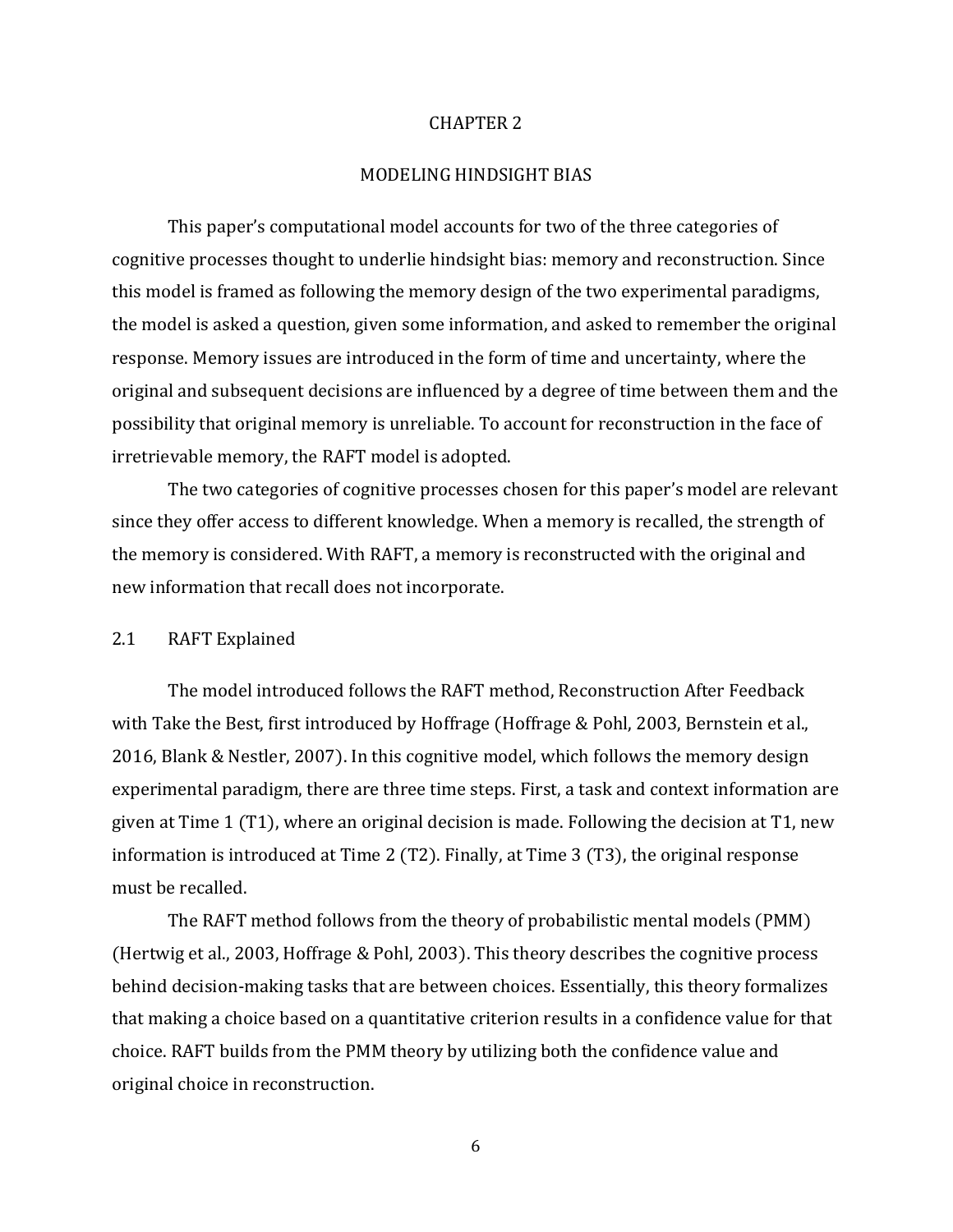RAFT is utilized in this paper because of the three distinct assumptions it makes. Firstly, if the original response made cannot be retrieved in memory, the original response will be reconstructed by reanalyzing the original problem. This reflects the complexity associated with hindsight bias since simply recalling an old belief is not always possible. Second, the reanalysis that occurs if the original response is irretrievable involves the cues and cue values used in the original choice. Naturally, the original decision influences the reconstructed decision. The third assumption follows that knowledge, in particular uncertain knowledge, is automatically updated by the given feedback. This feedback indirectly influences or changes the knowledge used in the reconstruction process, meaning that while this process enables individuals to improve their inferences over time, it has a by-product: hindsight bias.

#### 2.2 Take the Best Explained

In the decision-making process at Time 1, and later if applicable at Time 3, the RAFT method uses an inferential heuristic to pick which cue has the most predictive power in order to make a decision. This heuristic is named Take the Best and is the heuristic most commonly associated with the PMM framework (Gigerenzer & Todd, 1999, Hoffrage & Pohl, 2003, Hertiwg et al., 2003). This heuristic performs as follows: given cues with their associated validities, an inference is made based on the cue with the highest discrimination value. First, the cue values are searched in memory. If the best cue discriminates, searching is stopped; if the best cue does not, search is continued until the next best is found. Once searching stops, the decision about the cue is chosen; if there is no cue that discriminates, a random choice is made. Finally, the cue validity is used to update the confidence value of the choice, where a random guess is simply 50%.

This heuristic is used because of its simplicity and functionality as a one-reason decision making method, meaning it decides from only one cue, i.e. the best. Due to its simplicity, it has great efficiency, which is important in complex deliberation models. Thus, Take the Best is known as a fast and frugal heuristic from its quick computational power and since it only searches through some of the available information. It has been found to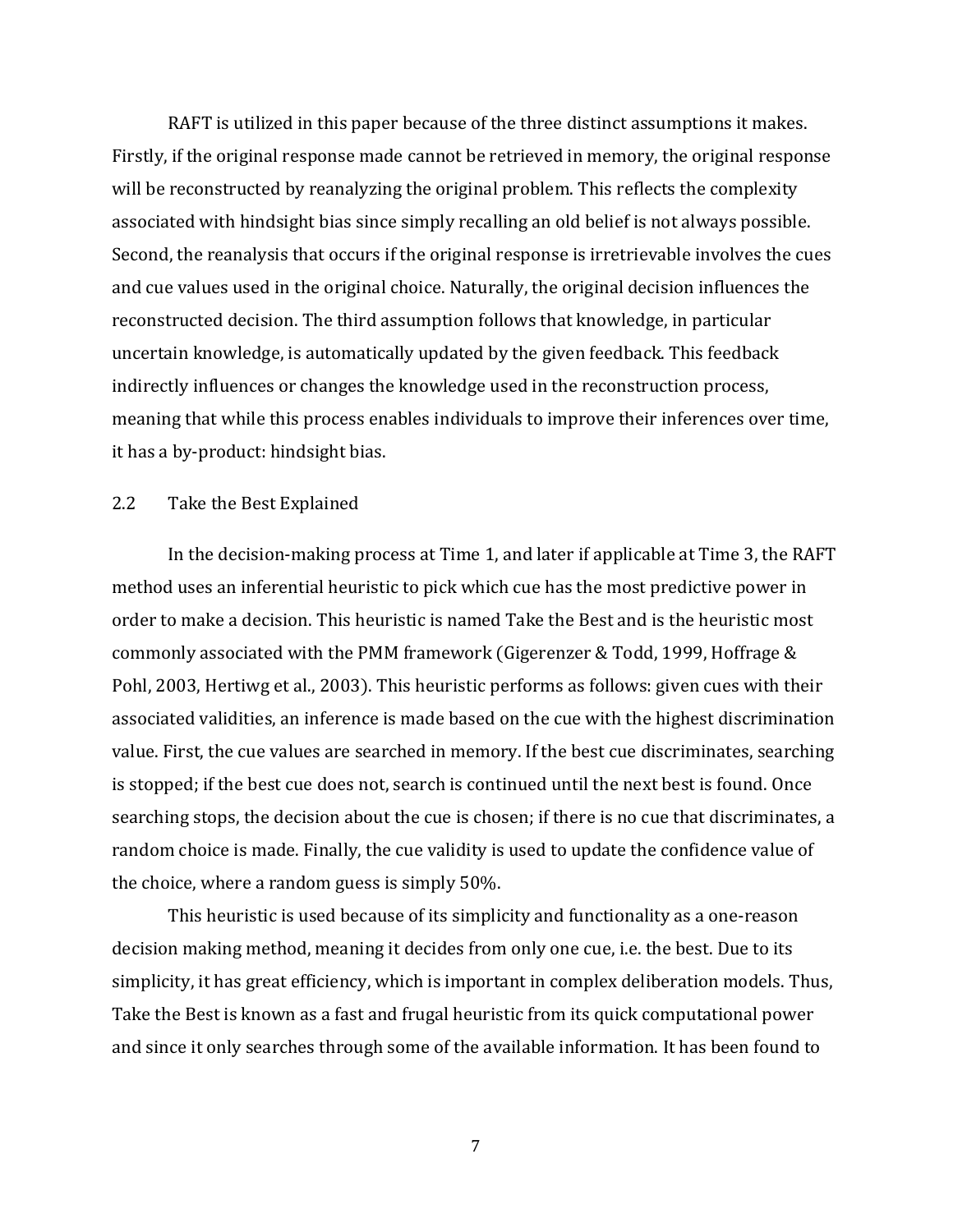generally provide higher accuracy than other fast and frugal heuristics with one-reason decision making (Gigerenzer & Goldstein, 1999).

## 2.3 Complete Cognitive Process

The comprehensive cognitive process that serves as a foundation for this paper's computational implementation is summarized in figure 2.1. It starts at Time 1.

## Time 1: Original Response

At T1, there is a certain amount of given available information and a question is asked. This question requires a binary response. Using the information and the Take the Best heuristic, an original response (OR) is decided.

## Time 2: Feedback

Sometime after the original response is made, new information is added to what was originally available. There is access to the combined original and new information at Time 3.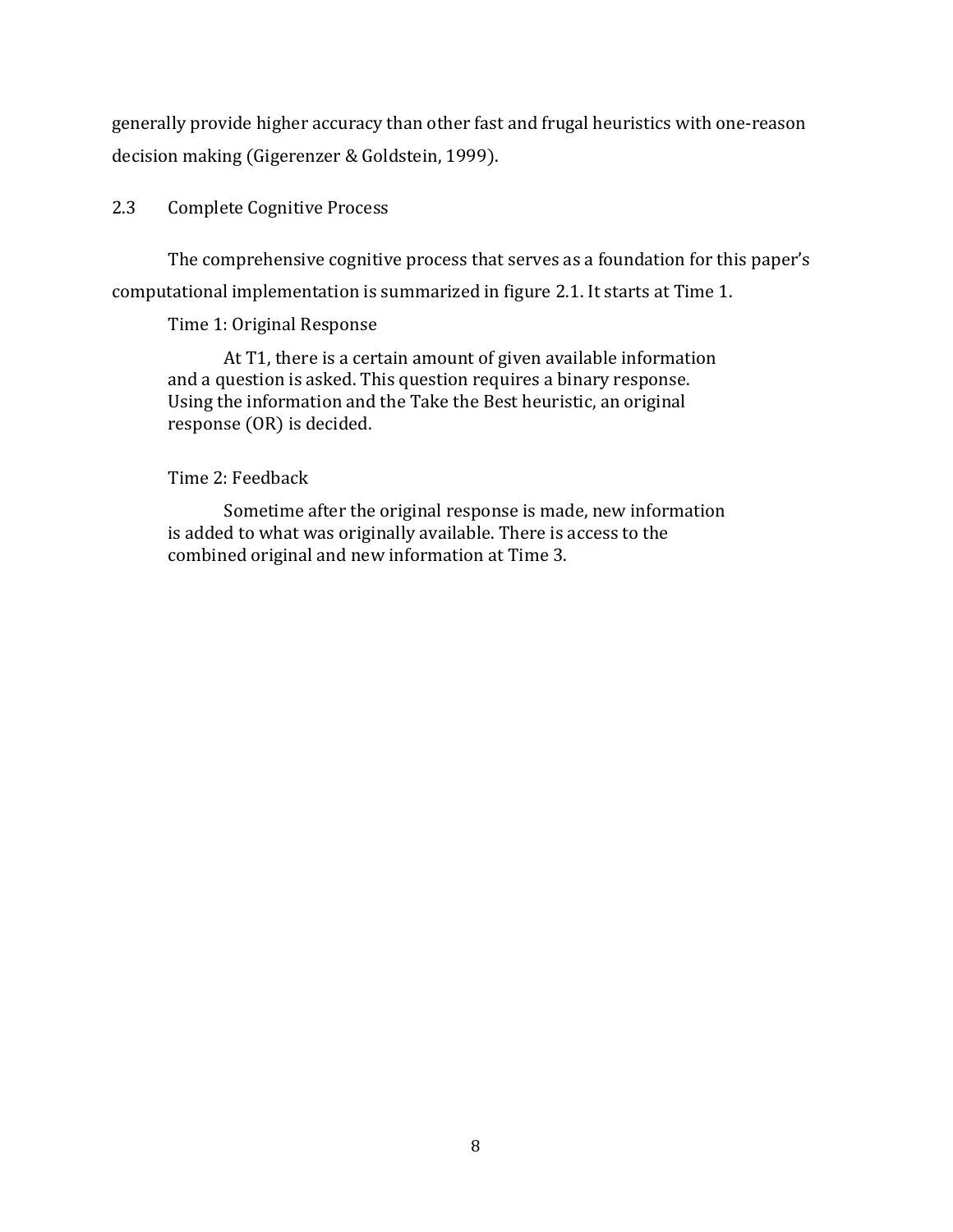

Figure 2.1: Summarization of complete cognitive process following RAFT.

## Time 3: Recall or Reconstruction

After the information update, there is a reflection on the original choice. With the time introduced, there will either be a recollection (ROR) of the original choice or a reconstruction (ROR) of the choice if it is inaccessible in memory. If retrievable, the confidence value of the choice is updated with the amount of time between T1 and T3, meaning the model will reflect on the strength of its memory. If the original response is irretrievable in memory, steps from T1 are reconstructed, but now using the combined accessible information. The reconstruction process follows the steps of T1 where the information and TTB heuristic results in a T3 decision.

From the formalization of this cognitive process, hindsight bias is measured by comparing the decisions at T1 and T3 in multiple ways. One way is by comparing the original response to the recalled or reconstructed response ( $ROR = OR$ ). Hindsight bias is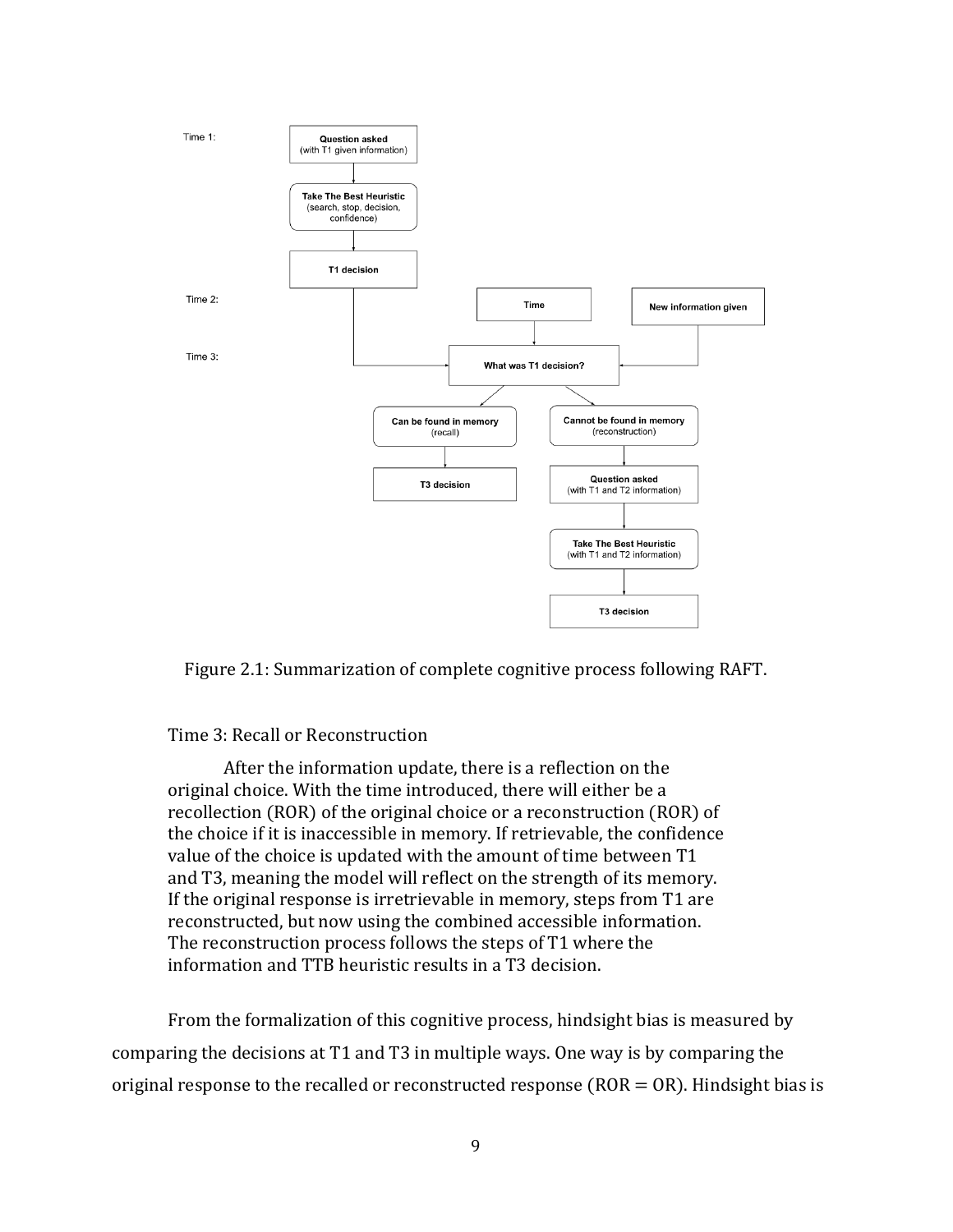present when the decisions are strengthened or completely changed. For example, the confidence value in the OR is strengthened when it is discovered that the original response was correct. Another way to measure hindsight bias is between the recalled or reconstructed response and the correct response ( $ROR = CR$ ). Hindsight bias is present when the ROR is the same as or moves towards the CR after learning new information. The formulation for these measurements is shown in figure 2.2.

Finally, it is possible to measure hindsight bias using the OR, CR, and ROR in the following way:

$$
\triangle HB = |OR - CR| - |ROR - CR| \tag{2.1}
$$

With this equation, if one does not engage in hindsight bias, their original response and their recalled or reconstructed response will be approximately the same, meaning the change in hindsight bias should be close to 0. Alternatively, if one does suffer from hindsight bias, their recalled or reconstructed response will shift towards the correct response, regardless if the original response is the same as the correct response. This means the change in hindsight bias should be positive and larger than the case without hindsight bias.

The next chapter introduces the implementation of this cognitive process as a computational model. Specifically explaining how this cognitive process translates to the machine learning context and offering a description of the two different domains the model is applied to.



Figure 2.2: Decisions made with hindsight bias after original response (OR). Each branch gives corresponding output, used to formulate hindsight bias equation.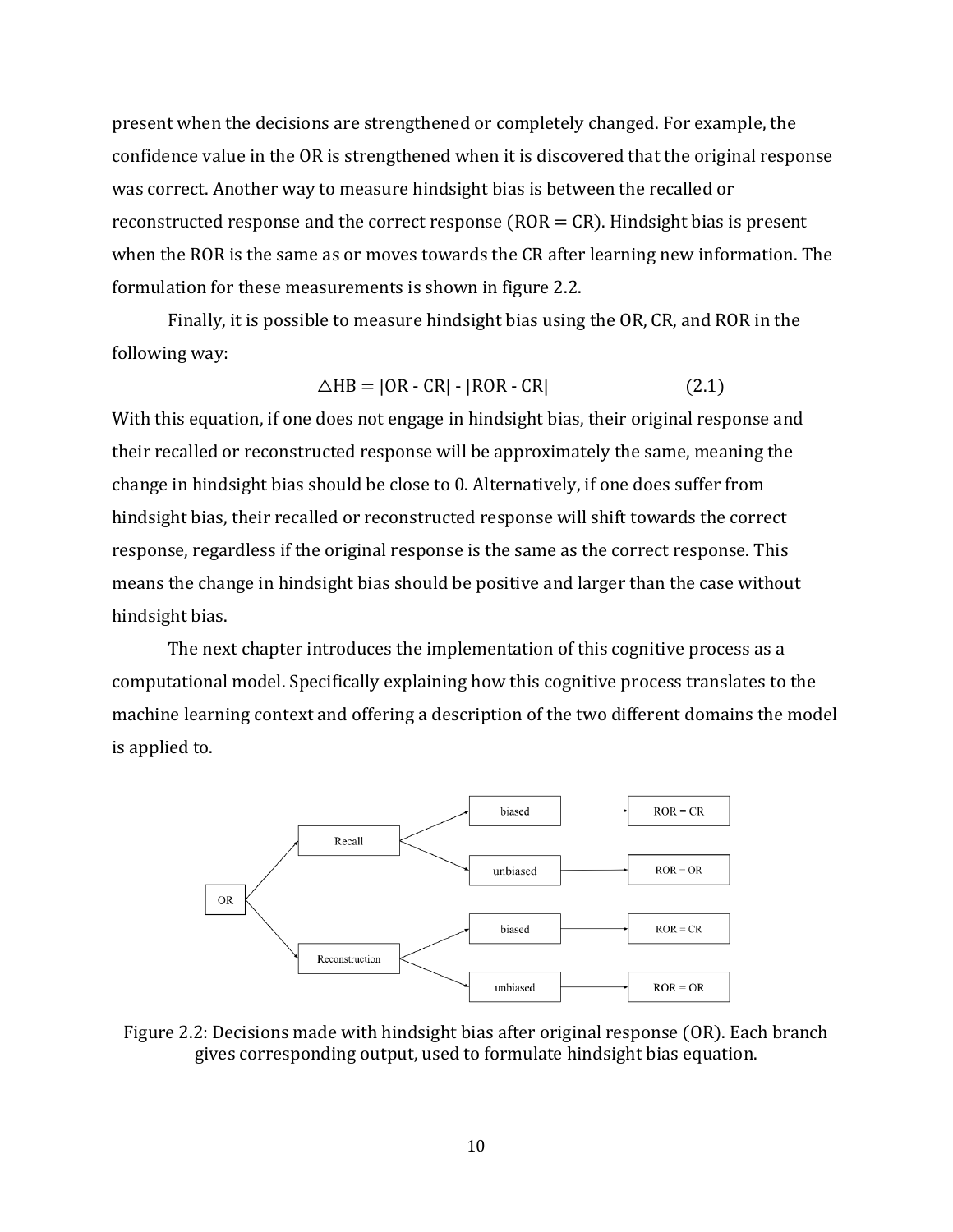# CHAPTER 3 DATA AND METHODOLOGY

## 3.1 Data Summarization

This project utilizes many different datasets with the aim of assessing hindsight bias in two different domains.

### 3.1.1 COVID-19

First, hindsight bias is examined in the context of COVID-19. With the increase in cases, deaths, and hospitalizations of the novel Coronavirus, effects have spread beyond the medical community. Indeed, COVID-19 has impacted social, domestic, and economic spheres across cultures and countries (Brennan, 2021). This unique setting provides an abundance of factual and subjective information. Media coverage and public perception are strongly related to the coverage of COVID-19, making it possible here to incorporate subjective information with factual information.

In the context of this project's computational model, the model is given a combination of factual and subjective reports and asked to decide if either cases or deaths will increase or decrease over a given period of time.

There are three sources of data relating to COVID-19 utilized in this paper: the Center for Disease Control (CDC), Consumer Reports of American Experiences Survey (Consumer Reports), and surveys of consumer behavior in the time of COVID-19 from IPSOS (IPSOS). The CDC offers the relevant factual data where the surveys offer subjective data. The CDC provides a tracker dataset that has updated case and death counts daily since January of 2020. The format of the tracker dataset includes attributes for each day for each territory in the United States. The Consumer Reports offer qualitative data in the form of attitudes about various COVID-19 based questions. The IPSOS surveys are also included because they recorded COVID-19 attitudes framed in a different way, providing more data as well as the potential for better representation and generalization. A full description of the COVID-19 sources is given in Appendix A.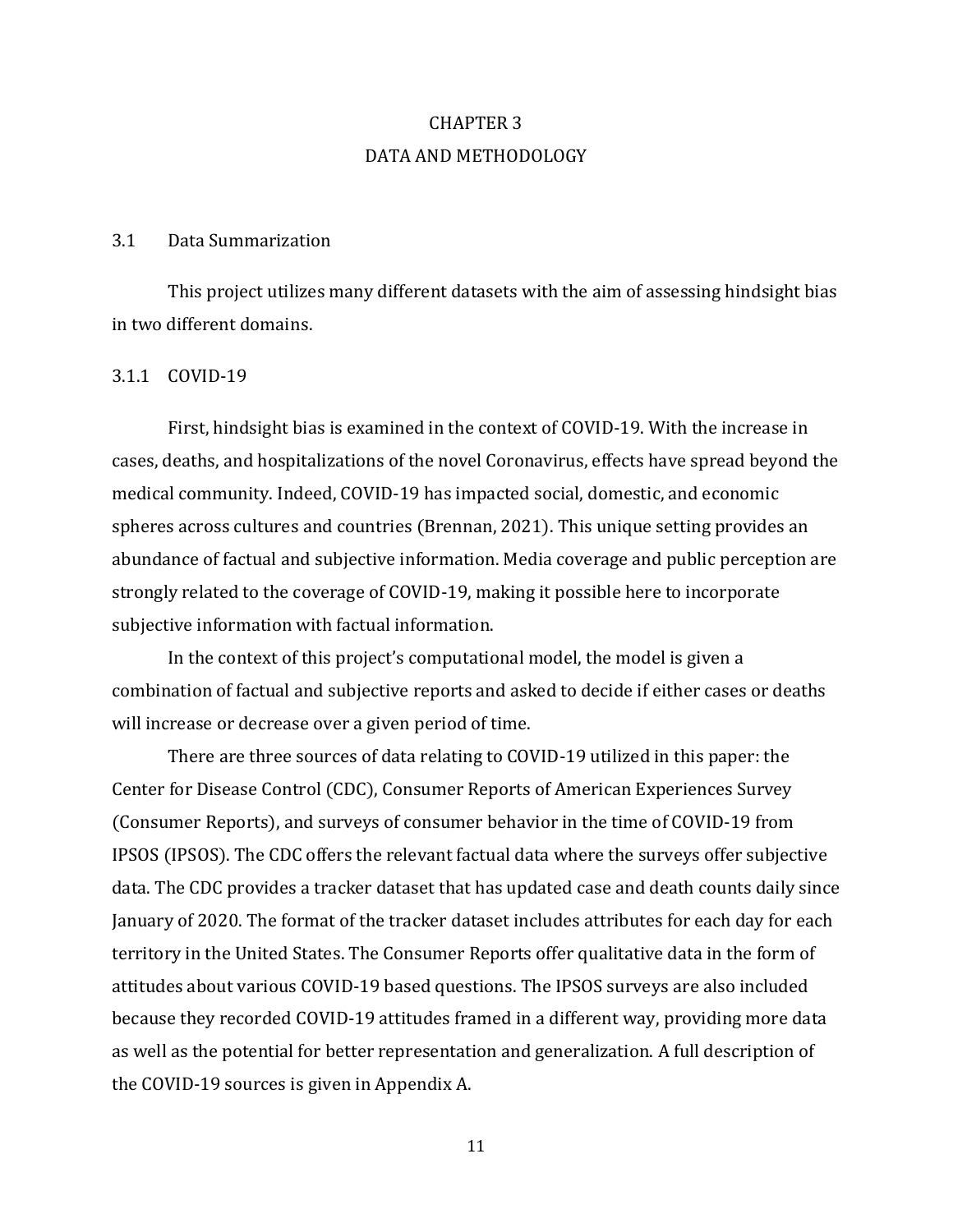#### 3.1.2 Nutrition

The second domain for this paper's model is in the context of an everyday, commonly observed decision concerning healthy food choices. Nutrition data offers factual information about various foods, specifically lacking novelty and social urgency like associated with COVID-19. In this setting, the model is asked to decide if a given food is healthy or not.

The nutrition data comes from the United States Department of Agriculture (USDA) National Nutrient Database for Standard Reference (Haytowitz et al., 2019). This dataset functions as the major source of factual food composition data in the United States which includes 8,617 entries with 45 different attributes for each. The relevant subjective data about healthy food choices comes from the International Food Information Council (2021). This survey from May 2021, offers information on Americans perceptions, beliefs, and behaviors surrounding food. It gives details about health and nutrition as well as eating patterns and purchasing behaviors. A full description of the nutrition datasets is included in Appendix A.

#### 3.2 Preprocessing

This section describes the methods behind cleaning, feature selection, engineering, and scaling of the datasets, and offers a comprehensive view of the final datasets used in this paper. First, the COVID-19 data is described, then the nutrition data.

In order to clean the data, apply preprocessing, build the computational model, and incorporate machine learning models, the Python programming language (Python Software Foundation) is used within the Anaconda environment (Anaconda Software Distribution). Throughout this process, the built in packages of Pandas (MicKinney, 2010), Scikit-Learn (Pedregosa et al., 2011), matplotlib (Hunter, 2007), numpy (Oliphant, 2006), random (Van Rossum, 2020), and datetime (Van Rossum, 2020) were used.

#### 3.2.1 COVID-19

#### 3.2.1.1 Cleaning and Feature Selection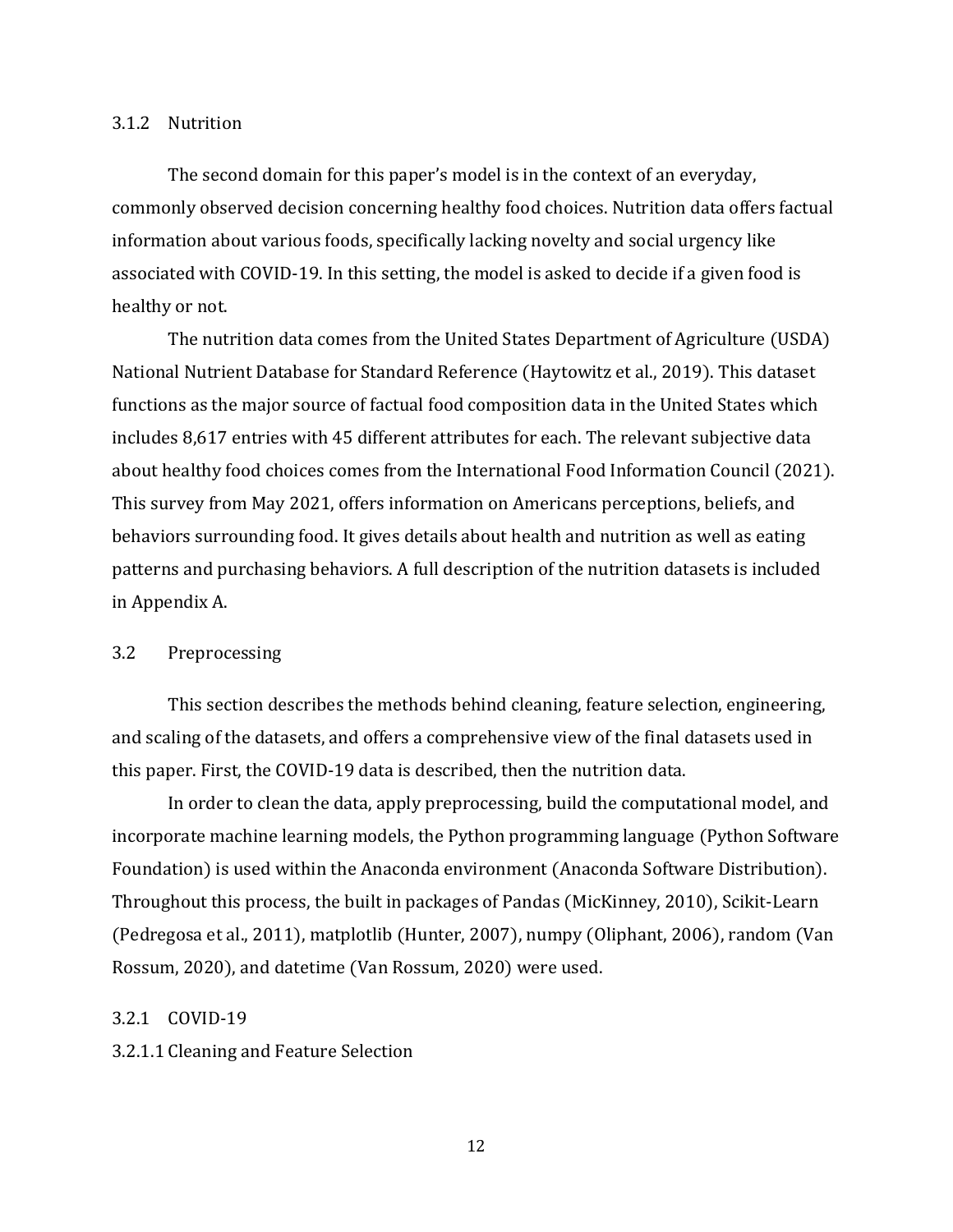In order to combine the three COVID-19 based datasets, first each dataset needs to be examined and cleaned individually. The process of cleaning entails fixing or removing incorrect, duplicate, or missing data. The CDC tracker dataset, that holds an entry for each day of case and death tabulations, does not require any cleaning since there are not any missing or outlier values. For the Consumer Reports surveys, there are three entries (weeks) missing within the time frame of the tracker dataset. The missing weeks' concern values are fixed by averaging between the previous and following week's scores. The IPSOS data does not have any missing values in the time frame, thus does not require the same averaging for missing scores as the Consumer Report surveys.

The next step in preprocessing is to apply feature selection, or determine which attributes are relevant to the problem. Here, the irrelevant attributes are dropped from the dataset. All attributes are preserved from the CDC tracker dataset. In both survey datasets, many questions are not relevant to the problem, so these two datasets have the most dropped attributes. From the Consumer Reports, only two attributes are selected, concern over the next month and concern of the next 6 months. Similarly, from the IPSOS survey dataset, only one attribute is selected, the personal perceived threat of COVID-19. With cleaning and feature selection complete, the next section describes how the dataset is engineered, from decompositions to transformations and aggregations.

#### 3.2.1.2 Feature Engineering and Feature Scaling

This step in preprocessing requires the most attention. In the tracker dataset, the first action is to transform it so that there is one entry per day that accounts for the entirety of the United States, instead of one entry per day per territory. Here, the data is grouped first by date, then the counts of all remaining attributes (total cases, total deaths, new cases, new deaths) are summed, creating one instance for each date instead of one for each of the 52 jurisdictions.

After each attribute is summed, two new types of attributes are created that reframe the dataset's numerical quantities. One type calculates the difference in counts from the previous day, labeled Case Diffs and Death Diffs. From this attribute, the second attribute of binary output label is assigned for both cases and deaths. If the difference from the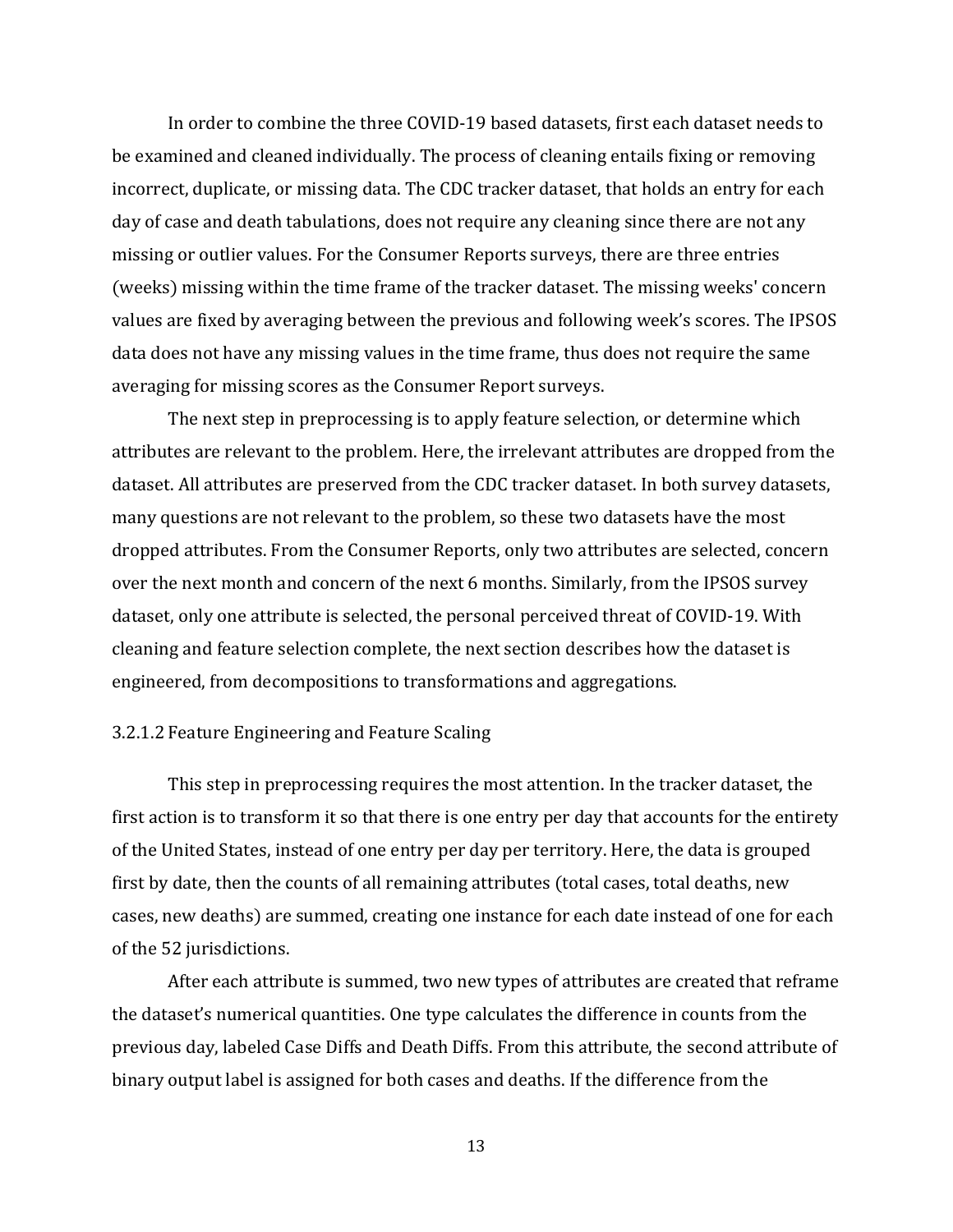previous day is negative, the value is 0 (decrease) and if the difference is zero or positive, the value is 1 (increase).

At this point in the feature engineering, all relevant attributes are combined into one dataset. Since each dataset has the same number of instances, with each being a different day, the datasets were simply merged. The final step in feature engineering is the decomposition of the datetime feature. Five new datetime numerical attributes are created: day, month, year, week day, and week of month.

Feature scaling, or standardizing the numerical quantities of each attribute to the same fixed range, is an important part of preprocessing. Descriptive histograms reveal the attributes 'newCases' and 'newDeaths' are both tail heavy. This makes sense since the growth in cases and deaths was originally higher during the beginning of the pandemic in 2020. The skewed distributions show that every attribute does not conform to the same scale, making this step of preprocessing necessary. The combined dataset is normalized with Scikit-Learn's preprocessing Normalizer that results in each attribute's values being in the range from 0 to 1.

## 3.2.1.3 Overview of complete COVID-19 dataset

After all the preprocessing, the final COVID-19 dataset, now referred to as the COVID-19 dataset, has 17 columns and 541 entries. All attributes are integers except for the full datetime object. The distribution of output labels is shown in figure 3.1 for both cases and deaths, revealing that in both situations the output labels are almost balanced, and that there are more instances of cases increasing, while there are more instances of deaths decreasing. The COVID-19 dataset is not split into a train and test set during preprocessing because the split is dependent on the model parameters, as explained in the next chapter. Instead, at the time of implementation the dataset is split into a train and test set, and then a train and test validation set.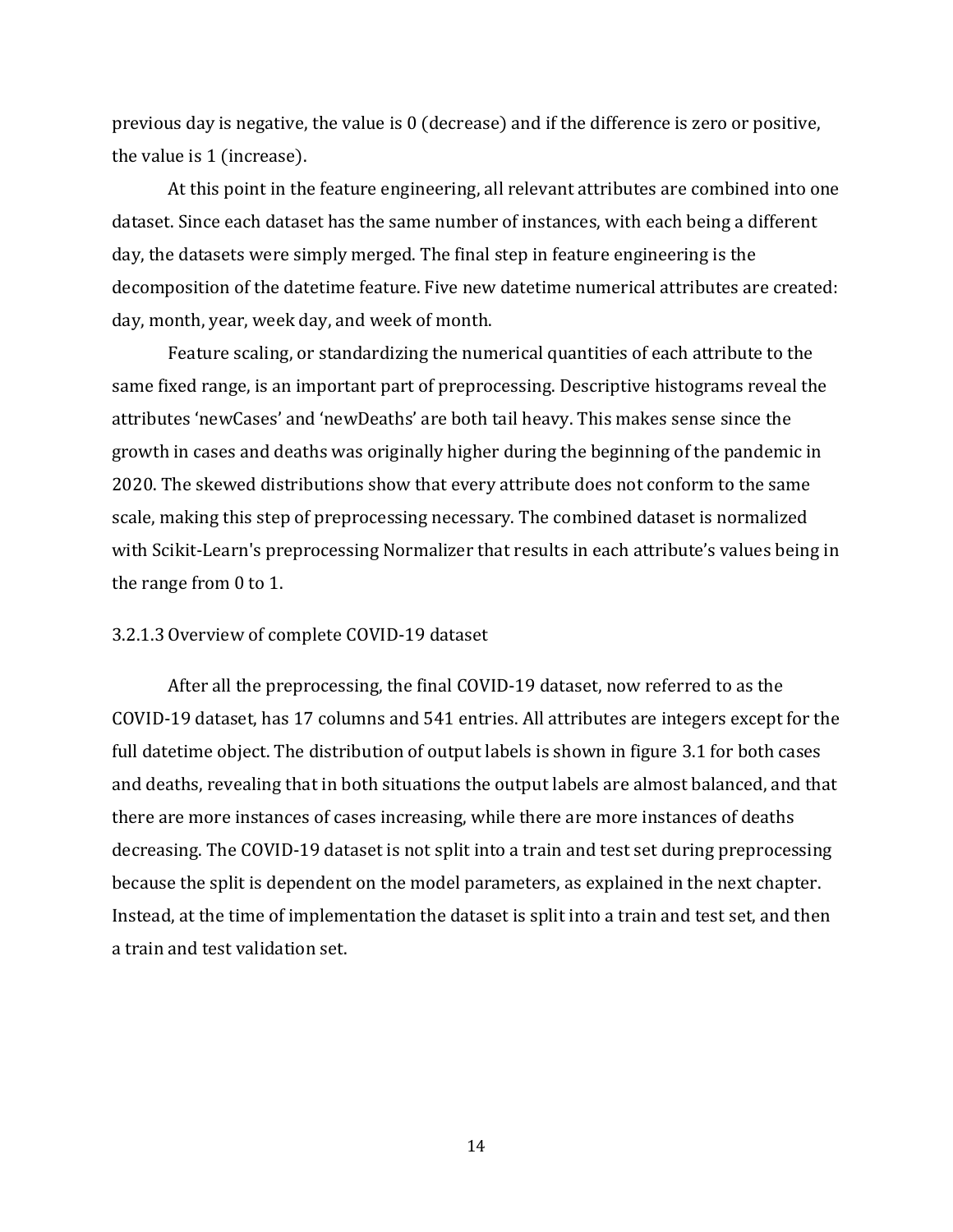

Figure 3.1: Overview of COVID-19 dataset. a) shows more instances of increase for cases, b) shows more instances of decrease for deaths.

## 3.2.2 Nutrition

In this subsection, the same cleaning and engineering process is described for the nutrition dataset.

### 3.2.2.1 Cleaning and Feature Selection

In order to join the two nutritional datasets, each needs to be examined and cleaned individually. Within the USDA nutritional dataset, analysis reveals that all quantitative attributes do not have any missing values or outliers, meaning this dataset does not need to be cleaned. The survey dataset reveals the same. The cleaning process is simpler as compared to the COVID-19 process since this dataset does not incorporate datetime attributes.

Concerning feature selection, each dataset retains different attributes. The USDA dataset drops most non-integer attributes, such as 'ShortDescrip' and 'Descrip'. From the survey dataset, two attributes are preserved: what kinds of foods are most likely to cause weight gain and what defines a food as healthy. With cleaning and feature selection complete, the next section describes how the dataset is engineered.

#### 3.2.2.2 Feature Engineering and Feature Scaling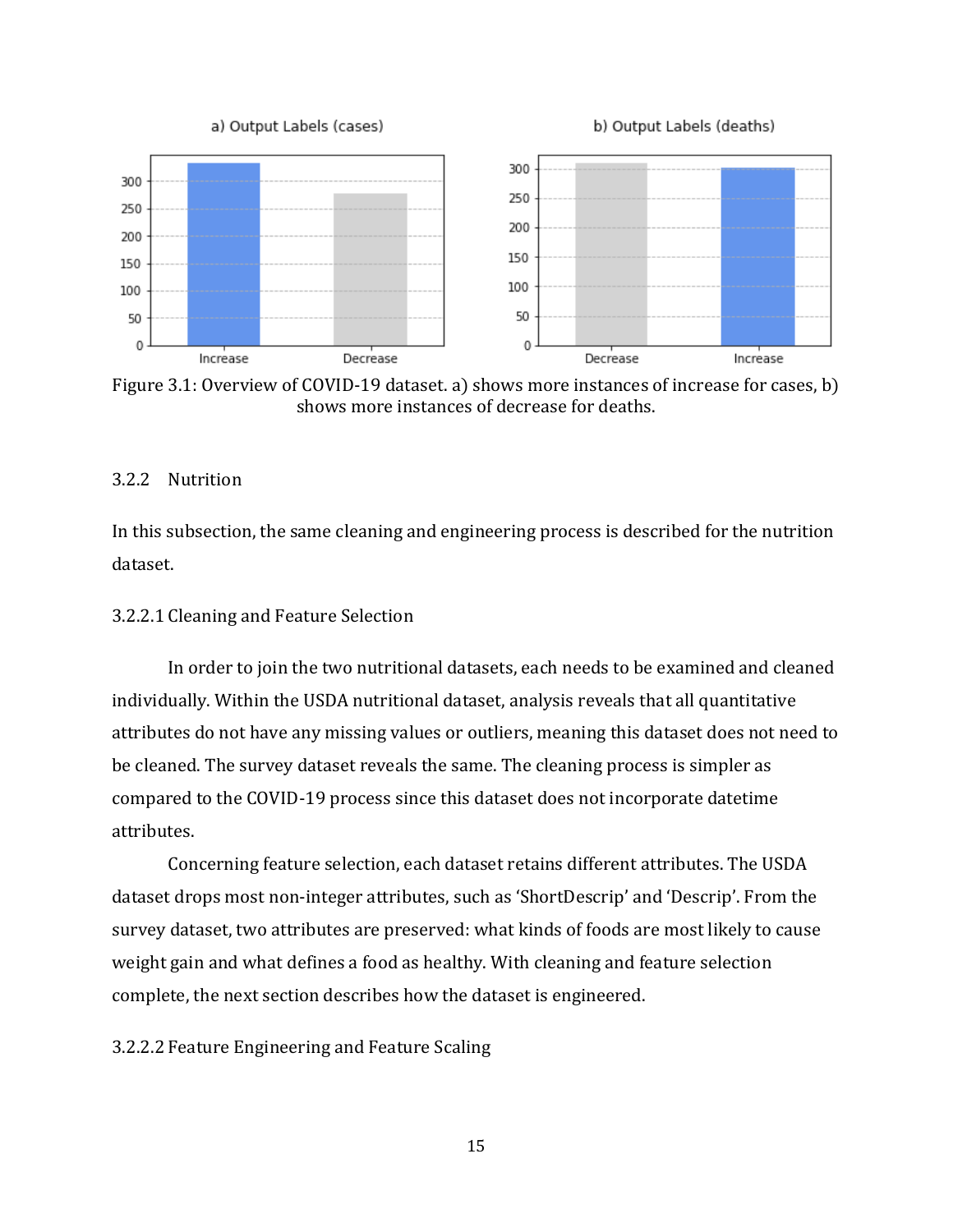The first step in making the datasets easier to analyze, or engineer, is to transform any categorical data. The only categorical attribute preserved from the USDA dataset is FoodGroup. To transform this attribute into a numerical format, Scikit-Learn's One Hot Encoding is used. This preprocessing method creates a binary column for each category and returns a sparse matrix, where in the matrix the value is 1 if an instance is that category and otherwise 0 (Pedregosa et al., 2011).

The next step in feature engineering is to aggregate the two datasets. Each instance's subjective data is based on its' components, meaning the survey values are added dependent on the food itself and a series of conditional statements. There are two new attributes added to the dataset, 'weightCauses' and 'whatsHealthy'. For example, the 'weightCauses' value first checks if the food entry has a high amount of sugar. If it does, it is assigned the value of 0.22, the ratio of participants that ranked high sugar levels as the most important in weight gain. If it does not, the next ranked component from the survey is checked, and so on. The 'whatsHealthy' values are assigned with similar conditional statements. The combination process results in a dataset with the same number of entries as the USDA dataset, 8,617, but now with 42 attributes for each instance.

After aggregation, the last step is to determine the output labels for each food instance. Since the USDA dataset does not provide a health label, it is necessary to create this new feature. This is done through the unsupervised clustering algorithm K-Means Clustering (Pedregosa et al., 2011), that clusters data points together based on certain similarities that minimize each cluster's sum of squares. Before applying the algorithm, the full dataset is normalized with Scikit-Learn's Normalizer. It is then fit to the algorithm with a goal of two classes (Healthy and Unhealthy). This results in a division of classes with counts of 3,540 and 5,078. In order to determine the label of each class, the two groups are analyzed by food group. It is found that class 0 is Unhealthy, while class 1 is Healthy. For example, class 0 contains 315 instances of Sweets, while class 1 has 47. Adding this new feature results in a final dataset of 43 attributes.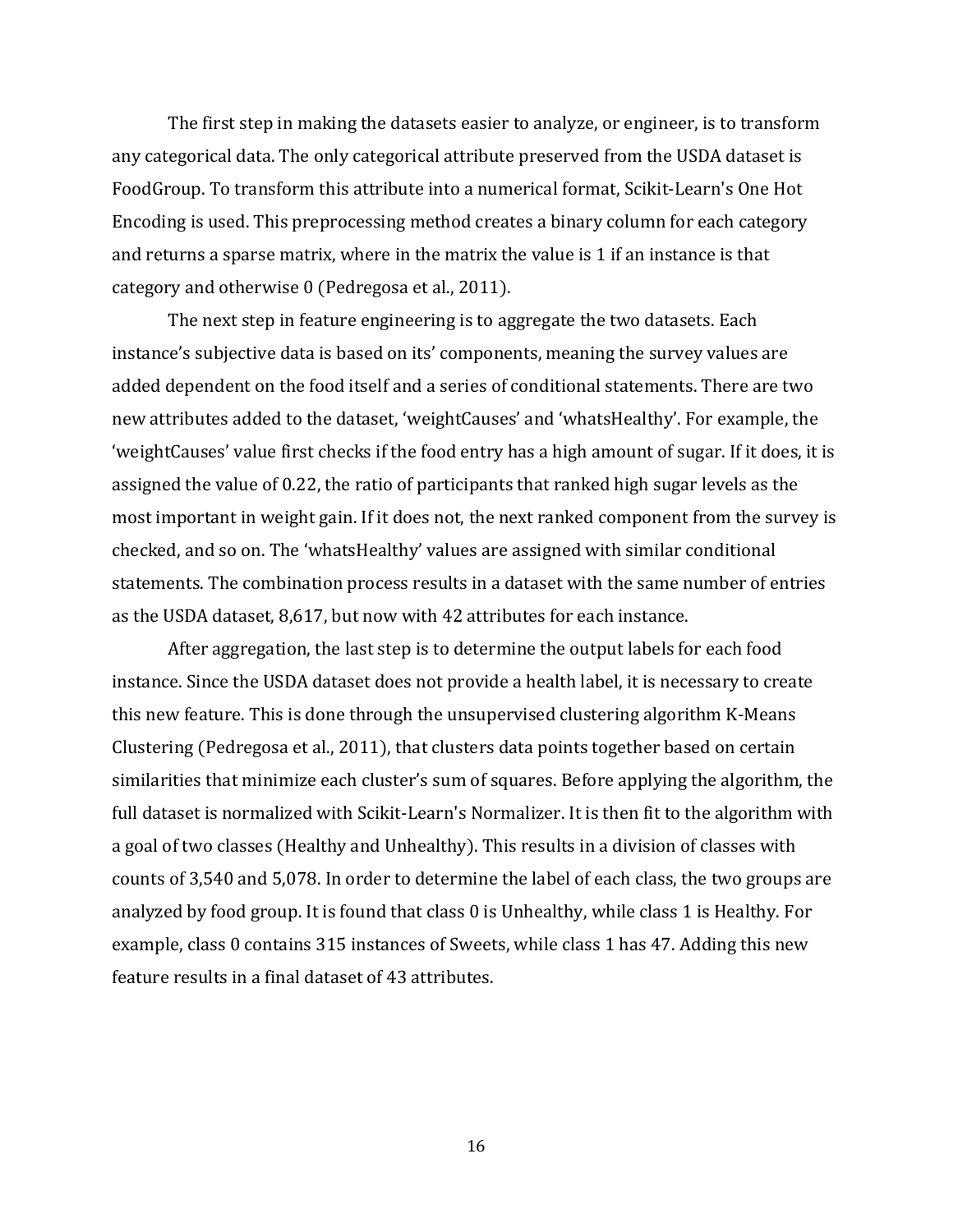

Figure 3.2: Overview of nutrition dataset. a) shows there are more instances of unhealthy in nutrition dataset, b) shows label counts by Food Group in the dataset.

#### 3.2.2.3 Overview of complete nutrition dataset

The final full dataset, now referred to as the nutrition dataset, has 43 attributes and 8,617 instances. Of these instances, 5,078 are of the class Healthy (1) and 3,540 are of the class Unhealthy (0).

The nutrition dataset is now ready for training and testing. It is split into a train and test set, with the dataset shuffled. The train set is used in training the model, which holds 95% of the data, while the test set holds the instances the model will predict on, 5% of the full data. The training set has 8,187 instances and the test set has 431 instances. The training set will be further divided into a train and test validation set during decision making.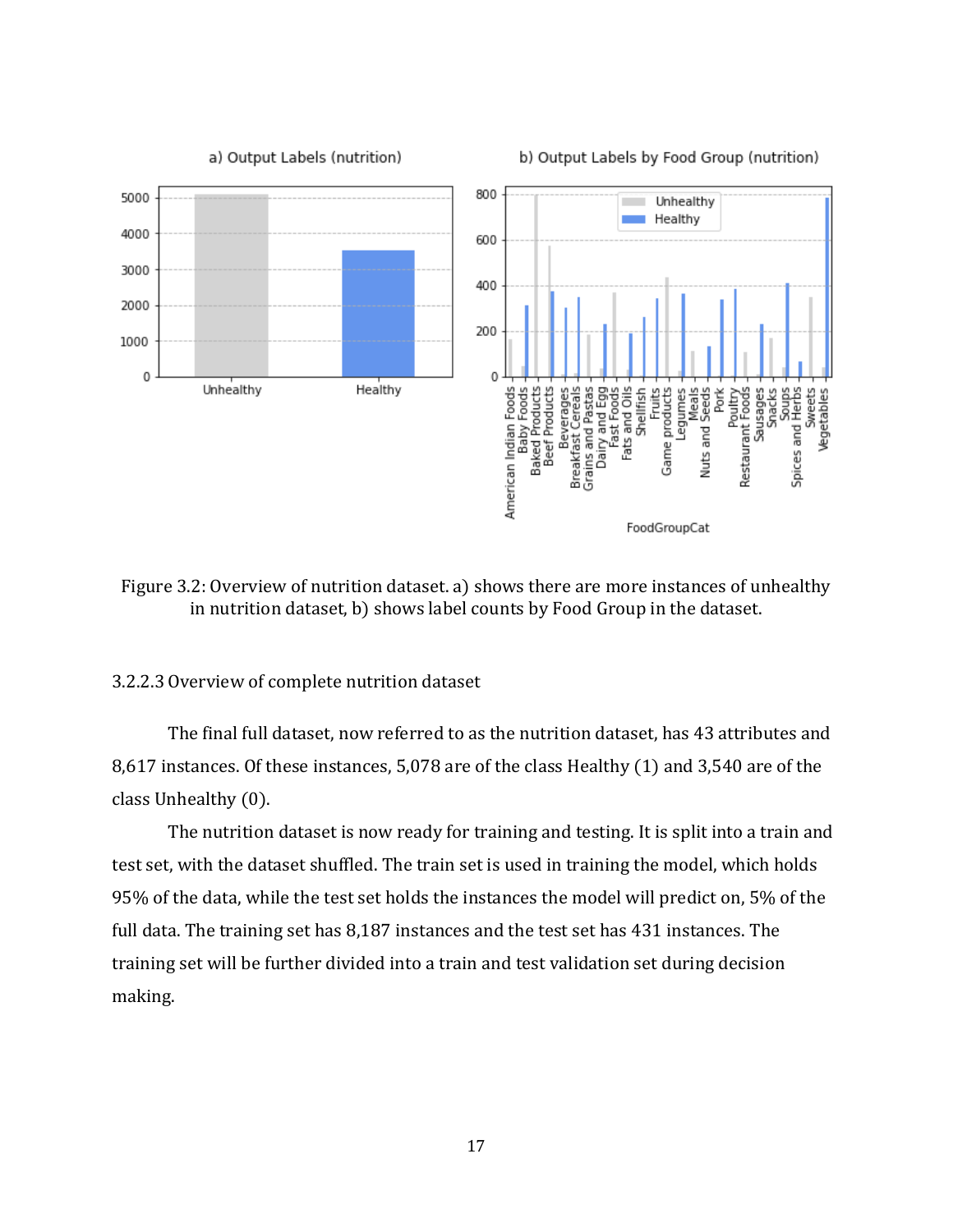#### CHAPTER 4

## MODEL ENVIRONMENT AND IMPLEMENTATION

This chapter details the environment and implementation of the proposed computational model that follows the RAFT cognitive process. First, the model is contextualized within each domain, defining the testing setting and parameters. Then the execution of the model in each domain is outlined, intimating where the domains diverge.

### 4.1 Environment

The proposed model is required to answer two different questions due to the two problem domains. But the questions are formulated in the same way, i.e. with a binary output.

For the COVID-19 domain, the model is asked to predict if a certain range of dates will have an associated decrease (0) or increase (1) in cases or deaths. This generates two different datasets to analyze and compare, cases and deaths. For both sets, the testing environment is predefined by start date, range of time of information given, range of time to predict over, and range of time between decisions. Table 4.1 shows the possible values for each of these variables. For each of the fifteen start dates, there are four amounts of information given at T1, between one and four weeks. Similarly, for each start date and each amount of time given at T1, there are four different time periods to predict over, between one and four weeks, and the amount of time between decisions is between one and twenty weeks.

In the nutrition domain, the model is asked to determine whether a single food is Unhealthy (0) or Healthy (1). The testing parameters are predefined in the same way as the COVID-19 domain and are shown in table 4.2. The amount of information given at T1 is an interval of the data, the information added at T2 is an interval of the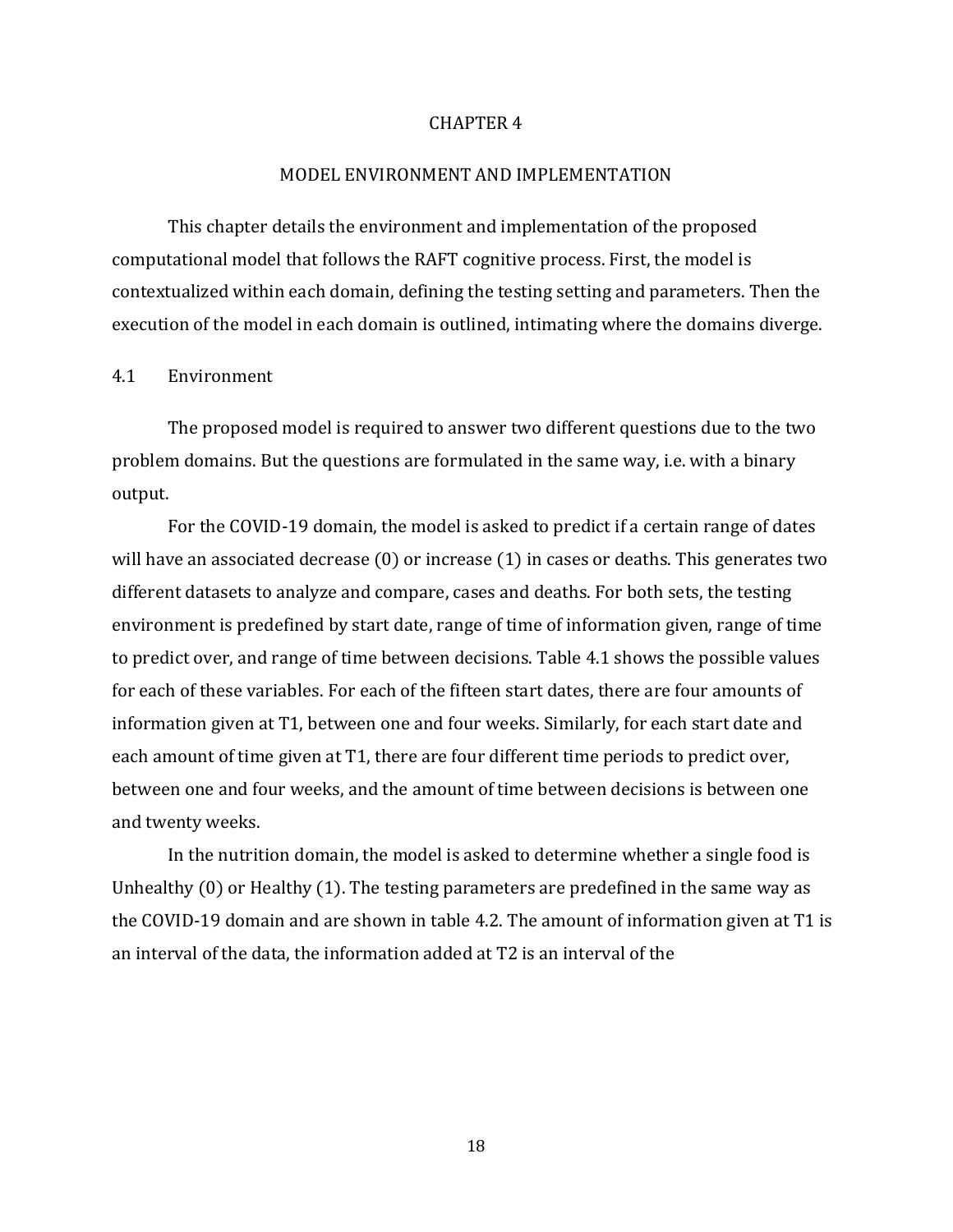| Parameter            | Possible values |         |                |                 |                          |         |
|----------------------|-----------------|---------|----------------|-----------------|--------------------------|---------|
| Start dates          |                 | 3/3/20  |                | 4/3/20          | 5/3/20                   | 6/3/20  |
| (at T1)              | 7/3/20          |         |                | 8/3/20          | 9/3/20                   | 10/3/20 |
|                      |                 | 11/3/20 |                | 12/3/20         | 1/3/21                   | 2/3/21  |
|                      |                 | 3/3/21  |                |                 |                          |         |
| Information given at | 4               | 6       | 8              | 10              |                          |         |
| T1 (weeks)           |                 |         |                |                 |                          |         |
| Prediction time      | 1               | 2       | 3              | $\overline{4}$  |                          |         |
| (same for T1 and T3) |                 |         |                |                 |                          |         |
| (weeks)              |                 |         |                |                 |                          |         |
| Time between         | 1               | 2       | $\overline{3}$ | $5\quad 6$<br>4 | $\overline{7}$<br>8<br>9 | -10     |
| decisions (weeks)    |                 |         | 12 13          | 14<br>15 16 17  | 18<br>- 19               | -20     |

Table 4.1: Testing environment for COVID-19.

Table 4.2: Testing environment for nutrition.

| <b>Parameter</b>                          | Possible values                                    |
|-------------------------------------------|----------------------------------------------------|
| Given information at T1<br>(in intervals) | 0.1 0.25 0.4 0.5 0.65 0.75 0.9                     |
| Information added at T2<br>(in intervals) | $0.1$ $0.25$ $0.4$ $0.5$ $0.65$ $0.75$ $0.9$       |
| Time between decisions<br>(weeks)         | 1 2 3 4 5 6 7 8 9 10<br>12 13 14 15 16 17 18 19 20 |

remaining data, and the time between decisions is between one and twenty weeks.

The main difference between the two domains is that information in nutrition is not dependent on time. While the COVID-19 data must be given in order of date, the nutrition data is shuffled. The nutrition testing parameters are in the form of intervals instead of weeks of time.

The following sections walk through the three time steps of the computational model's process for each scenario, highlighting where there are differences in implementing the proposed model.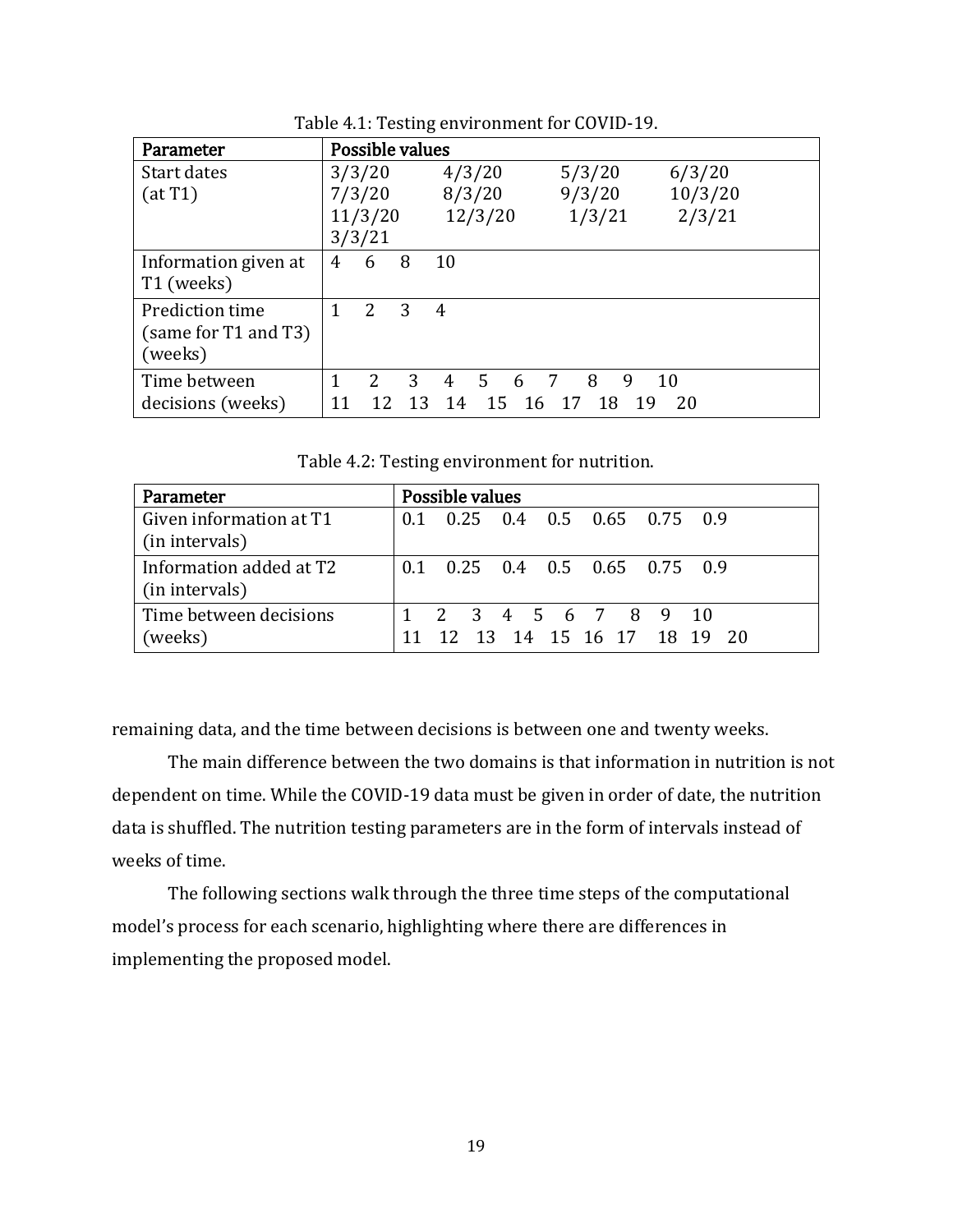## 4.2 Implementation for COVID-19

#### 4.2.1 Time 1

In each COVID-19 testing scenario, the model is given a start date and end date that delineates the given information. From this range of dates, the model is asked to predict if cases or deaths will increase or decrease over each of the prediction ranges, one to four weeks. First a correlation matrix is calculated, then the Take the Best heuristic steps are applied by (1) searching the cues, (2) stopping at the cue with highest discrimination, making a (3) decision rule about cue value, and calculating a (4) confidence value in the chosen cue.

The next step in the RAFT model is to make the prediction, which is achieved through the machine learning classifiers. The T1 given information is split into train-test sets with a test size of 30%, normalized, and then fit to the three classifiers: K Nearest Neighbors (KNN) Classifier, Decision Tree (DT) Classifier, and Random Forest (RF) Classifier. All hyperparameters were determined using Scikit-Learn's Grid Search (Pedregosa et al., 2011) and can be found in Appendix B. After each model is trained and tested, the classifiers and their associated accuracies are stored.

The model then selects the classifier with the highest accuracy. Once the highest ranked classifier is selected, the model then uses that classifier to predict the output labels for each day over the range of prediction dates, where each day corresponds to a value of 1 (increase) or 0 (decrease). The predictions are then averaged. The decision value is computed as the logistic, so that it is between 0 and 1, of the confidence value, classifier accuracy, and prediction value. This decision value is compared to the output threshold value of 0.5 that translates to a binary output label of 0 (decrease) or 1 (increase).

## 4.2.2 Time 2 and 3

After the model's decision, a new date and information is given at T2 dependent on the time between decisions, and then at T3 the model is asked to remember the decision made in T1. The original response is deliberated on following the RAFT cognitive process, where either the model is able to access its' previous decision in memory or will have to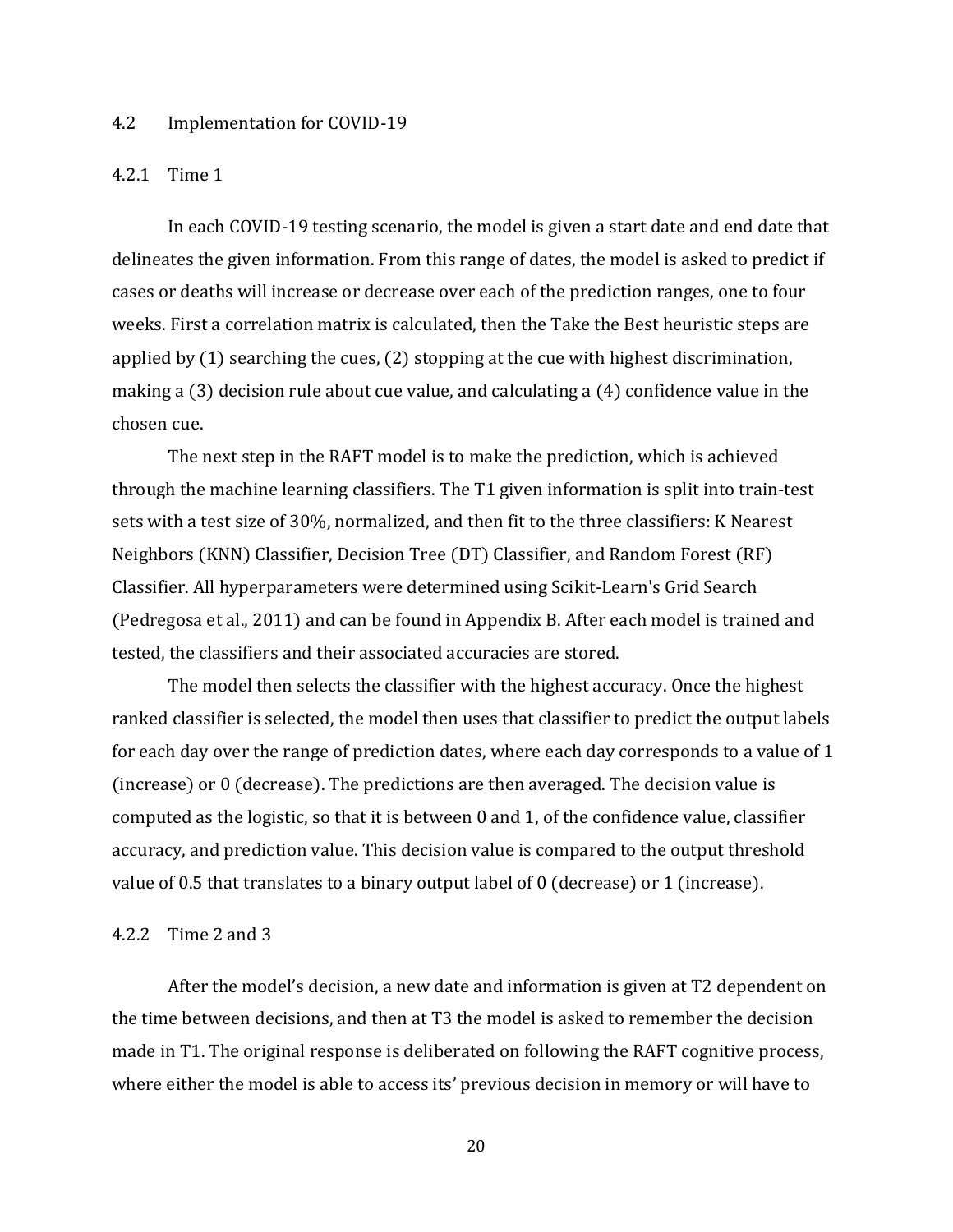reconstruct its' decision by repeating the steps from T1. Here, time between decisions is introduced as a random variable in weeks, with a range of 0 to 20 weeks. Whether the model is able or not to access its' original response is determined by a random choice, i.e. half of the time it can remember and half of the time it must reconstruct the original response. A random choice is used here in order to get balanced occurrences of recall and reconstruction for analysis.

If it is determined that the model is able to remember at T3, a new confidence and decision value are calculated with time between decisions. The new decision value is compared to the output threshold and the resulting binary output label is the T3 decision.

If the model is unable to remember the original response, it is necessary to reconstruct the response. This is done following the same steps from T1, but now the given information used to make the decision includes T1 and T2. The T3 confidence is calculated, the given information is split and normalized, all classifiers are trained and tested, and a decision value is found using the best classifier, confidence value, and time between decisions. From this decision value, a choice is made by using the threshold value.

## 4.3 Implementation for Nutrition

Moving on from COVID-19, now the implementation for nutrition is described. Both domains are described because there are a few differences in implementation due to the separate contexts. The implementation of the model for nutrition is not described in the same detail as for COVID-19 since much of it is repetitive. Instead, the differences are mentioned.

#### 4.3.1 Time 1

At T1, the model is given a rate value that corresponds to the amount of information given from the training dataset. In the preprocessing step, the nutrition data was split into a train-test set with a test size of 5%. The given information is taken from the training dataset using the Pandas sample() method, proportional to the rate given. The sample() method returns a random sample of the size given. A single test instance is sampled from the test dataset in the same way. The TTB process is applied to the information given at T1,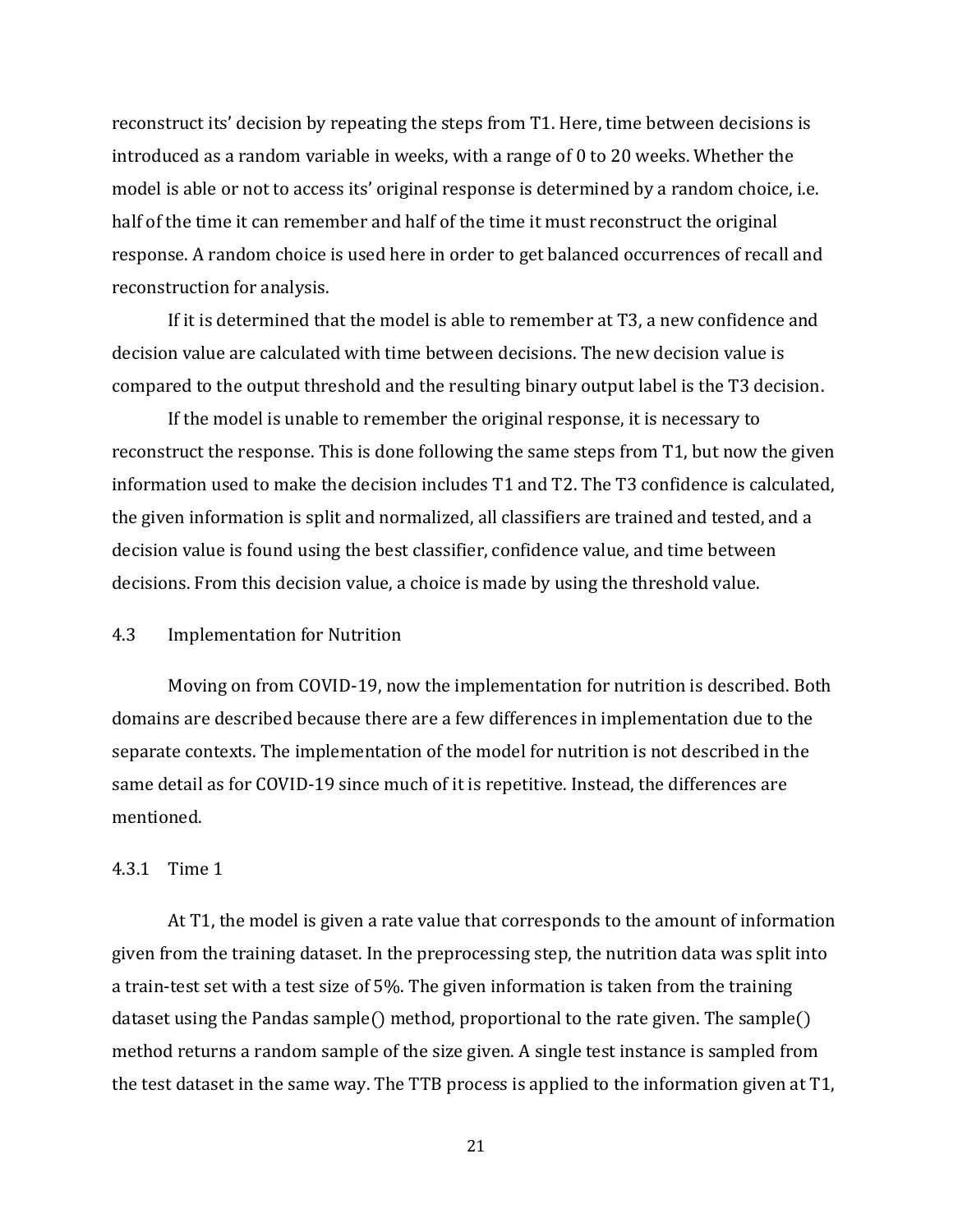following the same implementation for COVID-19. The given information is split into validation train and test sets with a test size of 30%, then applied to the same three classifiers. The hyperparameters are detailed in Appendix B. The classifiers and their accuracies are stored. Using the best classifier, a prediction is made on the single test instance, given in the form of probabilities for each class. The prediction value, the confidence value, and classifier accuracy are then calculated the same way as the COVID-19 decision value. The decision value is applied to the threshold value that indicates the class that is chosen (healthy or unhealthy).

## 4.3.2 Time 2 and 3

After the original response is made, a random amount of time is introduced. New information is added, where the amount of information added is given from the T2 rates. The added information is a portion of the remaining training set of data after divided at T1, and again is found through the sample method. This is one of the main implementation differences, since the nutrition dataset does not add new information that is proportional to the time between decisions.

If it is determined that the model is able to remember after the given time, a new decision value and decision are calculated in the same way as described above.

If the model is unable to remember the values from T1, it reconstructs the original response using the steps from T1, in the same process as the COVID-19 implementation.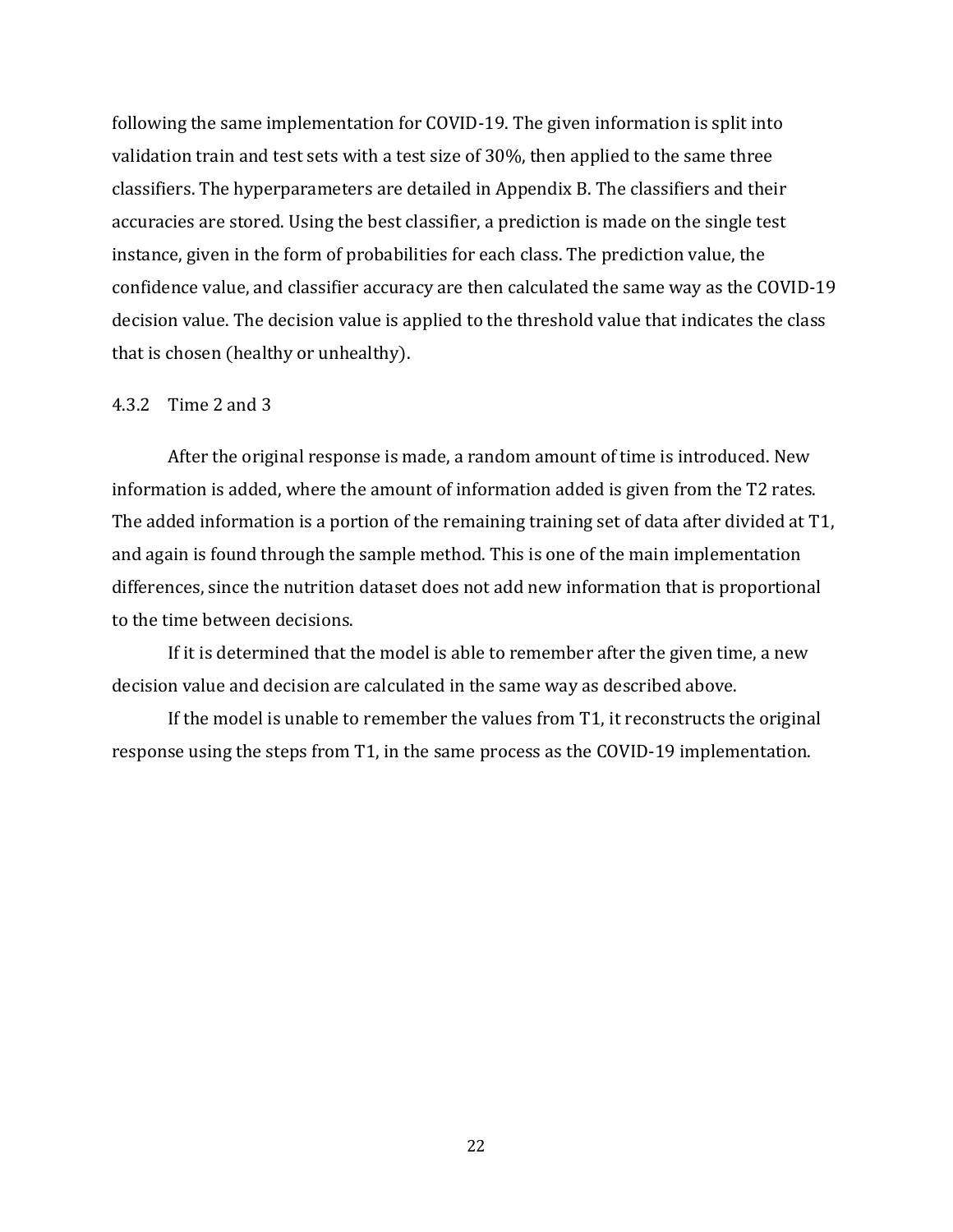## CHAPTER 5

## PREDICTIONS

This chapter introduces the predictions before testing is performed. There are three groups of predictions, those only concerning the COVID-19 domain, those only concerning the nutrition domain, and those connecting the two.

5.1 COVID-19

Within the COVID-19 scenarios, there are four kinds of predictions. The first three outline different measurements of hindsight bias: through the change in hindsight bias (HBC) equation introduced in chapter 2, by confidence values of T1 and T3 decisions, and by comparison of T1 and T3 decisions to the correct response (CR).

Across the COVID-19 domain, it is predicted that when decision-making is unimpaired, hindsight bias will be low. The three assumed sources of impairment for COVID-19 are the time given at T1, the prediction size, and the time between decisions. The first three categories of predictions detailed below show the results in the context of each source of impairment. The fourth category compares the death and case testing scenarios in the COVID-19 domain.

The first category of predictions concerns the three sources of assumed impairment as measured by the HBC equation. The predictions are defined and explained below, for both cases and deaths.

COVID-19 (1.a): As the amount of time given at T1 increases, HBC averages will decrease. Having less information to make an informed decision is an impairment, where increasing the amount of information will lead to less HBC.

COVID-19 (1.b): As the prediction size increases, HBC averages will increase. Here, predicting over a larger amount of time is expected to reflect that it is harder to accurately decide, leading to more HBC.

COVID-19 (1.c): As the time between decisions increases, HBC averages will increase. With more time between decisions, the ability to accurately remember or reconstruct the original response will become more impaired.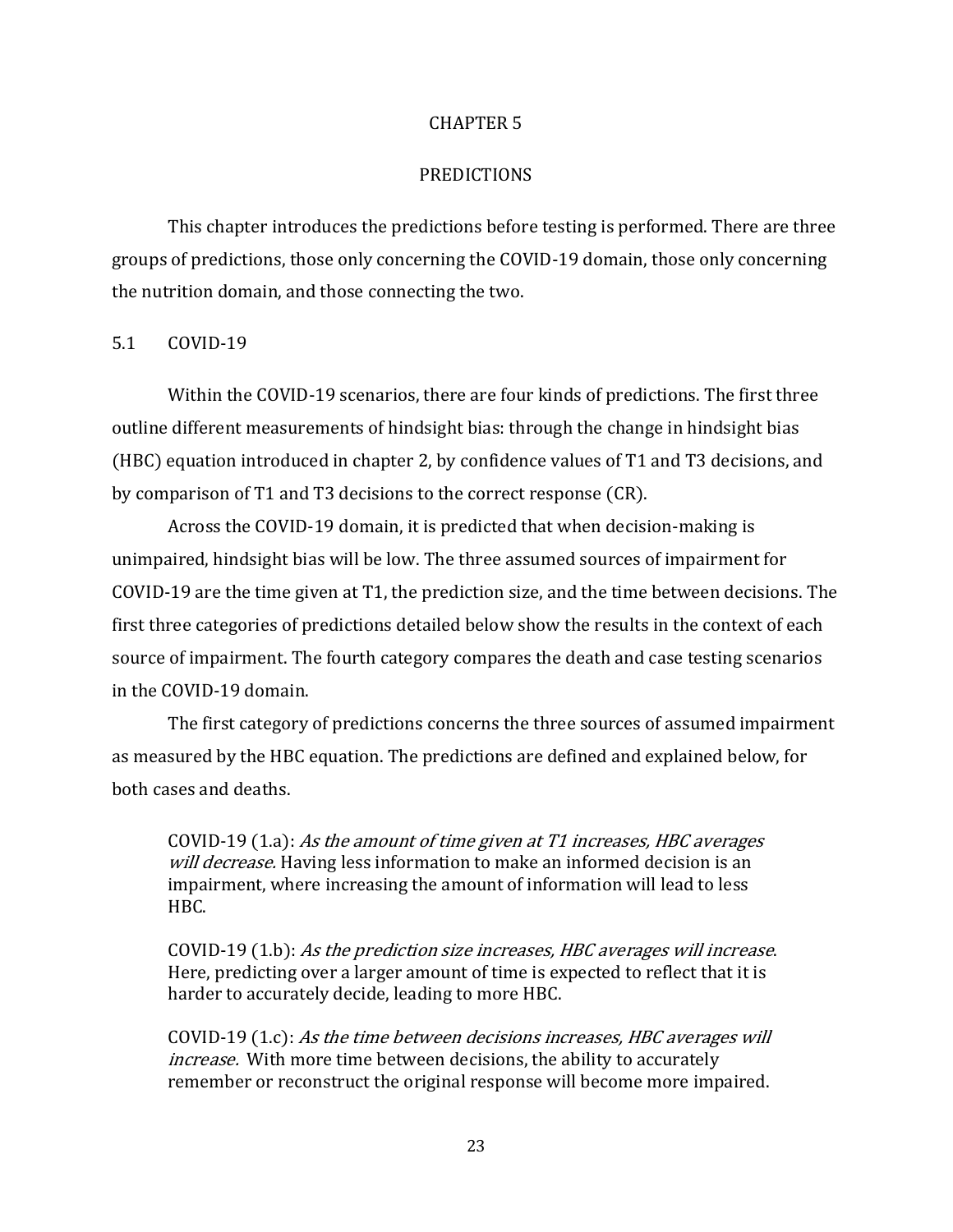The second category of predictions for COVID-19 uses confidence values of T1 and T3 decisions as a measure of hindsight bias. This category's predictions are defined and explained below, for both cases and deaths. Overall, it is expected that T3 will be associated with lower levels of confidence than T1. Since it is expected that T3 decisions are made in the face of more impairment, T3 decisions will have lower confidence values.

COVID-19 (2.a): As the given time at T1 increases, confidence values will increase. Decisions are more impaired with less information given, so the confidence in decisions will increase with more time given.

COVID-19 (2.b): As the prediction size increases, confidence values will decrease. With more time to predict over, it is expected that decisions will become more impaired.

COVID-19 (2.c): As the time between decisions increases, confidence values will decrease. With more time between decisions, it is expected there will be more trouble accurately recalling or reconstructing the original response, leading to lower confidence values.

The third category of predictions evaluates how the COVID-19 model performed in deciding the correct response (CR). Overall, it is predicted that the T3 decisions will be closer to the CR than T1 decisions. The relevant predictions are defined and explained below, for both cases and deaths.

COVID-19 (3.a): As the time given at T1 increases, the amount of CR will increase. Less given time is an impairment that will be associated with less CR.

COVID-19 (3.b): As the prediction size increases, the amount of CR will decrease. By predicting over larger amounts of time, the ability to decide the CR will decrease.

COVID-19 (3.c): As the time between decisions increases, the amount CR will increase. It is predicted that after more time, there will be higher impairment in accurately recollecting or reconstructing the original response. With more time, decisions will move towards the CR.

The fourth COVID-19 category compares the case and death testing scenarios within the COVID-19 domain. It is predicted that the COVID-19 death results will be associated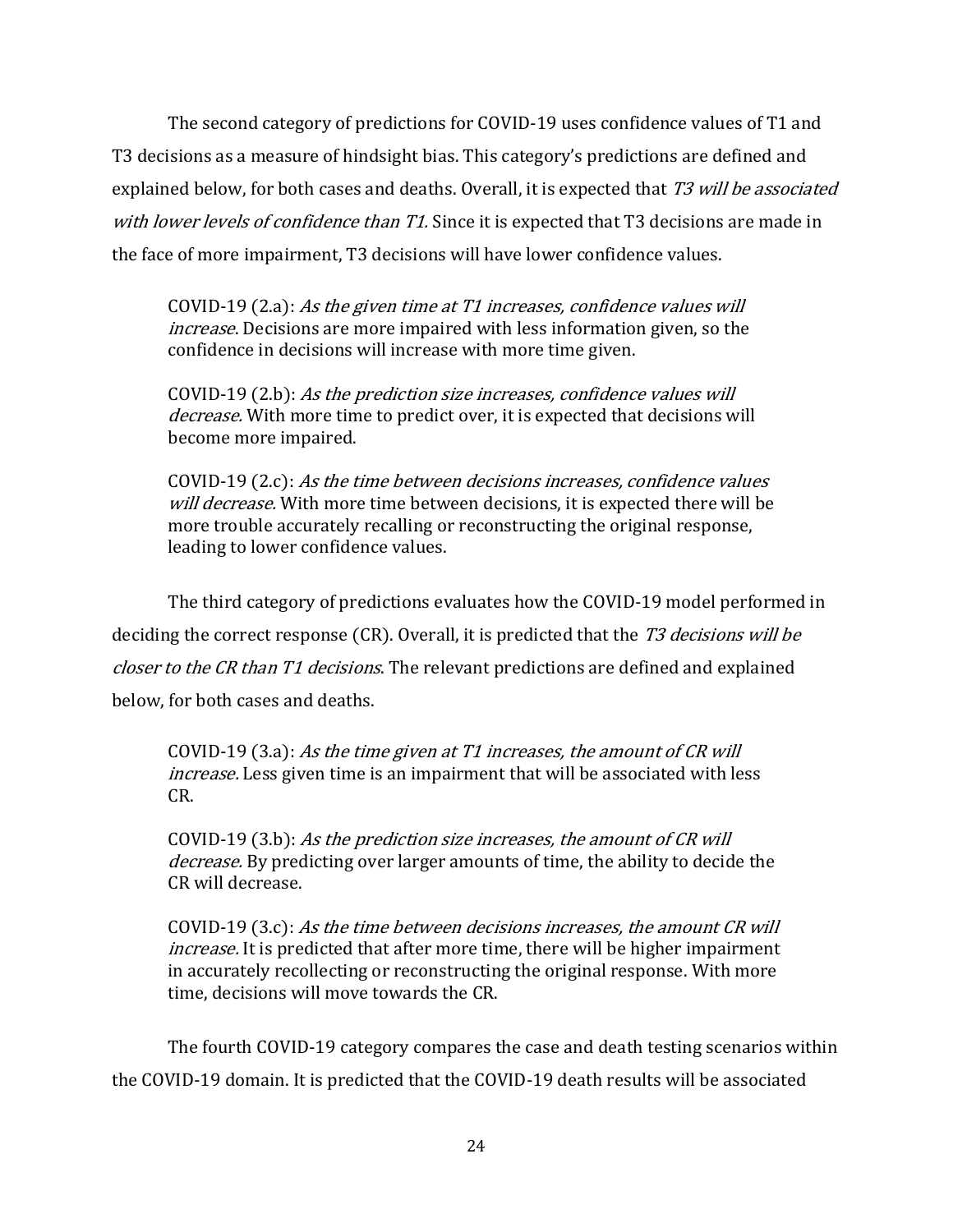with higher hindsight bias. Since the number of cases throughout the dataset is far greater and more variable than the number of deaths, and since deaths are more subjectively consequential, as conveyed in the survey data, it is expected the results will reveal greater hindsight bias for deaths than for cases.

COVID-19 (4): Greater hindsight bias will be observed with respect to deaths than cases.

5.2 Nutrition

The nutrition setting's predictions follow the same first three categories as in the COVID-19 domain, but does not include the fourth category. Within the three nutrition categories, there are two differences from their COVID-19 parallels.

First, the nutrition setting does not use the concept of time in the same way. The given information at T1 is in the form of rates instead of weeks. Subsequently, the amount of information at T2 is not determined by weeks after the original decision, but is instead in the form rates. The second difference is that the nutrition setting does not have a variable for prediction size, instead making decisions for one instance. As a results of these two differences, the assumed impairment of prediction size in the COVID-19 domain is replaced by the T2 information rate in the nutrition domain. It is predicted that as the T2 information rate increases, impairment will increase.

For the sake of comprehension and readability, even though time is not relevant in the nutrition dataset, the terminology of time between decisions is retained in the nutrition domain. Here, time between decisions should be understood as the amount of added uncertainty between decisions.

The first category of nutrition predictions measures hindsight bias through the HBC equation. These predictions are defined and explained below.

Nutrition (1.a): As the given rate at T1 increases, HBC averages will decrease. It is expected that less information is an impairment, so HBC averages will decrease with more information.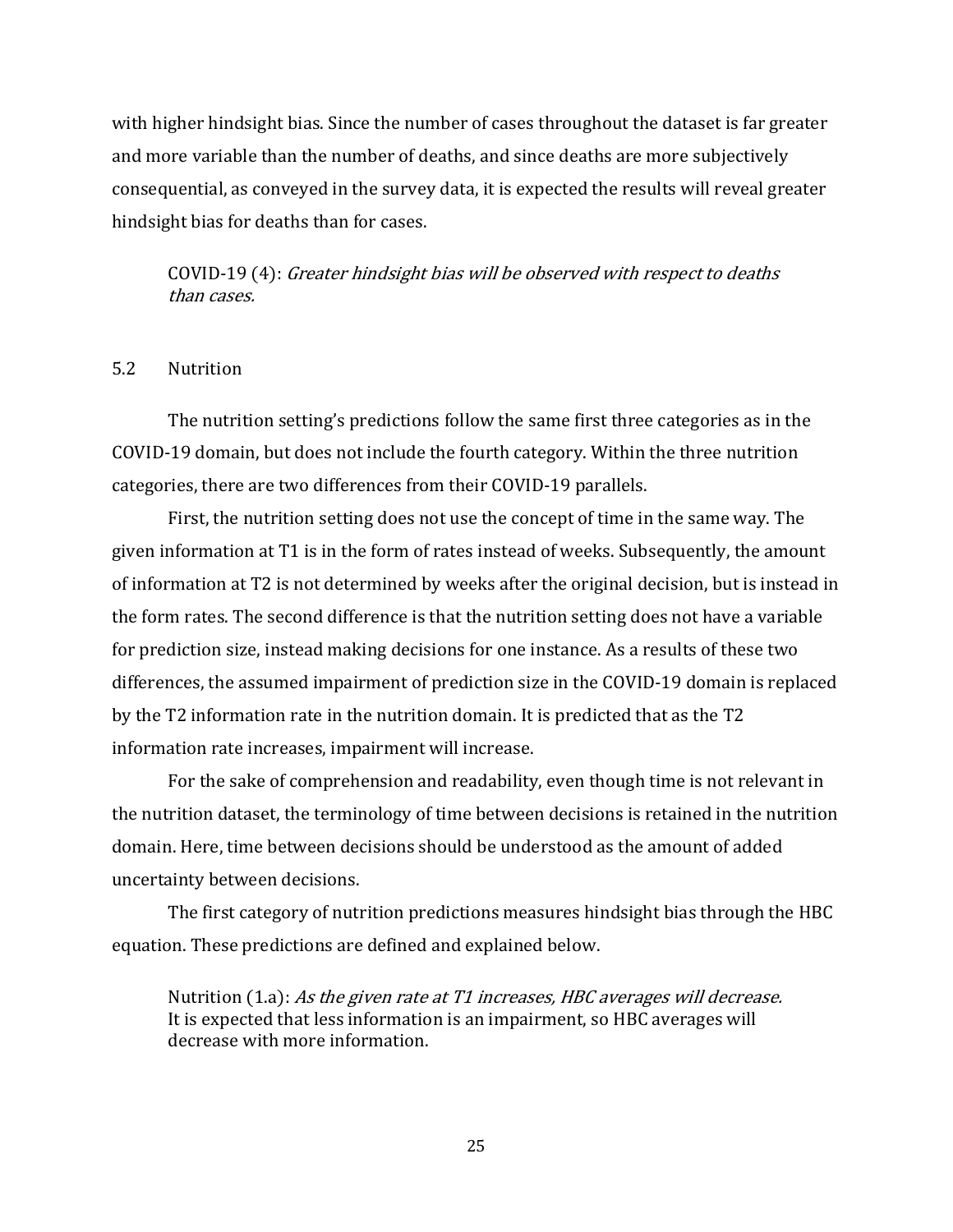Nutrition  $(1.b)$ : As the given rate at T2 increases, HBC averages will decrease. It is expected that less information is an impairment, so HBC averages will decrease with more T2 information given.

Nutrition (1.c): As the time between decisions increases, HBC averages will increase. More time between decisions will impair accurately remembering or reconstructing the original decision.

The second category of nutrition predictions measures hindsight bias through confidence values. Overall, it is expected that T3 decisions will have lower levels of confidence than T1. This category's predictions are defined and explained below.

Nutrition (2.a): As the given rate at T1 increases, confidence values will increase. Decisions are impaired with less information given, so the confidence in decisions will increase as the information rate increases.

Nutrition (2.b): As the given rate at T2 increases, confidence values will increase at T3. With more information at T3 deliberation, confidence values will become less impaired.

Nutrition (2.c): As time between decisions increases, confidence values will decrease. With increasing impairment, confidence will decrease.

The third category of nutrition predictions measures hindsight bias by examining the amount of correct responses (CR) at T1 and T3. These predictions are defined and explained below.

Nutrition (3.a): As the given rate at T1 increases, the amount of CR will increase. With less impairment, the amount of CR will increase.

Nutrition (3.b): As the given rate at T2 increases, the amount of CR will increase. With less impairment at T3 deliberation, there will be more CR at T3.

Nutrition  $(3.c)$ : As the time between decisions increases, the amount of CR will increase. With more time between, T3 decisions will move towards the CR.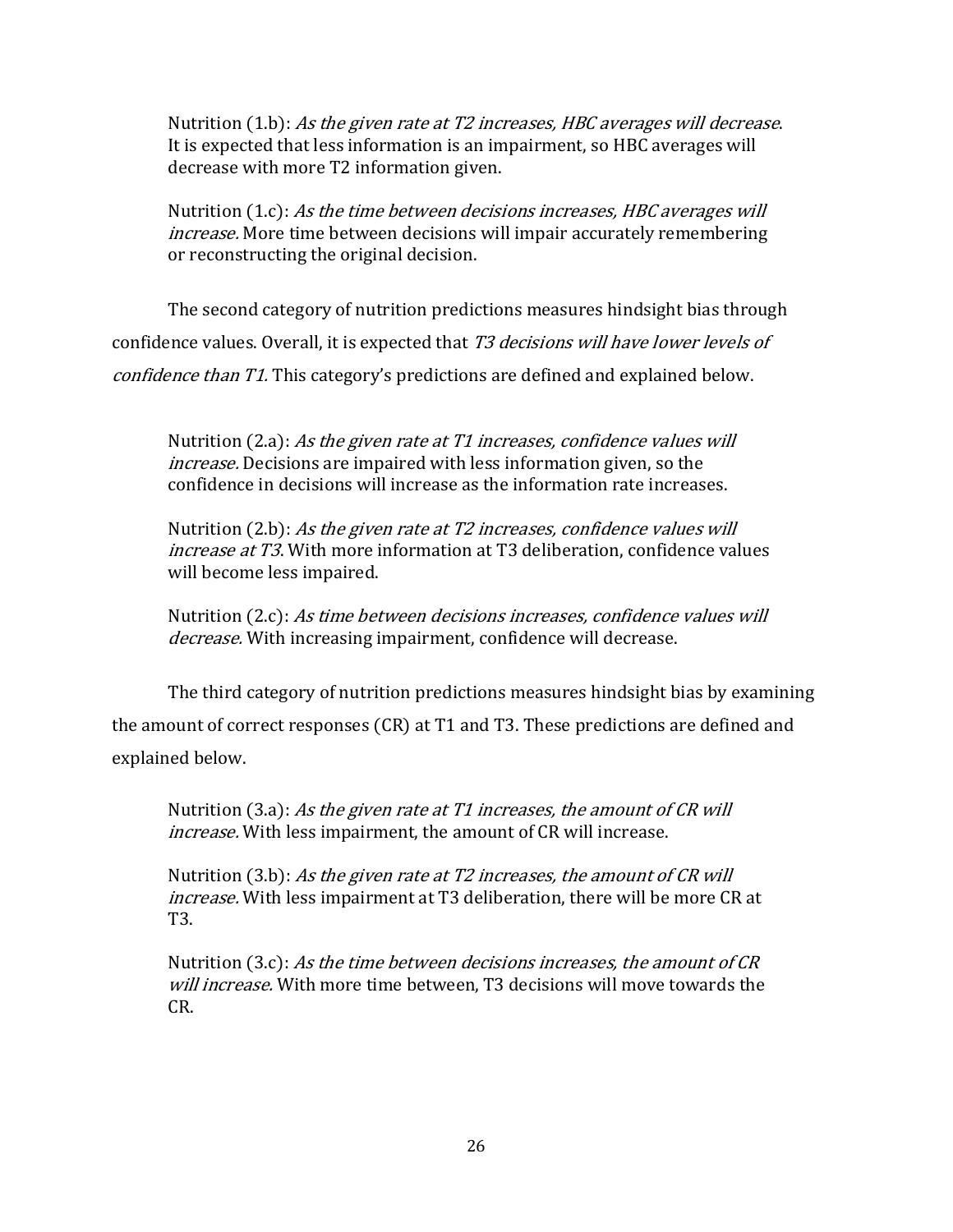## 5.3 Combined COVID-19 and Nutrition

The third grouping of predictions compares the two testing domains. It is predicted that the COVID-19 results will display higher levels of hindsight bias. This prediction is made for three reasons. First, that COVID-19 is a more novel and socially charged domain than nutrition, meaning the difference between the original response and correct response is weighted more in the COVID-19 domain. Second, the COVID-19 scenario predicts over a range of instances (dates), while the nutrition scenario must predict over one instance (a food). Having one prediction instance makes the problem simpler for the nutrition scenario. Third, the nutrition dataset has more training instances than the COVID-19 dataset. It is predicted the nutrition implementation's recalled or reconstructed decisions will be more influenced by the degree of information available than COVID-19, resulting in more hindsight bias.

Combined (1): Greater hindsight bias will be observed with respect to COVID-19 than nutrition.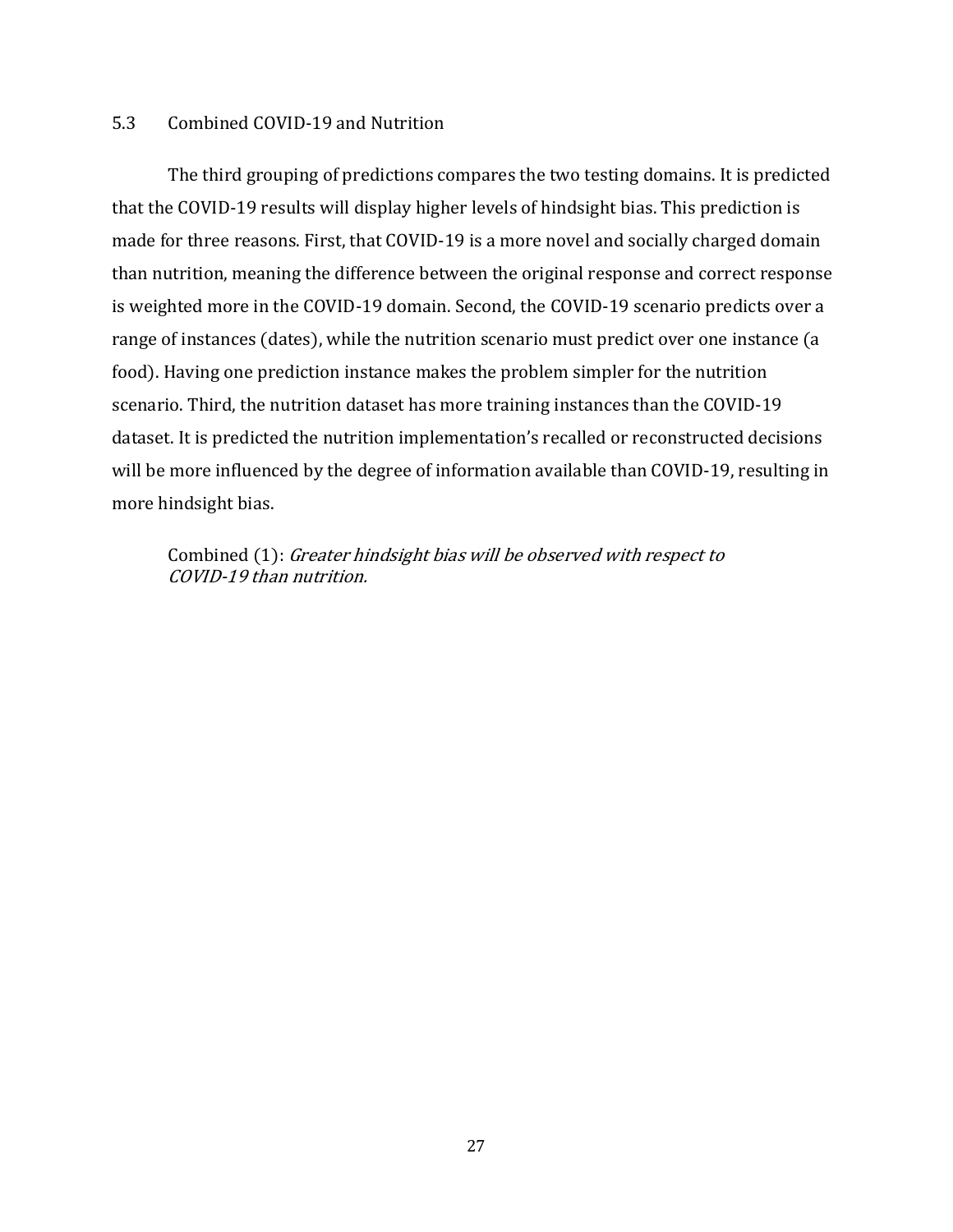## CHAPTER 6

## RESULTS

The results chapter first contextualizes COVID-19 with its predictions, followed by nutrition, and then both domains combined.

#### 6.1 COVID-19

This section describes the results in the context of the aforementioned COVID-19 predictions. In COVID-19 testing, there were a total of thirteen start dates, four options of amount of T1 given information, a range of one to four weeks for the prediction date, and twenty possible times between decisions. Each start date was tested five times, resulting in a total of 4,160 test instances for both cases and deaths. Other general results and statistical descriptions are given in Appendix C.

COVID-19 results are given for both cases and deaths within each prediction category. There are assumed to be three sources of impairment that impact hindsight bias: time given at T1, prediction size, and time between decisions. The first prediction category measures hindsight bias with the HBC equation, the second uses confidence values, and the third compares T1 and T3 decisions to the correct responses (CR). The fourth category of COVID-19 predictions compares the results of cases and deaths.

6.1.1 COVID-19 (1) measuring hindsight bias with HBC equation

The first prediction category utilizes the HBC equation to measure hindsight bias.

1.a As the time given at T1 increases, HBC averages will decrease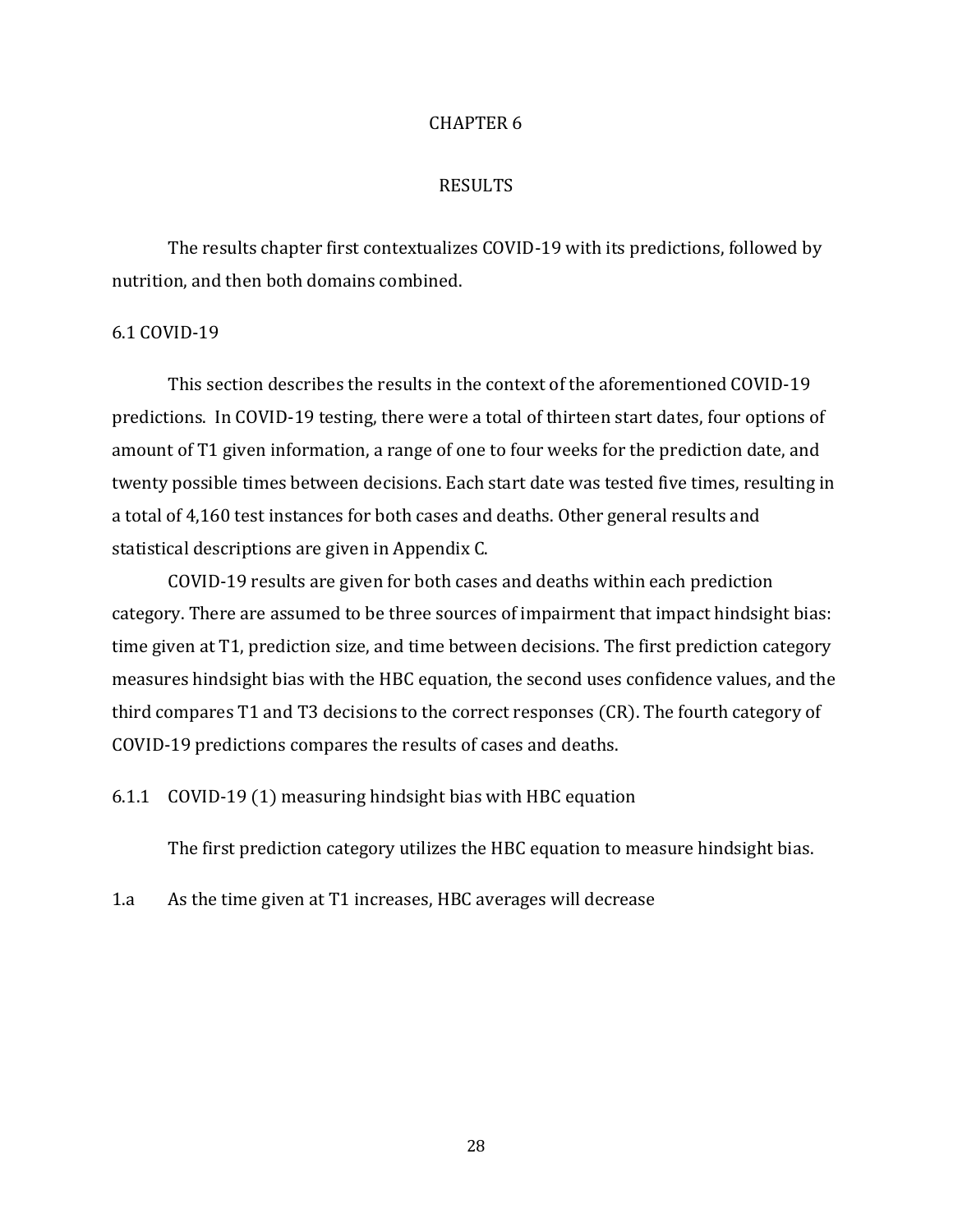Time given at T1 is in the form of four, six, eight, or ten weeks, and it is predicted that as time increases, the average HBC will decrease. Cases results are associated with an overall decrease in HBC from four to ten weeks, but show eight weeks to have the highest HBC average (0.129) in figure 6.1. The results for deaths show that the average HBC decreases from four to ten weeks (figure 6.1). For both cases and deaths, time given at T1 appears as expected to be a source of hindsight bias as measured by HBC.



Figure 6.1: COVID-19 (1.a) prediction results of average HBC by time given at T1. a) shows the results for cases, with an overall decrease from 4 weeks to 10, b) shows the results for deaths, with HBC averages decreasing overall from 4 weeks to 10.

## 1.b As prediction size increases, HBC averages will increase

It is expected that HBC averages will increase as prediction size grows since deliberation will have higher impairment. Figure 6.2 shows that for cases, the average HBC increases with prediction size. Death results, while having an overall increase in HBC from one to four weeks, do not show a significant difference in HBC averages over prediction size (figure 6.2). HBC averages increase with prediction size for cases and deaths, showing prediction size to function as expected as a source of impairment when measured by HBC.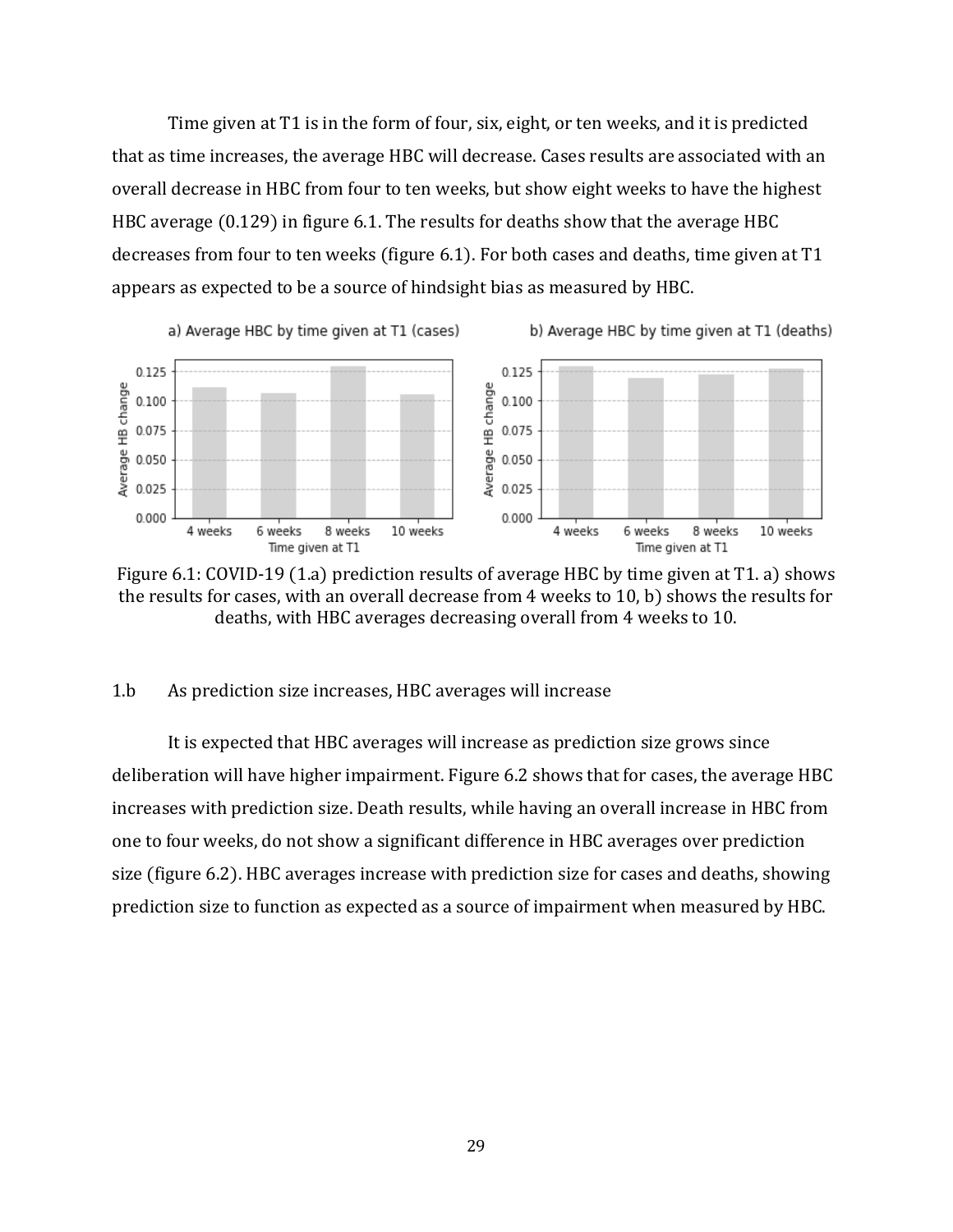

b) Average HBC by prediction size (deaths)



Figure 6.2: COVID-19 (1.b) prediction results of average HBC by prediction time. a) shows the results for cases, with an increase in HBC with prediction size, b) shows an overall increase in HBC from 1 to 4 weeks.

#### 1.c As time between decisions increases, HBC averages will increase

With time between decisions increasing, it is predicted that there will be greater HBC averages. The cases testing performs as expected, where the HBC averages increase (figure 6.3). Similarly, the average HBC increases with time between decisions for deaths, with each value being larger than those for cases (figure 6.3). Results show time between decisions to be a strong source of impairment for cases and deaths as measured by HBC.



Figure 6.3: COVID-19 (1.c) prediction results of average HBC by time between decisions. a) shows the results for cases, with almost proportional increase of HBC average with time between decisions, b) shows the same trend for deaths as cases, with higher values at each time between decisions.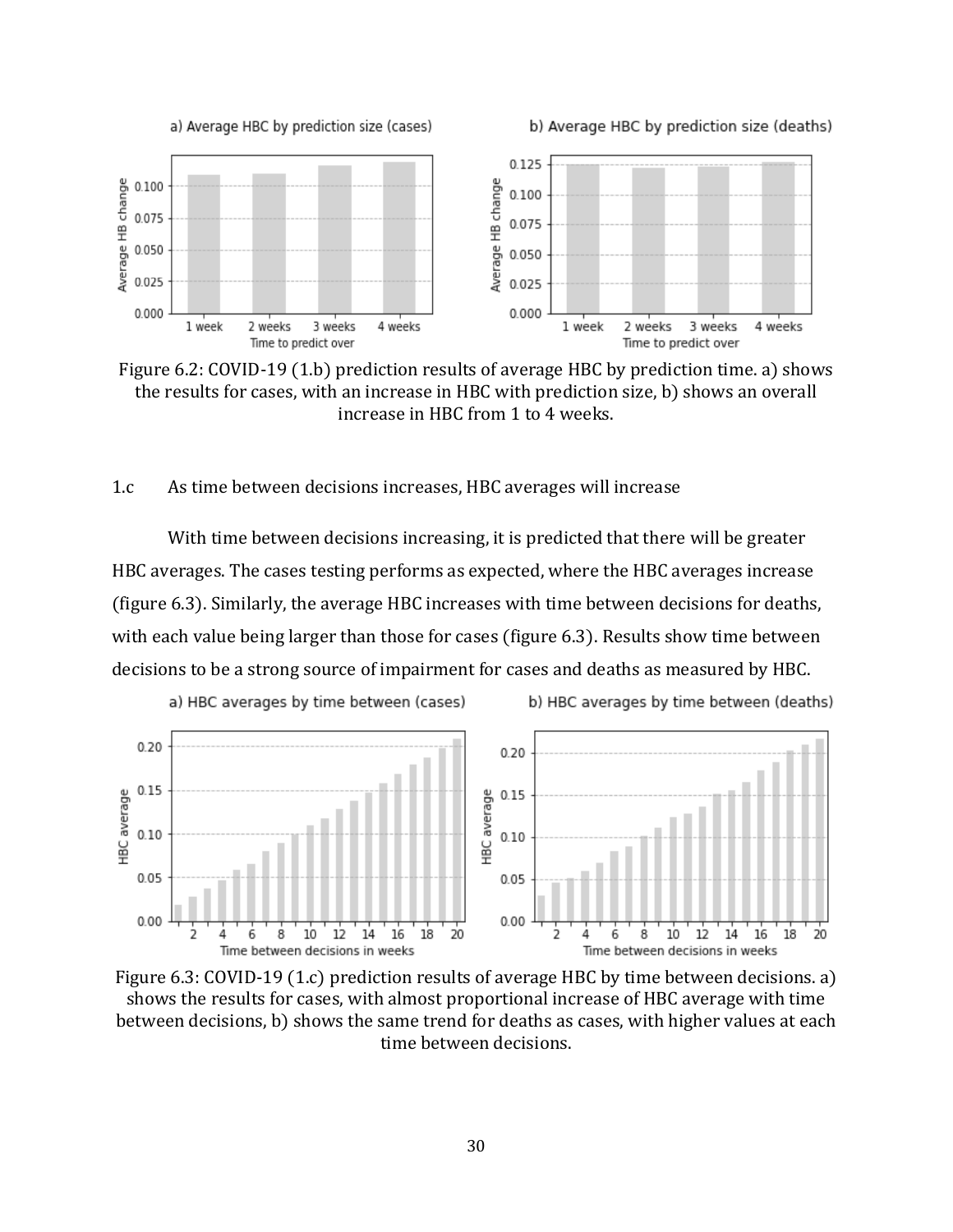In summary for the COVID-19 (1) predictions, the given time at T1 and prediction size appear as expected as sources of impairment, but time between decisions is revealed to be a strong source of impairment for hindsight bias for cases and deaths in the COVID-19 domain.

# 6.1.2 COVID-19 (2) measuring hindsight bias with confidence values

This prediction category examines the confidence values of T1 and T3 decisions as a measurement of hindsight bias. Overall, it is predicted that T3 will have lower levels of confidence than T1 for the COVID-19 domain, reflecting that as impairment increases, confidence values will decrease. Table 6.1 shows, for both cases and deaths, confidence values decrease from T1 to T3, with deaths changing more significantly (cases: 4.6% difference, deaths: 29.1% difference).

Table 6.1: Confidence values at T1 and T3 for COVID-19 cases and deaths. The percent difference for deaths is greater than that for cases.

|      |        | Cases                                                                                     |               | Deaths |        |            |  |
|------|--------|-------------------------------------------------------------------------------------------|---------------|--------|--------|------------|--|
|      |        | T1 confidence T3 confidence   % difference   T1 confidence   T3 confidence   % difference |               |        |        |            |  |
| mean | 0.7929 | 0.7561                                                                                    | $-4.6499$     | 0.7968 | 0.5653 | $-29.0534$ |  |
| std  | 0.0596 | 0.0507                                                                                    | $\sim$ $\sim$ | 0.0523 | 0.1329 | $-$        |  |

2.a As the rate of information at T1 increases, confidence values will increase

It is predicted that less information at T1 is an impairment, where increasing time given at T1 will lead to an increase in confidence values. Table 6.2 shows that confidence values decrease with time for cases T1 and T3, and for deaths T3. T1 confidence values for deaths increase with T1 time given. For both cases and deaths, the confidence values at T3 are less than those at T1. From these results, T1 given information performs contradictory to the predictions, with confidence values overall decreasing for cases and deaths by time given at T1.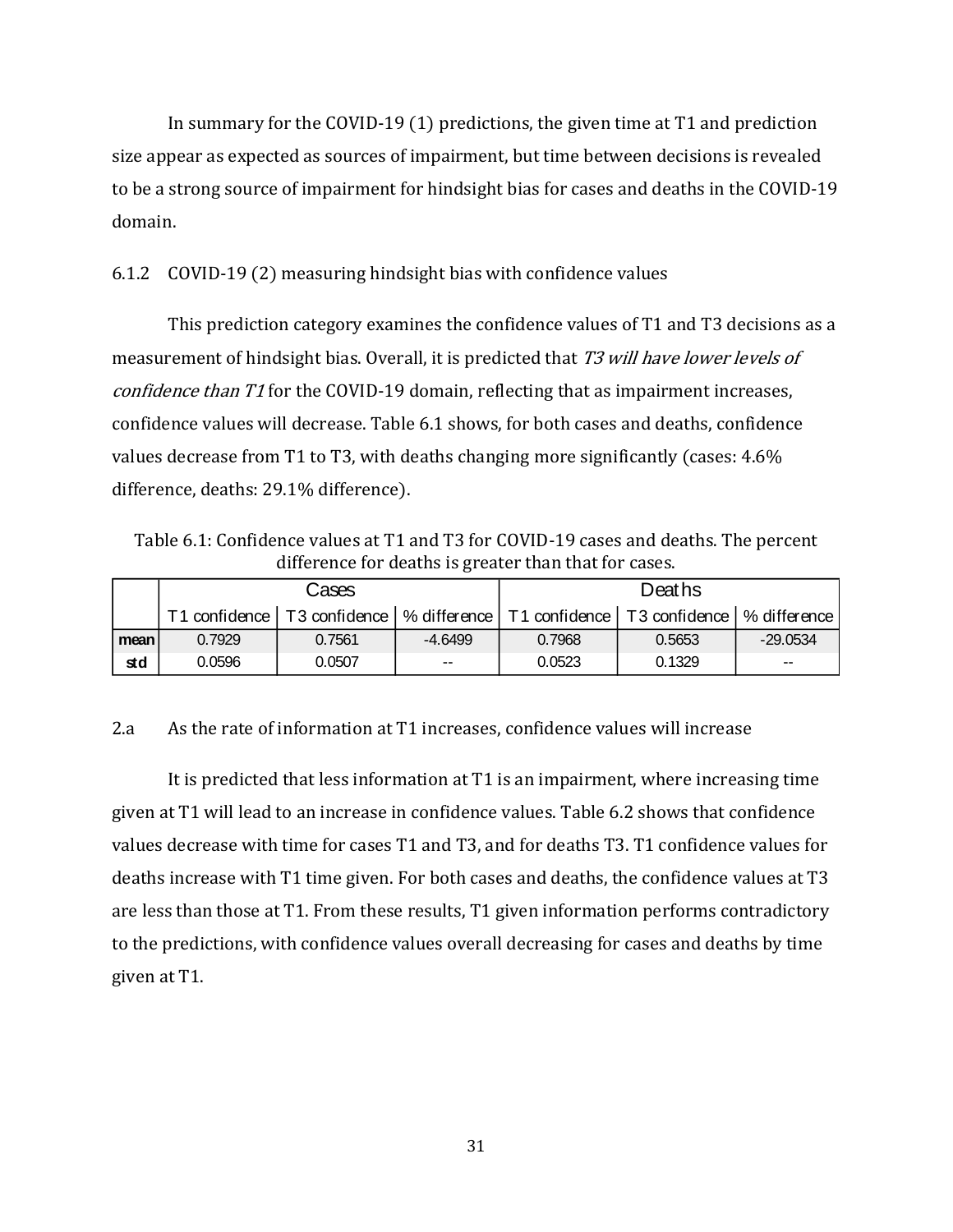|               |                 |        |                           | Cases  |          |               | Deaths |                           |        |        |            |
|---------------|-----------------|--------|---------------------------|--------|----------|---------------|--------|---------------------------|--------|--------|------------|
| T1 confidence |                 |        | T <sub>3</sub> confidence |        | %        | T1 confidence |        | T <sub>3</sub> confidence |        | %      |            |
|               |                 | mean   | std                       | mean   | std      | difference    | mean   | std                       | mean   | std    | difference |
|               | 4               | 0.7987 | 0.0808                    | 0.7661 | 0.049505 | $-4.08$       | 0.6378 | 0.0514                    | 0.5729 | 0.1310 | $-10.19$   |
| T1 given      | 6               | 0.7968 | 0.0520                    | 0.7600 | 0.050501 | $-4.63$       | 0.6479 | 0.0541                    | 0.5586 | 0.1304 | $-13.79$   |
| time          | 8               | 0.7924 | 0.0541                    | 0.7556 | 0.050198 | $-4.65$       | 0.6697 | 0.0572                    | 0.5543 | 0.1309 | $-17.23$   |
|               | 10 <sub>1</sub> | 0.7838 | 0.0440                    | 0.7426 | 0.049925 | $-5.26$       | 0.6987 | 0.0788                    | 0.5531 | 0.1309 | $-20.83$   |

Table 6.2: COVID-19 (2.a) prediction results of T1 and T3 confidence values for cases and deaths by time given at T1.

# 2.b As prediction size increases, confidence values will decrease

It is expected that as prediction size increases, confidence values at T1 and T3 will decrease due to greater impairment. The results for cases show an increase in confidence values with prediction size at T1 and T3, while results for deaths show the expected decrease in confidence values at T1 and T3 (table 6.3). Prediction size functions as expected only in the context of COVID-19 deaths. Prediction size is revealed to be contradictory to the predictions, with confidence values increasing with prediction size for cases and deaths.

Table 6.3: COVID-19 (2.b) prediction results of T1 and T3 confidence values for cases and deaths by time to predict over. The percent differences for deaths are greater than cases.

|              |   |               |        | Cases         |        |            | Deaths        |        |               |        |            |
|--------------|---|---------------|--------|---------------|--------|------------|---------------|--------|---------------|--------|------------|
|              |   | T1 confidence |        | T3 confidence |        | %          | T1 confidence |        | T3 confidence |        | %          |
|              |   | mean          | std    | mean          | std    | difference | mean          | std    | mean          | std    | difference |
|              |   | 0.7899        | 0.0496 | 0.7559        | 0.0502 | $-4.31$    | 0.6793        | 0.0596 | 0.5637        | 0.1304 | $-17.02$   |
| Timeto       |   | 0.7902        | 0.0592 | 0.7547        | 0.0504 | $-4.49$    | 0.6693        | 0.0592 | 0.5561        | 0.1295 | $-16.91$   |
| predict over | 3 | 0.7909        | 0.0660 | 0.7562        | 0.0526 | $-4.39$    | 0.6699        | 0.0606 | 0.5600        | 0.1303 | $-16.41$   |
|              | д | 0.7929        | 0.0696 | 0.7574        | 0.0499 | $-4.48$    | 0.6479        | 0.0575 | 0.5596        | 0.1321 | $-13.64$   |

## 2.c As time between decisions increase, confidence values will decrease

In examining time between decisions and confidence values, it is predicted that confidence values decrease with an increase in time at T3, since T1 decisions are made independently of time between decisions. This trend occurs in the results for both cases and deaths. The change in confidence values from one week to twenty is more significant for deaths (53.5% difference) than for cases (8.5% difference). The results show that time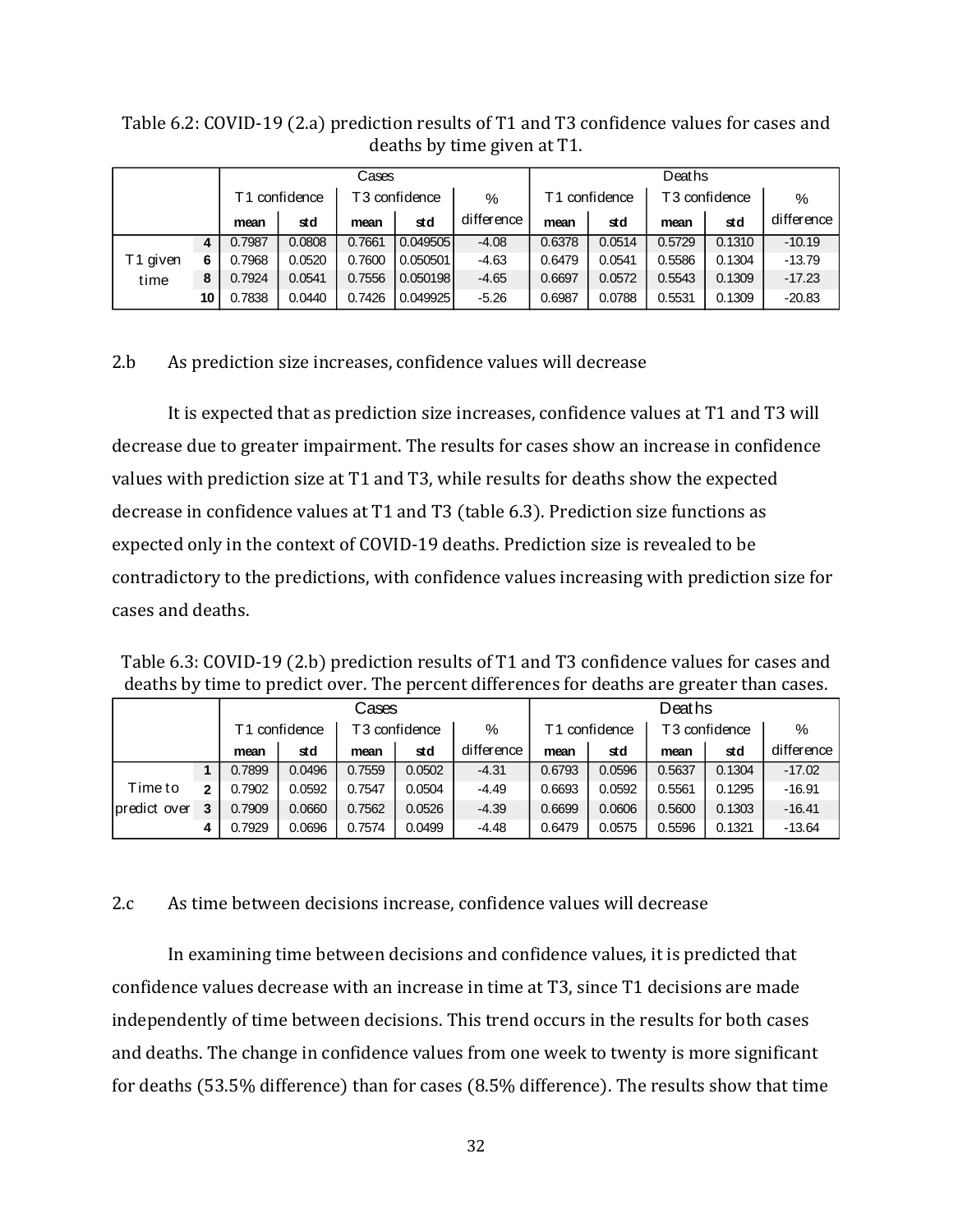between decisions is a strong source of impairment for both cases and deaths as measure by confidence values.

|           |                |        |               | Cases  |               |            | Deaths |               |        |               |            |
|-----------|----------------|--------|---------------|--------|---------------|------------|--------|---------------|--------|---------------|------------|
|           |                |        | T1 confidence |        | T3 confidence | $\%$       |        | T1 confidence |        | T3 confidence | %          |
|           |                | mean   | std           | mean   | std           | difference | mean   | std           | mean   | std           | difference |
|           | 1              | 0.7929 | 0.0597        | 0.7855 | 0.0513        | $-0.93$    | 0.7729 | 0.0687        | 0.7647 | 0.0555        | $-1.06$    |
|           | $\mathbf{2}$   | 0.7929 | 0.0597        | 0.7885 | 0.0502        | $-0.56$    | 0.7729 | 0.0687        | 0.7508 | 0.0457        | $-2.86$    |
|           | $\mathbf 3$    | 0.7929 | 0.0597        | 0.7809 | 0.0486        | $-1.52$    | 0.7729 | 0.0687        | 0.7242 | 0.0449        | $-6.31$    |
|           | 4              | 0.7929 | 0.0597        | 0.7776 | 0.0495        | $-1.93$    | 0.7729 | 0.0687        | 0.7016 | 0.0420        | $-9.23$    |
|           | $5\phantom{1}$ | 0.7929 | 0.0597        | 0.7753 | 0.0473        | $-2.23$    | 0.7729 | 0.0687        | 0.6800 | 0.0410        | $-12.03$   |
|           | 6              | 0.7929 | 0.0597        | 0.7761 | 0.0448        | $-2.13$    | 0.7729 | 0.0687        | 0.6585 | 0.0375        | $-14.81$   |
|           | 7              | 0.7929 | 0.0597        | 0.7713 | 0.0429        | $-2.73$    | 0.7729 | 0.0687        | 0.6368 | 0.0391        | $-17.61$   |
|           | 8              | 0.7929 | 0.0597        | 0.7711 | 0.0439        | $-2.75$    | 0.7729 | 0.0687        | 0.6061 | 0.0370        | $-21.59$   |
| decisions | 9              | 0.7929 | 0.0597        | 0.7675 | 0.0432        | $-3.21$    | 0.7729 | 0.0687        | 0.5918 | 0.0338        | $-23.44$   |
|           | 10             | 0.7929 | 0.0597        | 0.7596 | 0.0415        | $-4.20$    | 0.7729 | 0.0687        | 0.5727 | 0.0309        | $-25.91$   |
| between   | 11             | 0.7929 | 0.0597        | 0.7534 | 0.0428        | $-4.99$    | 0.7729 | 0.0687        | 0.5478 | 0.0302        | $-29.13$   |
|           | 12             | 0.7929 | 0.0597        | 0.7514 | 0.0375        | $-5.23$    | 0.7729 | 0.0687        | 0.5248 | 0.0289        | $-32.10$   |
| eqi       | 13             | 0.7929 | 0.0597        | 0.7450 | 0.0422        | $-6.05$    | 0.7729 | 0.0687        | 0.5098 | 0.0260        | $-34.05$   |
|           | 14             | 0.7929 | 0.0597        | 0.7456 | 0.0478        | $-5.97$    | 0.7729 | 0.0687        | 0.4802 | 0.0317        | $-37.87$   |
|           | 15             | 0.7929 | 0.0597        | 0.7362 | 0.0495        | $-7.16$    | 0.7729 | 0.0687        | 0.4579 | 0.0279        | $-40.76$   |
|           | 16             | 0.7929 | 0.0597        | 0.7354 | 0.0447        | $-7.25$    | 0.7729 | 0.0687        | 0.4384 | 0.0287        | $-43.28$   |
|           | 17             | 0.7929 | 0.0597        | 0.7321 | 0.0495        | $-7.67$    | 0.7729 | 0.0687        | 0.4171 | 0.0278        | $-46.03$   |
|           | 18             | 0.7929 | 0.0597        | 0.7270 | 0.0463        | $-8.31$    | 0.7729 | 0.0687        | 0.3944 | 0.0262        | $-48.98$   |
|           | 19             | 0.7929 | 0.0597        | 0.7204 | 0.0504        | $-9.15$    | 0.7729 | 0.0687        | 0.3803 | 0.0257        | $-50.80$   |
|           | 20             | 0.7929 | 0.0597        | 0.7187 | 0.0462        | $-9.37$    | 0.7729 | 0.0687        | 0.3555 | 0.0253        | $-54.00$   |

Table 6.4: COVID-19 (2.c) prediction results of T1 and T3 confidence values by time between decisions for cases and deaths. The percent differences are greater for deaths than

cases.

Examining hindsight bias through confidence levels reveals both time given at T1 and time to predict over to be contradictory sources of impairment for hindsight bias when measured by confidence values. Time between decisions is found to be a strong source of impairment for both cases and deaths. Overall, the percent differences in confidence values from T1 to T3 for deaths are larger than for cases.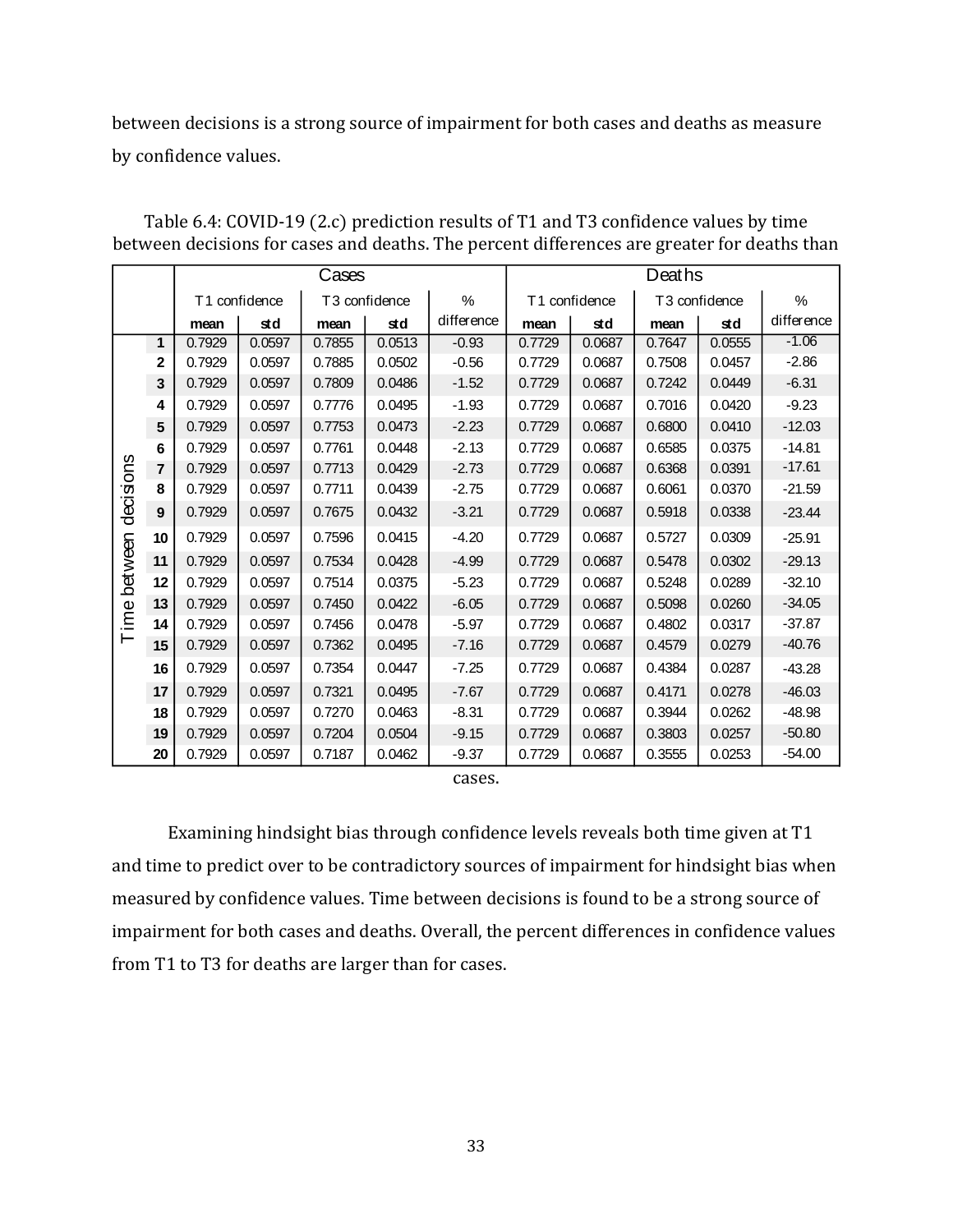## 6.1.3 COVID-19 (3) measuring hindsight bias with correct responses

This COVID-19 prediction category analyzes T1 and T3 decisions compared to the correct responses (CR). Overall, it is predicted that the T3 decisions will be closer to the CR than T1 decisions. Figure 6.4 shows this trend for cases, where the amount of correct responses is larger at T3 than T1, moving from 88.94% correct to 95.12% (6.95% difference). Death results show the opposite, where T3 has less correct responses than T1, moving from 88.46% correct decisions to 76.25% (-13.98% difference). While the previous measures have shown hindsight bias occurs for deaths, comparing the decisions to the CR reveals that T3 decisions move towards incorrect decisions. This means that death results have less accurate hindsight bias than cases.



Figure 6.4: CR at T1 and T3 for COVID-19 cases and deaths. a) shows the choices made at T1 for cases, b) shows the number of correct decisions increases at T3 for cases, c) shows the choices made at T1 for deaths, d) shows the number of correct decisions decreases at T3 for deaths.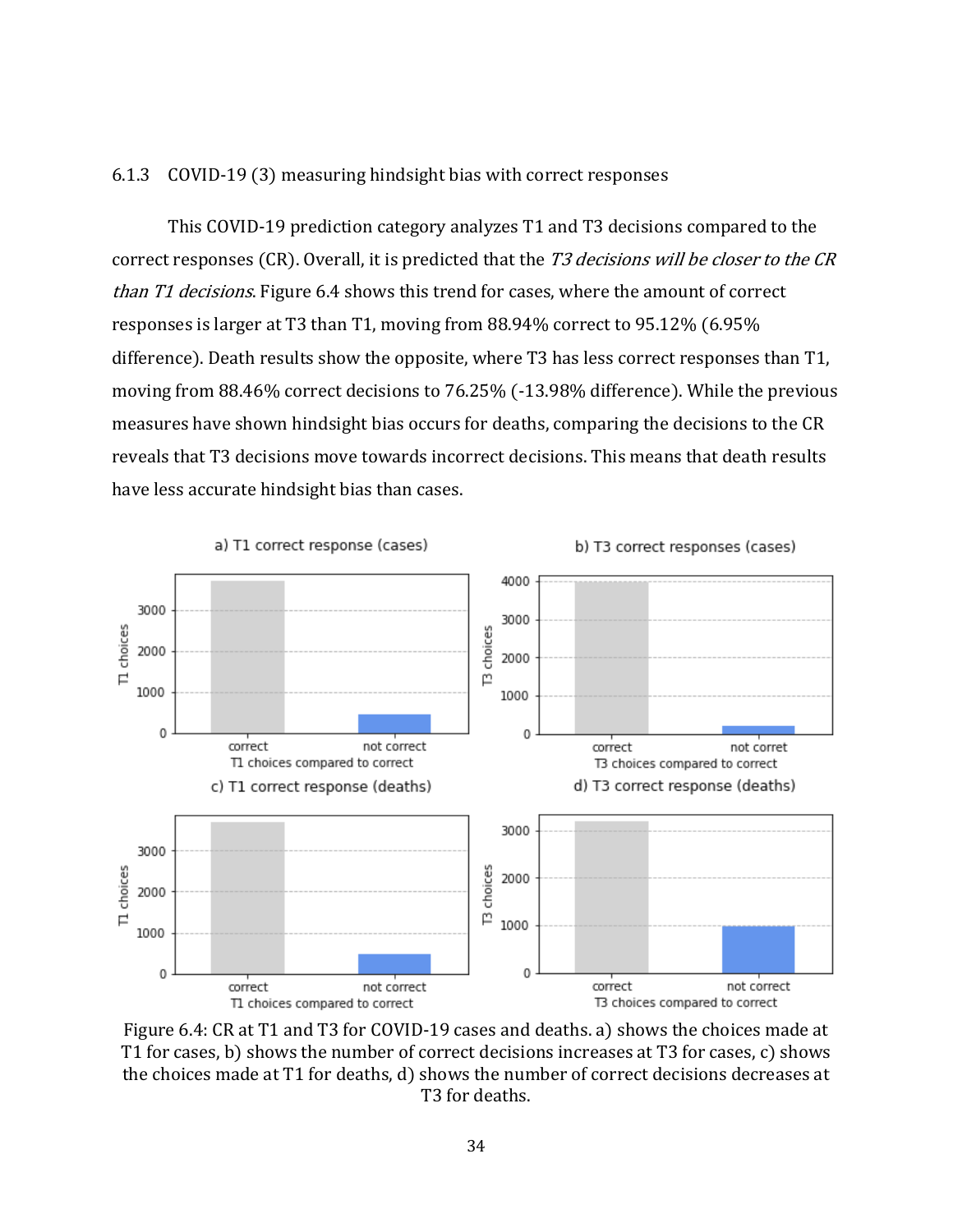# 3.a As given time increases, the amount of CR will increase

With increased given information at T1, it is predicted the amount of CR will increase. Cases show this trend for both T1 and T3, and show that T3 has higher amounts of CR (figure 6.5). For deaths, CR decreases with time given, but T1 has more CR than T3. Time given at T1 is a strong source of impairment for cases as measured by CR, but acts contradictory for deaths.



Figure 6.5: COVID-19 (3.a) prediction results of CR at T1 and T3 by time given at T1. a) shows the CR for cases at T1, b) shows CR for cases at T3, with more correct than at T1, c) shows the CR for deaths at T1, d) shows CR for deaths at T3, with less correct than at T1.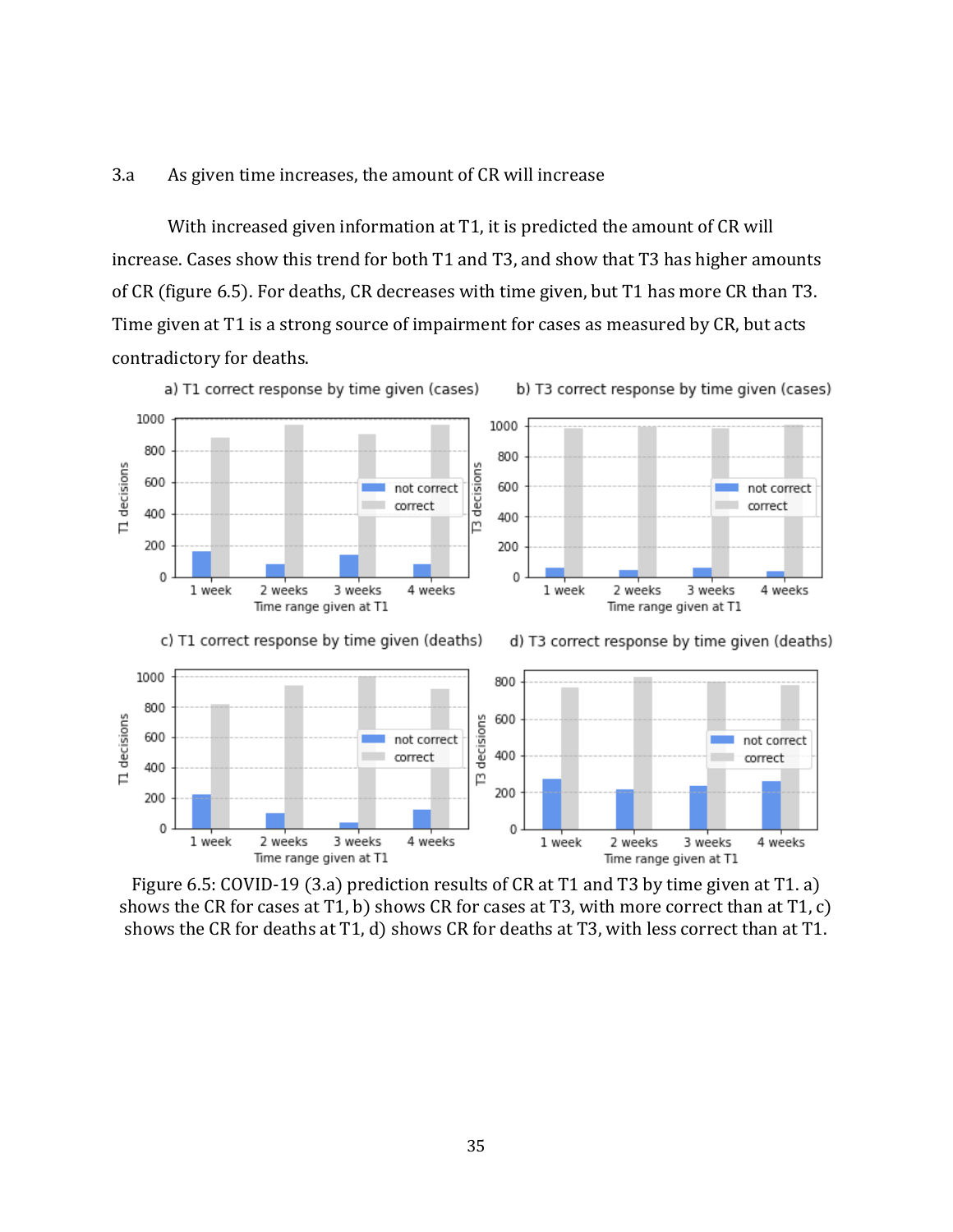## 3.b As prediction size increases, CR will decrease

It is expected that as prediction size grows, the amount of CR will decrease. CR are lowest at prediction sizes of one and four weeks for cases but does not have a clear trend. Figure 6.6 shows that for deaths, as prediction size increases, the number of CR decreases as expected. Overall, prediction size is a strong indicator of hindsight bias for deaths but is inconsequential for cases.



Figure 6.6: COVID-19 (3.b) prediction results of CR at T1 and T3 by prediction size. a) shows the CR for cases at T1, b) shows the CR for cases at T3, with more correct than at T1, c) shows the CR for deaths at T1, d) shows CR for deaths at T3, with less correct than at T1.

# 3.c As time between decisions increases, CR will increase

It is predicted that as time between decisions increases, the more CR are made at T3, since T1 decisions are independent of time between decisions. For cases, the number of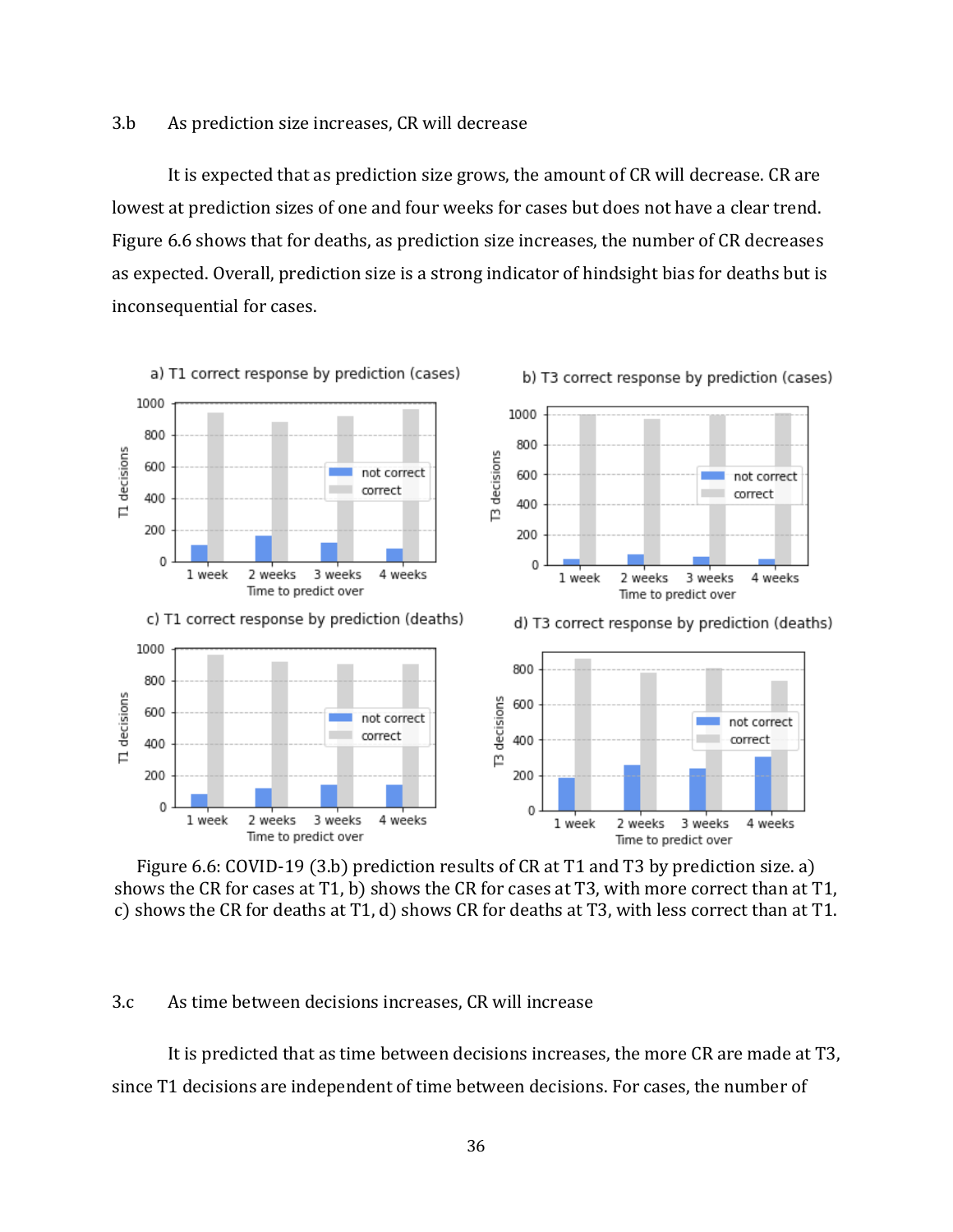incorrect decisions steadily drops until 17 weeks between decisions, where it drops significantly (figure 6.7). Deaths show a similar trend, with the number of incorrect decisions dropping steadily until 18 weeks between decisions. Time between decisions as an impairment functions as expected for both cases and deaths.



Figure 6.7: COVID-19 (3.c) prediction results of CR at T1 and T3 by time between decisions. a) shows CR for cases at T1, b) shows CR for cases at T3, where CR increase with time, c) shows CR for deaths at T1, d) shows CR for deaths at T3, where CR increase with time.

Within category three that examines hindsight bias through CR, it is shown that overall, cases have a more accurate shift towards the CR than deaths (figure 6.4), exemplified by there being more amounts of CR for cases in the context of each source of impairment. Prediction size is shown to be a weak indicator of hindsight bias for cases, while time given at T1 and time between decisions are strong sources for both cases and deaths.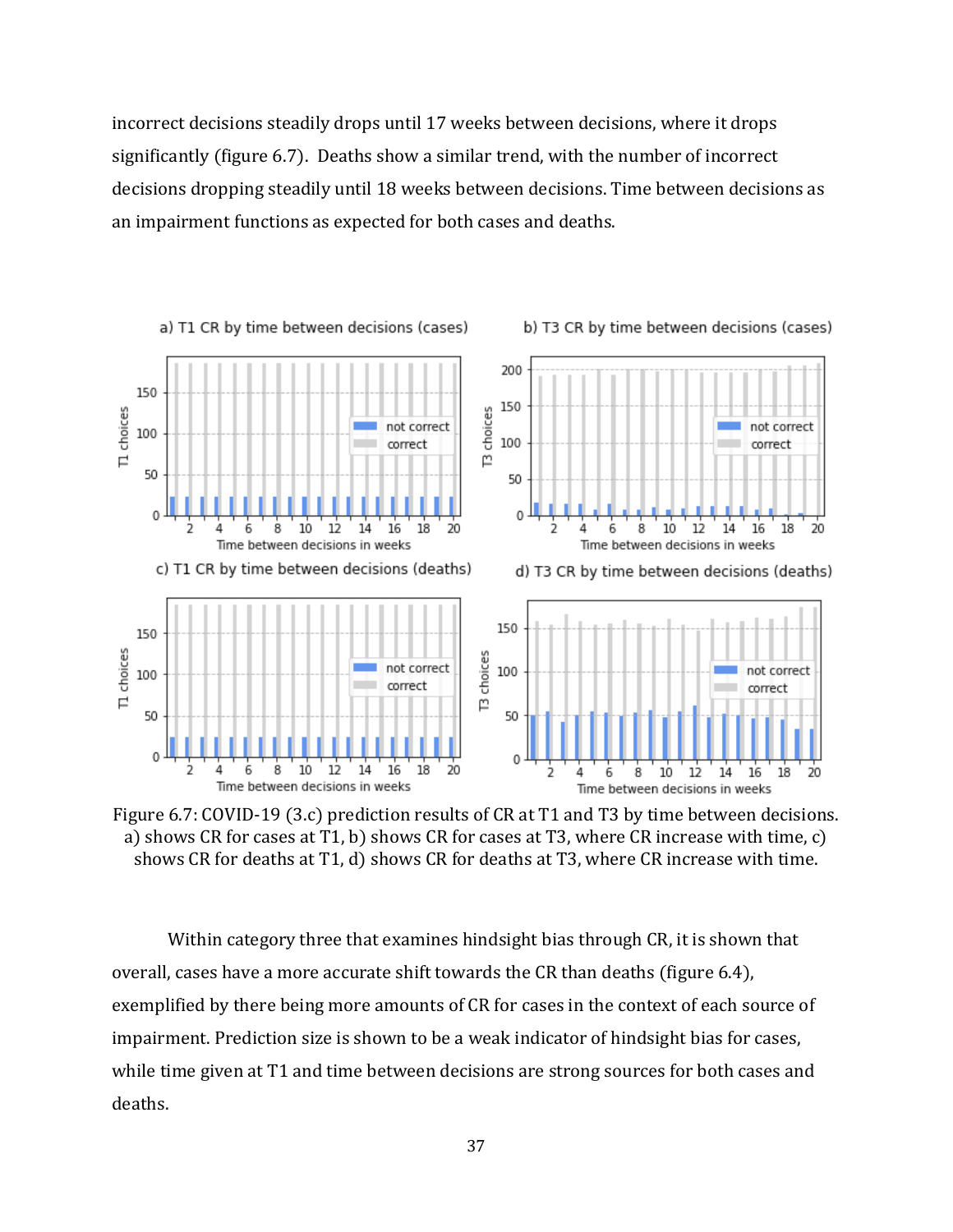## 6.1.4 COVID-19 (4): Death results will have higher hindsight bias than cases

Overall, it is predicted that death results will display more hindsight bias than cases. This expectation is confirmed in each prediction category. In prediction category one, death results reveal higher HBC averages for each source of impairment (figures 6.1-6.3). For category two, the percent of difference between T1 and T3 confidence levels is greater for deaths than cases (cases: 4.65%, deaths: 29.05%, table 6.1). In the third prediction category, the death results reveal higher percent differences in T1 to T3 CR (cases: 6.95%, deaths: 13.98), even though this difference leads to deaths having more incorrect responses than cases. Each category of COVID-19 predictions show deaths to be associated with greater hindsight bias than cases.

#### 6.2 Nutrition

This section explores the results of nutrition testing in the context of the relevant predictions. For nutrition, there are a total of nine rates of information given at T1, nine rates of information added at T2, and twenty possible values for time between decisions. Since nutrition does not have an input for prediction size, the whole process is tested five times to get comparable amounts of test instances. This results in a total of 4,900 test instances for nutrition. Other general results and statistics are given in Appendix C.

The results section for nutrition follows the same format as for COVID-19, without the fourth prediction category and with the T2 given rate replacing prediction size. The three sources of assumed impairment are: rate of information given at T1, rate of information given at T2, and time between decisions. The first category of predictions measures hindsight bias with the HBC equation, the second category uses confidence values, and the third compares decisions to the correct responses (CR).

6.2.1 Nutrition (1) measuring hindsight bias with HBC equation

1.a As rate given at T1 increases, HBC averages will decrease

In nutrition, it is expected that as the given rate at T1 increases, the average HBC will decrease. The results show the average HBC increasing instead as the given rate of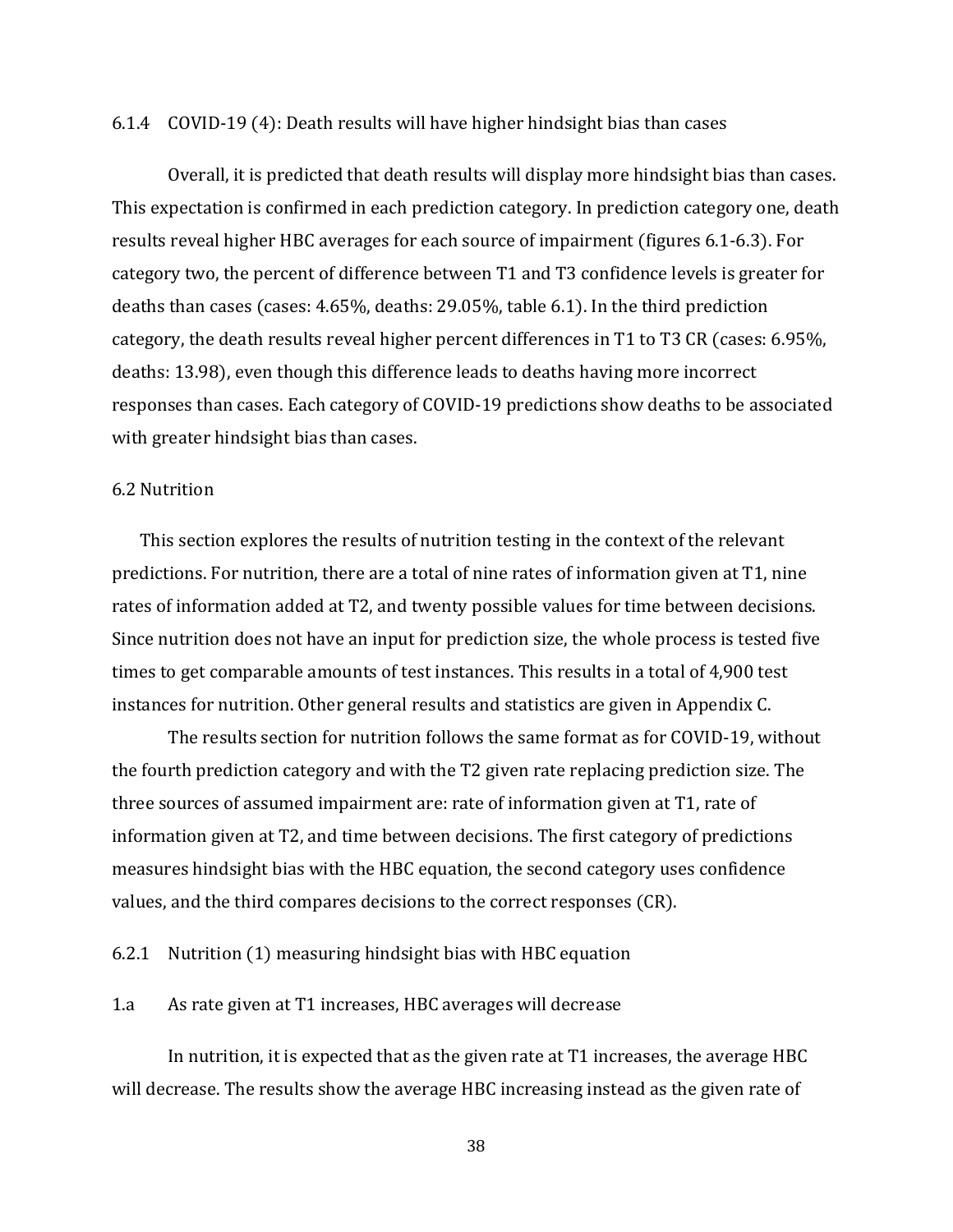information increases (figure 6.8). The T1 given rate is found to be a contradictory source of impairment for hindsight bias as measured by HBC.



Figure 6.8: Nutrition (1.a) prediction results of average HBC by given rate at T1. Average HBC increases as amount of information given at T1 increases.

1.b As T2 given rate increases, HBC averages will decrease

With the rate of information added at T2, it is predicted that the average HBC will decrease. The HBC averages do not show an overall yet unclear trend of HBC averages increasing with T2 given information (figure 6.9). T2 given information is a contradictory source of impairment for hindsight bias when measures by HBC.





Figure 6.9: Nutrition (1.b) prediction results of average HBC by given rate at T2. Overall HBC averages increase with T2 rate.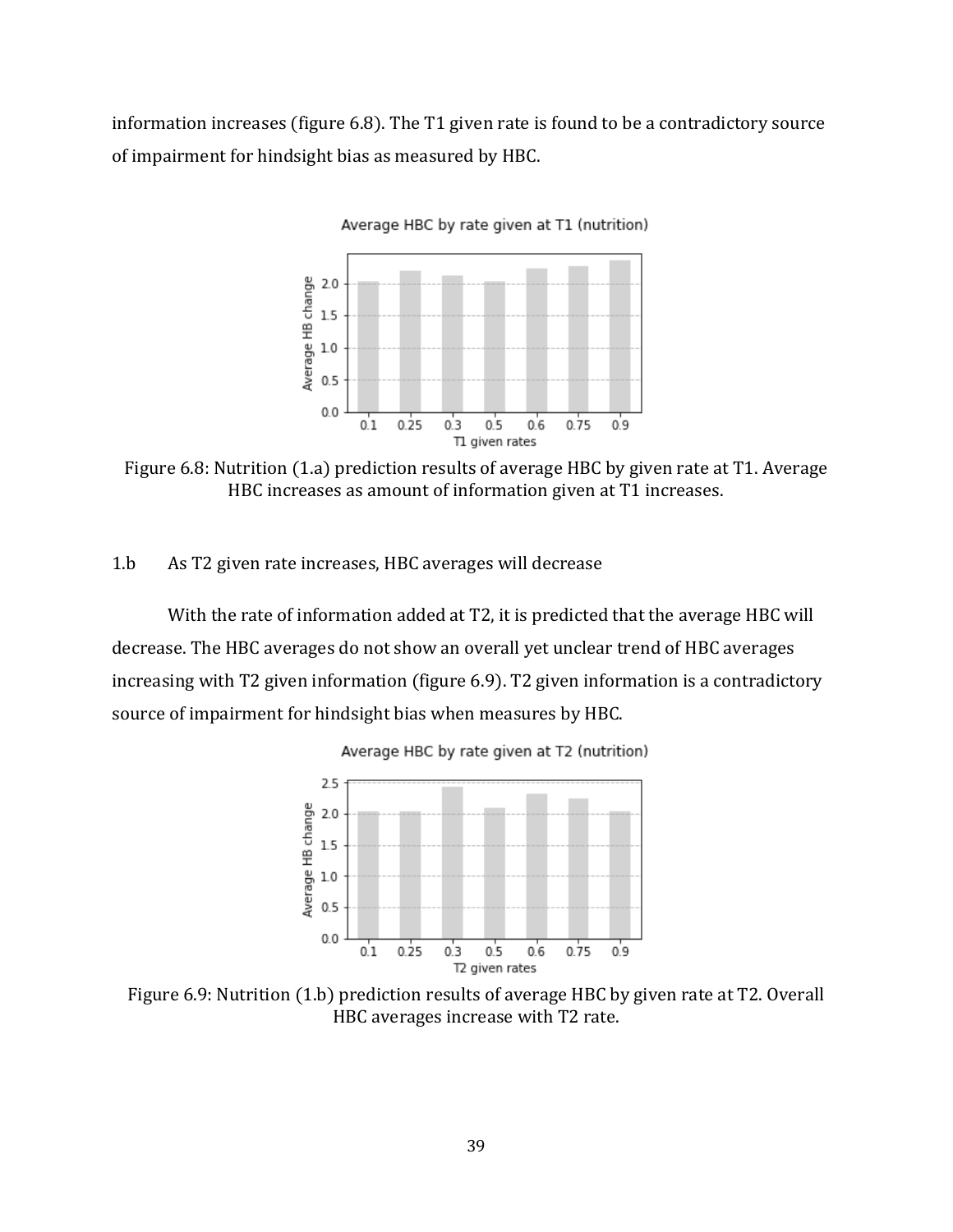## 1.c As time between decisions increases, HBC averages will increase

With time between decisions increasing, it is predicted that HBC averages will increase. The results show there is an increase in average HBC with time between decisions, as expected (figure 6.10). Time between decisions is a strong source of impairment of hindsight bias as measured by HBC.



Average HBC by time between (nutrition)

Figure 6.10: Nutrition (1.c) prediction results of average HBC by time between decisions. Average HBC increases with time between decisions.

Within the first category of nutrition predictions, both T1 given rate and T2 given rate are found to be contradictory sources of impairment for hindsight bias for nutrition. Yet time between decisions is a strong source of impairment for nutrition.

# 6.2.2 Nutrition (2) measuring hindsight bias with confidence values

In the context of the second method for measuring hindsight bias, it is predicted that as impairment increases, confidence values in the nutrition domain will decrease. This means that T3 decisions will have lower confidence values than decisions made at T1 due to more impairment. Comparison of T1 and T3 confidence values of nutrition do show that T3 confidence is on average lower than T1's, but also reveals there is not much difference in the two (0.0002) (table 6.5). The percent difference in values from T1 to T3 is -0.028.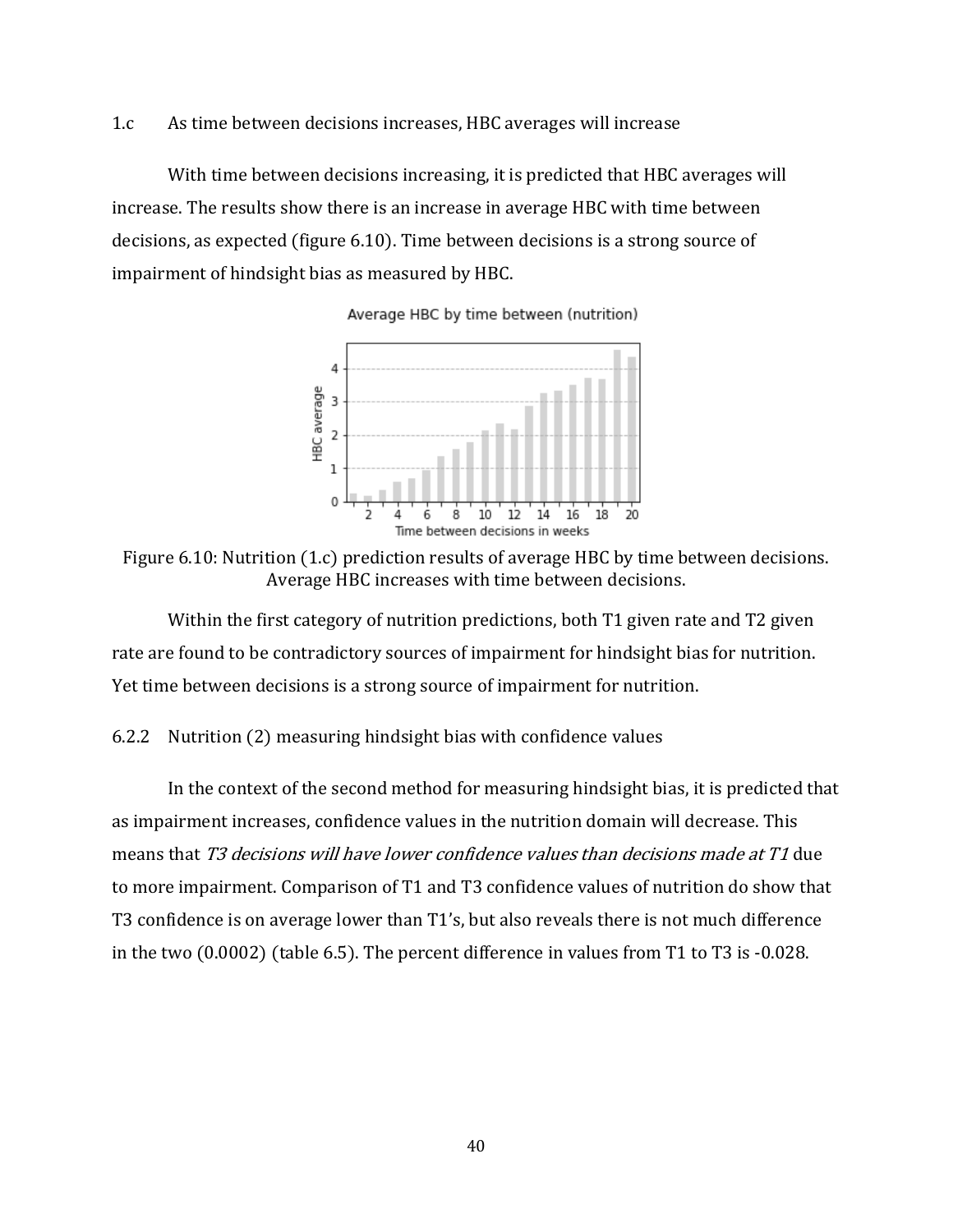|      |                      | <b>Nutrition</b>                            |           |  |  |  |  |  |  |  |  |  |
|------|----------------------|---------------------------------------------|-----------|--|--|--|--|--|--|--|--|--|
|      |                      | T1 confidence   T3 confidence  % difference |           |  |  |  |  |  |  |  |  |  |
| mean | 0.7737               | 0.7735                                      | $-0.0280$ |  |  |  |  |  |  |  |  |  |
| std  | 0.0077               | 0.0038                                      |           |  |  |  |  |  |  |  |  |  |
|      | $\ddot{\phantom{a}}$ | $\overline{\phantom{0}}$                    |           |  |  |  |  |  |  |  |  |  |

Table 6.5: Confidence values of T1 and T3 decisions for nutrition. There is slight percent

difference from T1 to T3.

# 2.a As given rate at T1 increases, confidence values will increase

It is predicted that less information at T1 is an impairment, where increasing the rate given at T1 will lead to an increase in confidence values. Table 6.6 shows that confidence values decrease with T1 rate for T1 and there is not clear trend for T3. The percent differences from T1 to T3 decrease for all rates. Given information at T1 is revealed to be a weak source of impairment for hindsight bias as measured by confidence values in the nutrition domain.

|       | The percent anicrences accrease for an rates. |                           |        |        |                           |            |  |  |  |  |  |
|-------|-----------------------------------------------|---------------------------|--------|--------|---------------------------|------------|--|--|--|--|--|
|       |                                               | <b>Nutrition</b>          |        |        |                           |            |  |  |  |  |  |
|       |                                               | T <sub>1</sub> confidence |        |        | T <sub>3</sub> confidence | %          |  |  |  |  |  |
|       |                                               | mean                      | std    | mean   | std                       | difference |  |  |  |  |  |
|       | 0.1                                           | 0.7740                    | 0.0152 | 0.7734 | 0.0062                    | $-0.070$   |  |  |  |  |  |
| rate  | 0.25                                          | 0.7744                    | 0.0084 | 0.7739 | 0.0047                    | $-0.072$   |  |  |  |  |  |
|       | 0.3                                           | 0.7739                    | 0.0076 | 0.7738 | 0.0031                    | $-0.021$   |  |  |  |  |  |
| divel | 0.5                                           | 0.7734                    | 0.0054 | 0.7734 | 0.0499                    | $-0.003$   |  |  |  |  |  |
|       | 0.6                                           | 0.7735                    | 0.0041 | 0.7734 | 0.0027                    | $-0.011$   |  |  |  |  |  |
| こ     | 0.75                                          | 0.7734                    | 0.0028 | 0.7734 | 0.0020                    | $-0.002$   |  |  |  |  |  |
|       | 0.9                                           | 0.7735                    | 0.0017 | 0.7734 | 0.0012                    | $-0.018$   |  |  |  |  |  |

Table 6.6: Nutrition (2.a) prediction results of confidence values by T1 given information. The percent differences decrease for all rates.

# 2.b As given rate at T2 increases, confidence values will increase

It is predicted that less information at T1 is an impairment that will lead to an increase in confidence values. Table 6.7 shows there not to be a clear trend for values at T1, but an overall decrease at T3. The percent difference between T1 and T3 show an average decrease from T1 to T3. The percent differences form T1 to T3 decrease on average. The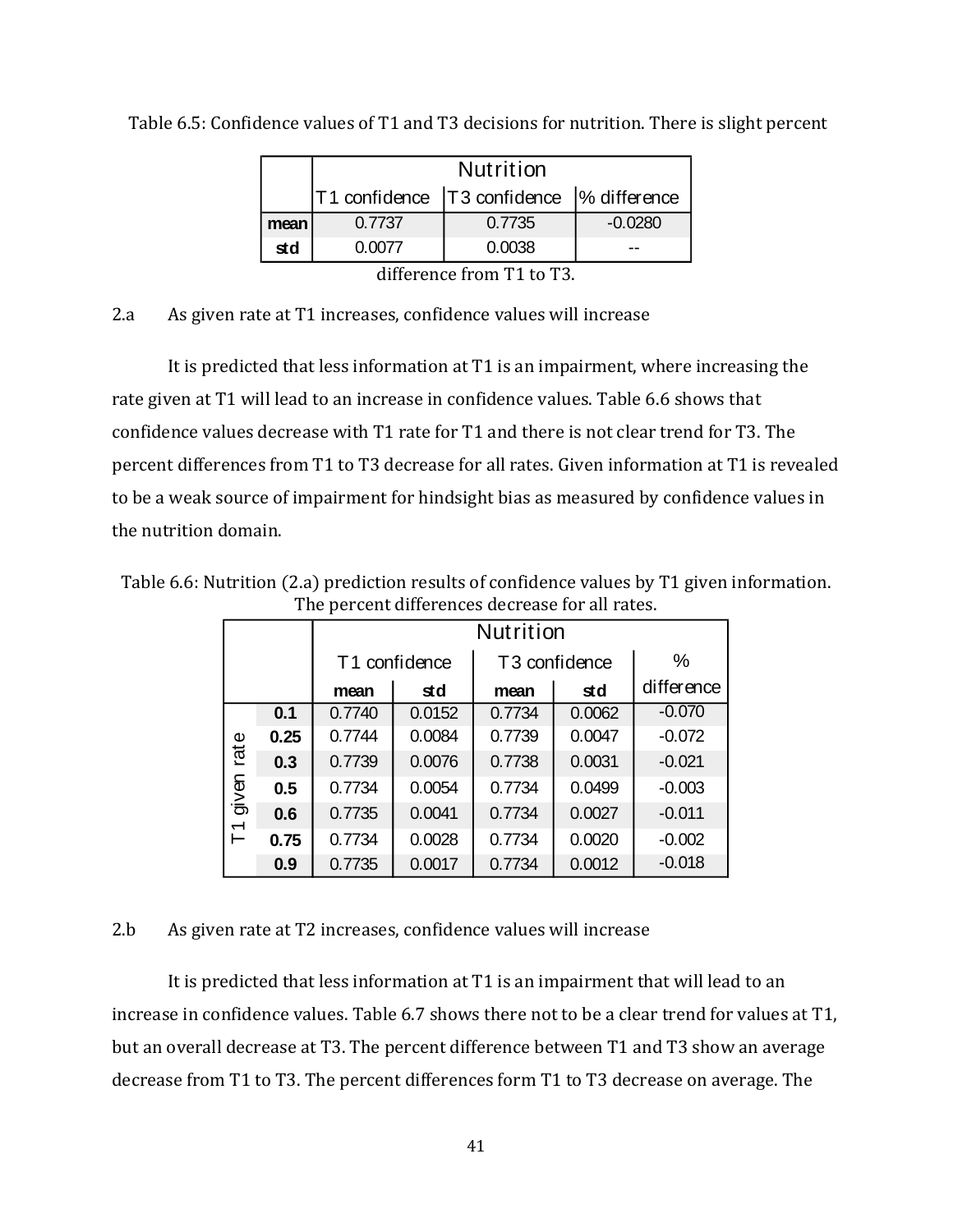given rate at T1 is revealed to be a weak source of impairment for hindsight bias as measured by confidence values in the nutrition domain.

|        |      | <b>Nutrition</b>          |        |        |                           |            |  |  |  |
|--------|------|---------------------------|--------|--------|---------------------------|------------|--|--|--|
|        |      | T <sub>1</sub> confidence |        |        | T <sub>3</sub> confidence | %          |  |  |  |
|        |      | mean                      | std    | mean   | std                       | difference |  |  |  |
|        | 0.1  | 0.7736                    | 0.0079 | 0.7737 | 0.0061                    | 0.01       |  |  |  |
|        | 0.25 | 0.7740                    | 0.0077 | 0.7737 | 0.0047                    | $-0.04$    |  |  |  |
| rate   | 0.3  | 0.7734                    | 0.0071 | 0.7736 | 0.0043                    | 0.02       |  |  |  |
| divelo | 0.5  | 0.7739                    | 0.0077 | 0.7735 | 0.0034                    | $-0.04$    |  |  |  |
|        | 0.6  | 0.7742                    | 0.0071 | 0.7733 | 0.0028                    | $-0.11$    |  |  |  |
| 7<br>T | 0.75 | 0.7734                    | 0.0078 | 0.7734 | 0.0020                    | 0.00       |  |  |  |
|        | 0.9  | 0.7737                    | 0.0086 | 0.7735 | 0.0012                    | $-0.03$    |  |  |  |

Table 6.7: Nutrition (2.b) prediction results of confidence values by T2 given information. The percent differences on average decrease for T2 rates.

2.c Confidence values will decrease as time between decisions increases

In examining time between decisions and confidence values, it is predicted that confidence values decrease with time between decisions. Results show that confidence values for T1 and T3 overall increase from 1 week to twenty, and the percent differences decrease on average for time between decisions (table 6.8). Time between decisions is found to be a source of impairment as expected, but with small percent changes of confidence values.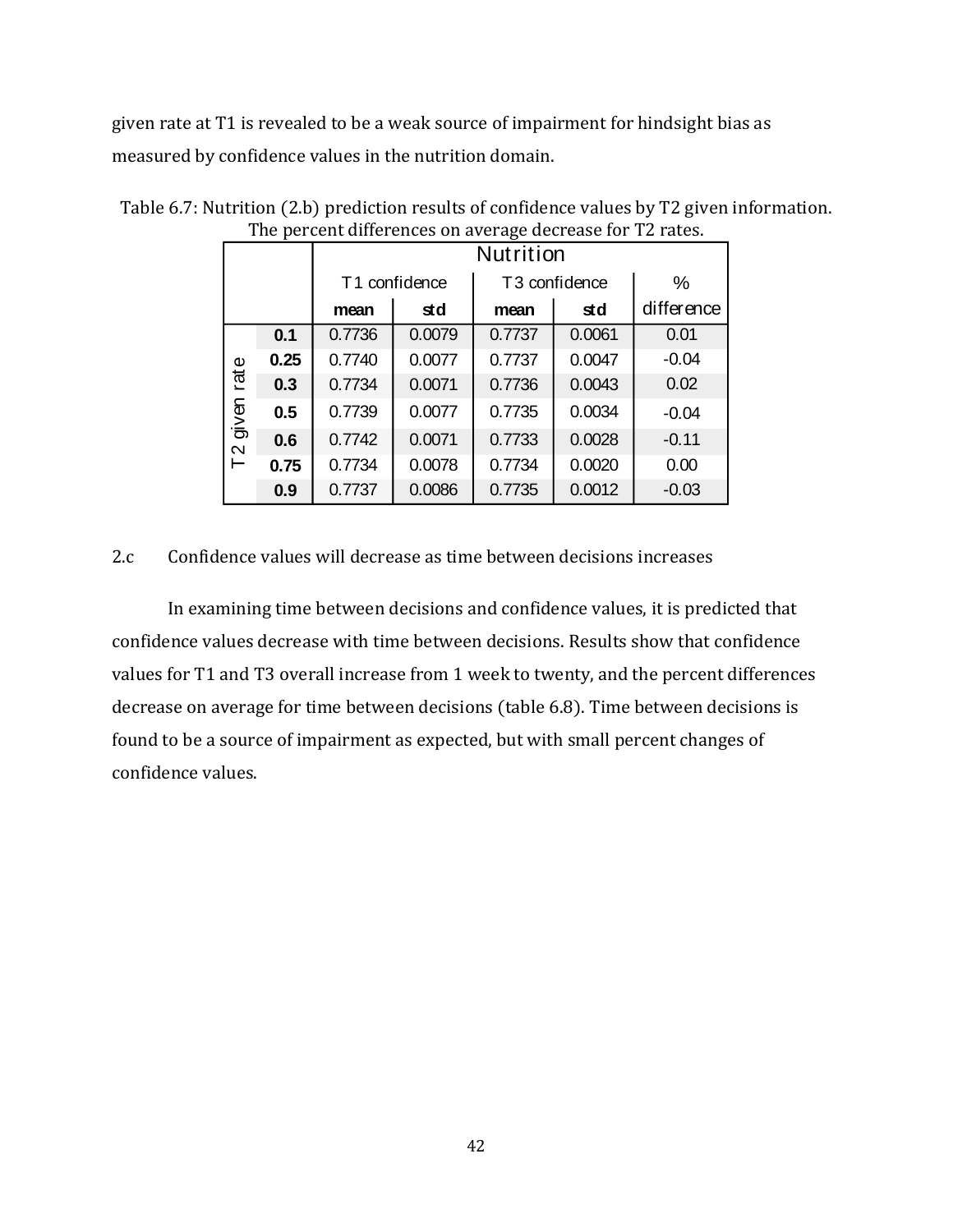|           |                |        | Nutrition     |        |                           |            |  |  |  |  |  |  |
|-----------|----------------|--------|---------------|--------|---------------------------|------------|--|--|--|--|--|--|
|           |                |        | T1 confidence |        | T <sub>3</sub> confidence | %          |  |  |  |  |  |  |
|           |                | mean   | std           | mean   | std                       | difference |  |  |  |  |  |  |
|           | 1              | 0.7735 | 0.0067        | 0.7737 | 0.0036                    | 0.034      |  |  |  |  |  |  |
|           | $\mathbf{2}$   | 0.7738 | 0.0086        | 0.7734 | 0.0039                    | $-0.062$   |  |  |  |  |  |  |
|           | 3              | 0.7737 | 0.0074        | 0.7733 | 0.0038                    | $-0.060$   |  |  |  |  |  |  |
|           | 4              | 0.7742 | 0.0076        | 0.7737 | 0.0035                    | $-0.063$   |  |  |  |  |  |  |
|           | 5              | 0.7736 | 0.0065        | 0.7734 | 0.0038                    | $-0.031$   |  |  |  |  |  |  |
|           | 6              | 0.7737 | 0.0080        | 0.7735 | 0.0040                    | $-0.021$   |  |  |  |  |  |  |
|           | $\overline{7}$ | 0.7744 | 0.0079        | 0.7737 | 0.0041                    | $-0.085$   |  |  |  |  |  |  |
| decisions | 8              | 0.7743 | 0.0070        | 0.7737 | 0.0038                    | $-0.074$   |  |  |  |  |  |  |
|           | 9              | 0.7735 | 0.0083        | 0.7734 | 0.0038                    | $-0.022$   |  |  |  |  |  |  |
|           | 10             | 0.7736 | 0.0074        | 0.7736 | 0.0040                    | $-0.008$   |  |  |  |  |  |  |
| between   | 11             | 0.7737 | 0.0072        | 0.7737 | 0.0041                    | 0.007      |  |  |  |  |  |  |
|           | 12             | 0.7736 | 0.0076        | 0.7734 | 0.0037                    | $-0.027$   |  |  |  |  |  |  |
| Time      | 13             | 0.7738 | 0.0075        | 0.7731 | 0.0038                    | $-0.090$   |  |  |  |  |  |  |
|           | 14             | 0.7733 | 0.0078        | 0.7737 | 0.0034                    | 0.043      |  |  |  |  |  |  |
|           | 15             | 0.7741 | 0.0076        | 0.7736 | 0.0033                    | $-0.063$   |  |  |  |  |  |  |
|           | 16             | 0.7733 | 0.0084        | 0.7738 | 0.0041                    | 0.058      |  |  |  |  |  |  |
|           | 17             | 0.7727 | 0.0080        | 0.7734 | 0.0038                    | 0.088      |  |  |  |  |  |  |
|           | 18             | 0.7744 | 0.0087        | 0.7732 | 0.0045                    | $-0.151$   |  |  |  |  |  |  |
|           | 19             | 0.7738 | 0.0079        | 0.7733 | 0.0035                    | $-0.058$   |  |  |  |  |  |  |
|           | 20             | 0.7738 | 0.0079        | 0.7740 | 0.0037                    | 0.021      |  |  |  |  |  |  |

Table 6.8: Nutrition (2.c) prediction results of confidence values by time between decisions. Percent differences decrease on average for each time.

Examining hindsight bias through confidence levels shows T1 given rates and T2 given rates to be weak sources of impairment for hindsight bias. Time between decisions is found to be a strong indicator of hindsight bias. Overall, nutrition confidence values decrease from T1 to T3, but at low numbers.

#### 6.2.3 Nutrition (3) measuring hindsight bias with correct responses

The third category of predictions analyzes the model results compared to the correct responses (CR). Overall it is predicted that T3 will have more CR than T1. Nutrition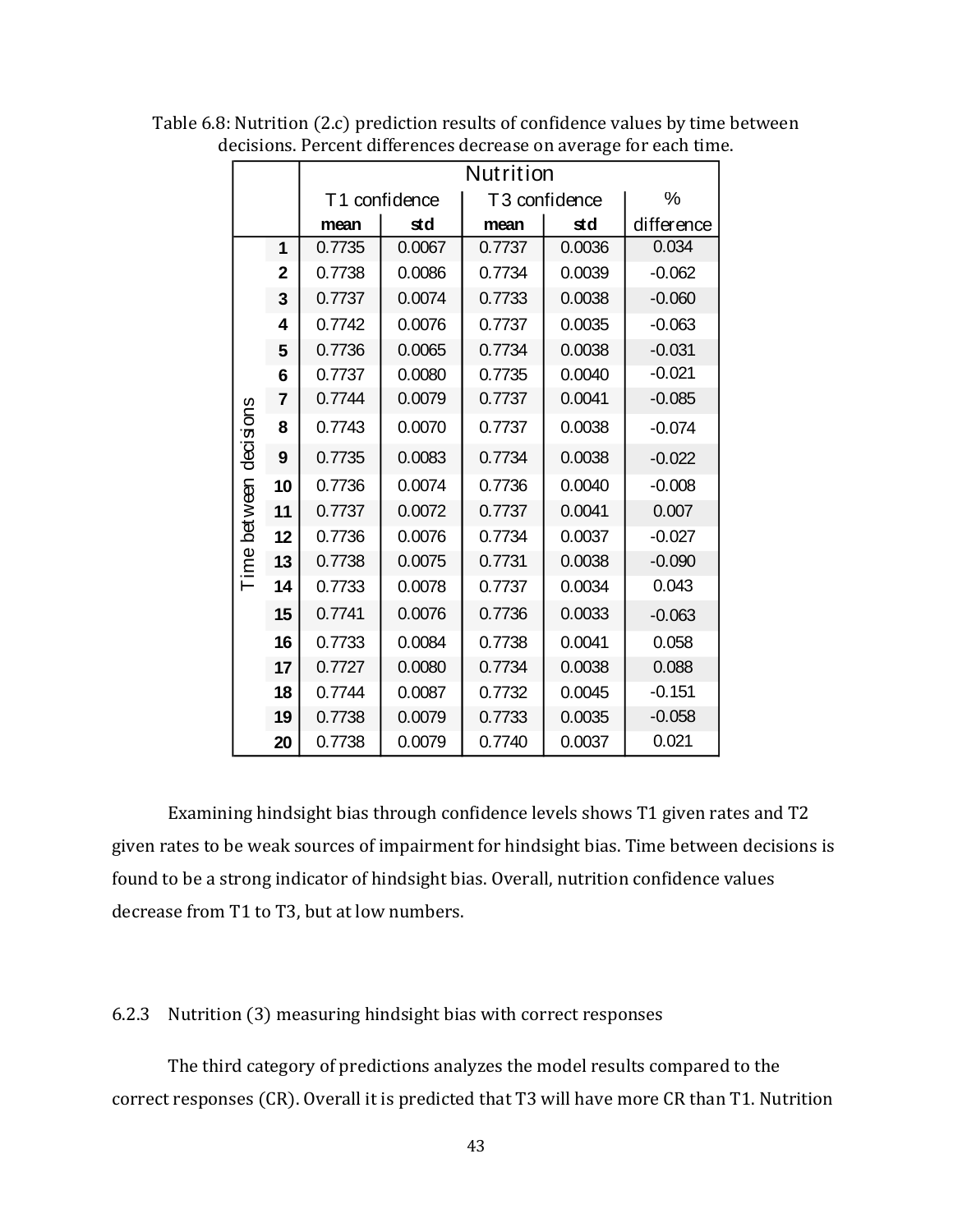results in figure 6.11 show a shift upwards in correctly deciding the CR from an accuracy at T1 of 51.71% to an accuracy of 92.08% at T3 (78.07% difference).



Figure 6.11: Nutrition counts of T1 and T3 CR. a) shows more correct decisions at T1, b) shows more correct decisions at T3, with greater difference than T1.

## 3.a As T1 given rate increases, amount of CR will increase

It is predicted that as the T1 given information rates increase, the more CR will be made. Figure 6.12 shows an overall increase at T1 and T3 in CR among the rates, except for the largest rate of 0.9. Also, between T1 and T3, T3 has more instances of CR for each rate.



Figure 6.12: Nutrition (3.a) prediction results of a) T1 and b) T3 CR by rate given at T1. There are more CR at T3 than T1 for each time rate.

3.b As T2 given rate increases, the amount of CR will increase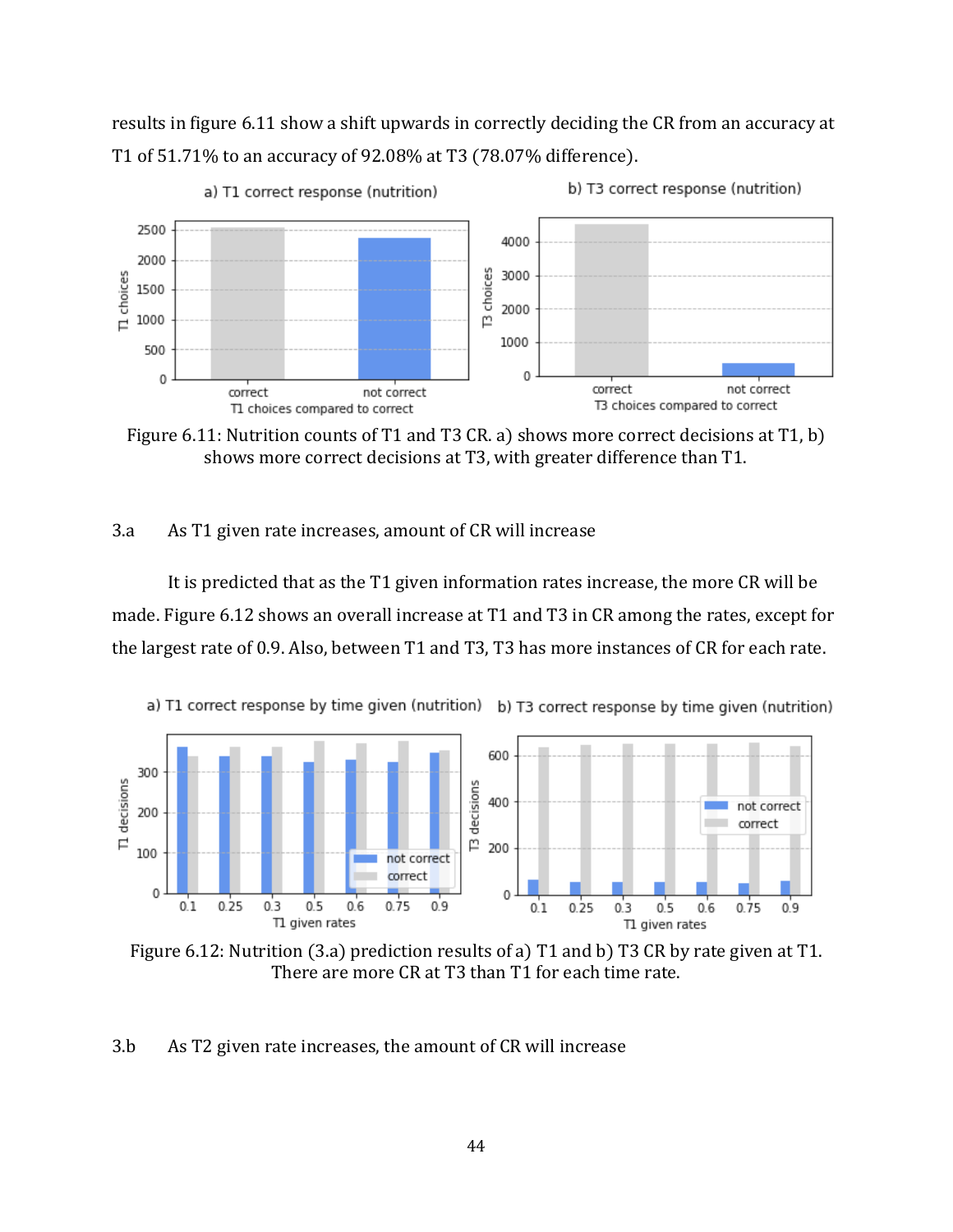It is predicted that the T2 given rate will reveal the same trends as T1 given rate, where the T2 given rate increases the amount of CR increases. For nutrition, there is not a clear trend for amounts of actual decisions by T2 given rate at T1 or T3 (figure 6.13). Hindsight bias in the nutrition domain is not dependent on T2 given rate as measured by actual decisions.



Figure 6.13: Nutrition (3.b) prediction results of a) T1 and b) T3 CR by rate given at T2. There are more CR at T3 than T1.

3.c As time between decisions increases, CR will increase at T3

With time between decisions, it is predicted that as time increases, the more CR are made. Figure 6.14 shows that T1 decisions are independent of time between, with T3 dependent on time between decisions. There are not any incorrect responses after eight weeks between decisions, showing time between decisions to be a strong source of hindsight bias as measured by CR in the nutrition domain.

a) T1 CR by time between decisions (nutrition)

b) T3 CR by time between decisions (nutrition)



Figure 6.14: Nutrition (3.c) prediction results of a) T1 and b) T3 CR by time between decisions. There are more CR at T3 than T1.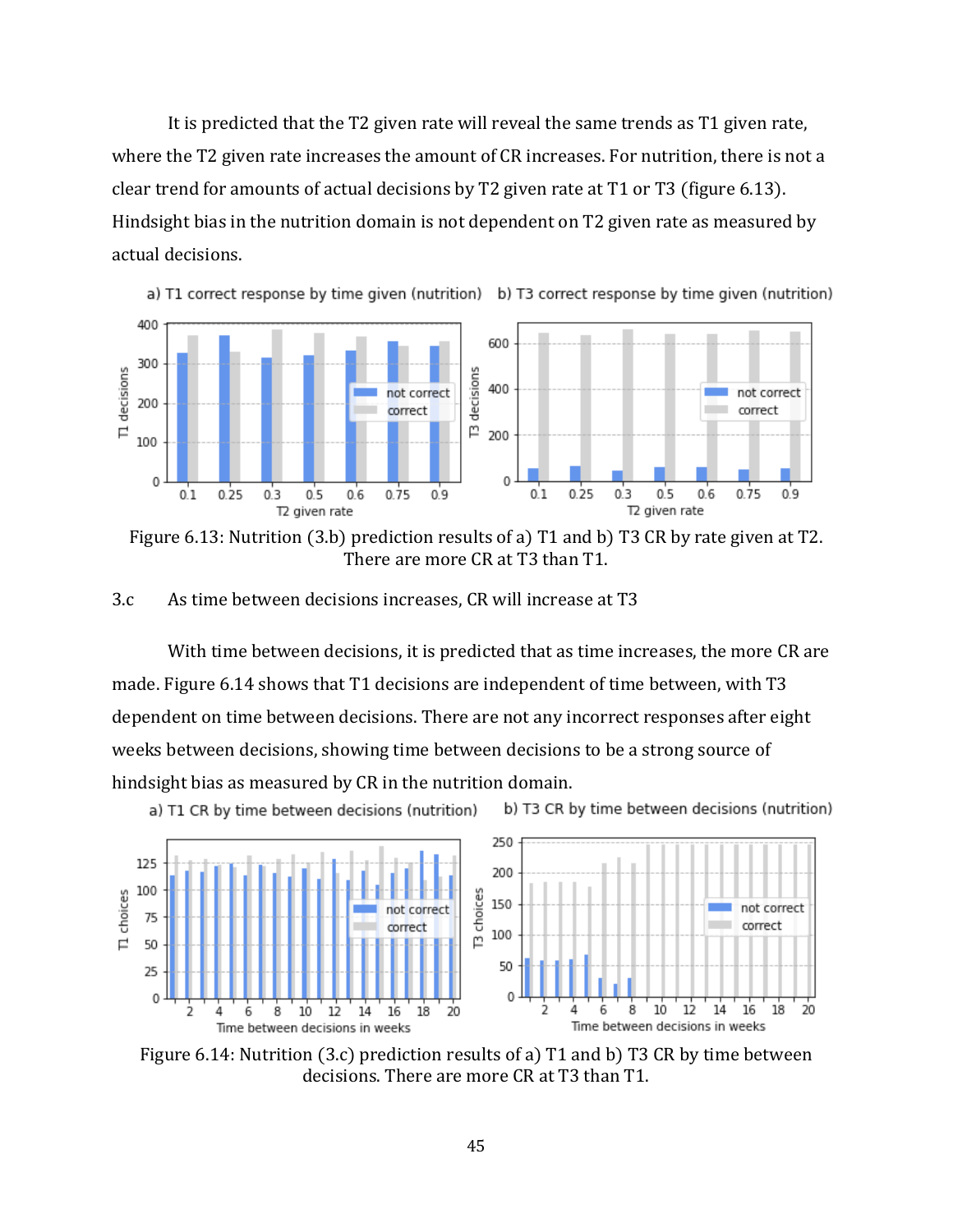Within the third category of predictions for nutrition, rates given at T1 and T2 are revealed to be positive but weak indicators for hindsight bias as measured by CR. Time between decisions is a strong source of impairment for hindsight bias. Overall, nutrition has a 78.07% increase from T1 to T3 of CR (figure 6.11).

## 6.3 Combined COVID-19 and Nutrition

This third section of results compares and contrasts the conclusions from the two different domains. Overall, it is predicted that COVID-19 will reveal greater hindsight bias than nutrition. Examination of each prediction category demonstrates the nutrition domain to be associated with greater hindsight bias in two of the three categories.

The first prediction category uses the HBC equation to measure hindsight bias. In comparing the averages of HBC for nutrition, cases, and deaths, nutrition results contain higher values for each source of impairment (figures 6.8-11) and more hindsight bias. COVID-19 results show deaths to have higher HBC averages than cases (figures 6.1-3).

By comparing the percent differences in confidence values of T1 and T3, death results are found to demonstrate the most hindsight bias, with cases also being higher than nutrition (cases: 4.65%, deaths: 29.05%, nutrition: 0.028%). This consequence is attributed to the added subjectivity of COVID-19 deaths and cases as compared to nutrition. Similarly, COVID-19 death results are concluded to have more subjectivity than cases.

The third category of predictions measures hindsight bias by comparing the CR of T1 and T3. Nutrition is revealed to have the greatest percent difference of CR, leading nutrition to have the most hindsight bias in this category. The percent difference for nutrition is 78.07%, which is greater than the 29.05% difference of COVID-19 deaths and 4.65% difference of cases.

Through comparison of the results from each prediction category, nutrition is shown to be associated with greater hindsight bias in a majority of the categories. It is concluded that the nutrition domain has more hindsight bias, followed by COVID-19 deaths, and then COVID-19 cases.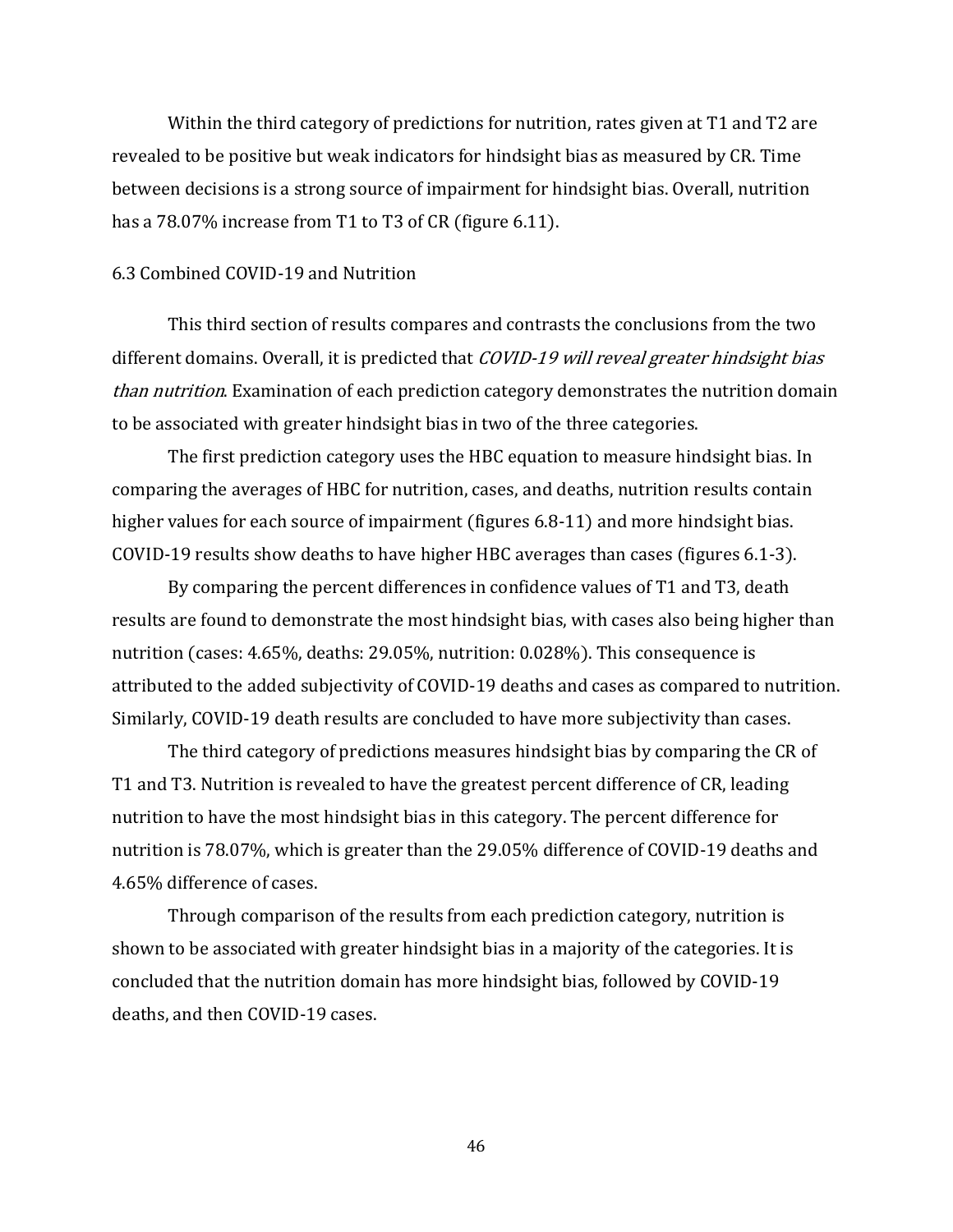#### CHAPTER 7

## DISCUSSION

This section discusses the results in the context of this project's motivations and contributions, the limitations to this project, and directions for future research. Going back to the motivations behind this project, I hoped to create a usable and complete simulation of hindsight bias accounting for two of the three groupings of theoretical cognitive processes underlying hindsight bias. This was accomplished using RAFT and the TTB heuristic with Python in the Anaconda environment. The completion of a computational model in this context depicts the feasibility of expanding computational modeling to research in hindsight bias and psychology. Additionally, applying computational simulation to the specific cognitive process of RAFT shows the necessity of research using different techniques since they highlight different aspects of cognitive processes. Computer simulation allows for a more transparent approach to analysis of decision making. Deeper understanding in regard to the complexity behind cognitive processes, and those related to hindsight bias, can be further explored with the baseline feasibility achieved with this project.

Additionally, I hoped this thesis would provide insight into what a comprehensive model of hindsight bias encompasses, since there is not a single, unified representation in the literature. Testing shows that more often than not hindsight bias occurs as expected, and is thus a satisfactory baseline computational model of hindsight bias. This model works well as a foundation for a unified, comprehensive model, but there are various limitations that need to be addressed before generalization is possible. Analysis of these limitations helps guide the formalization of the requirements needed for a comprehensive model. First it is necessary to compare the computational results to those from human experiments. An experimental comparison will quantify the model's similarity to the biological cognitive processes related to hindsight bias in a way that goes beyond comparison to theoretical predictions that this paper provides. Also, contextualization of the model's results is essential in understanding the degree of adequacy of computational simulation in studying hindsight bias. The second limitation that frames what is needed in a unified model is this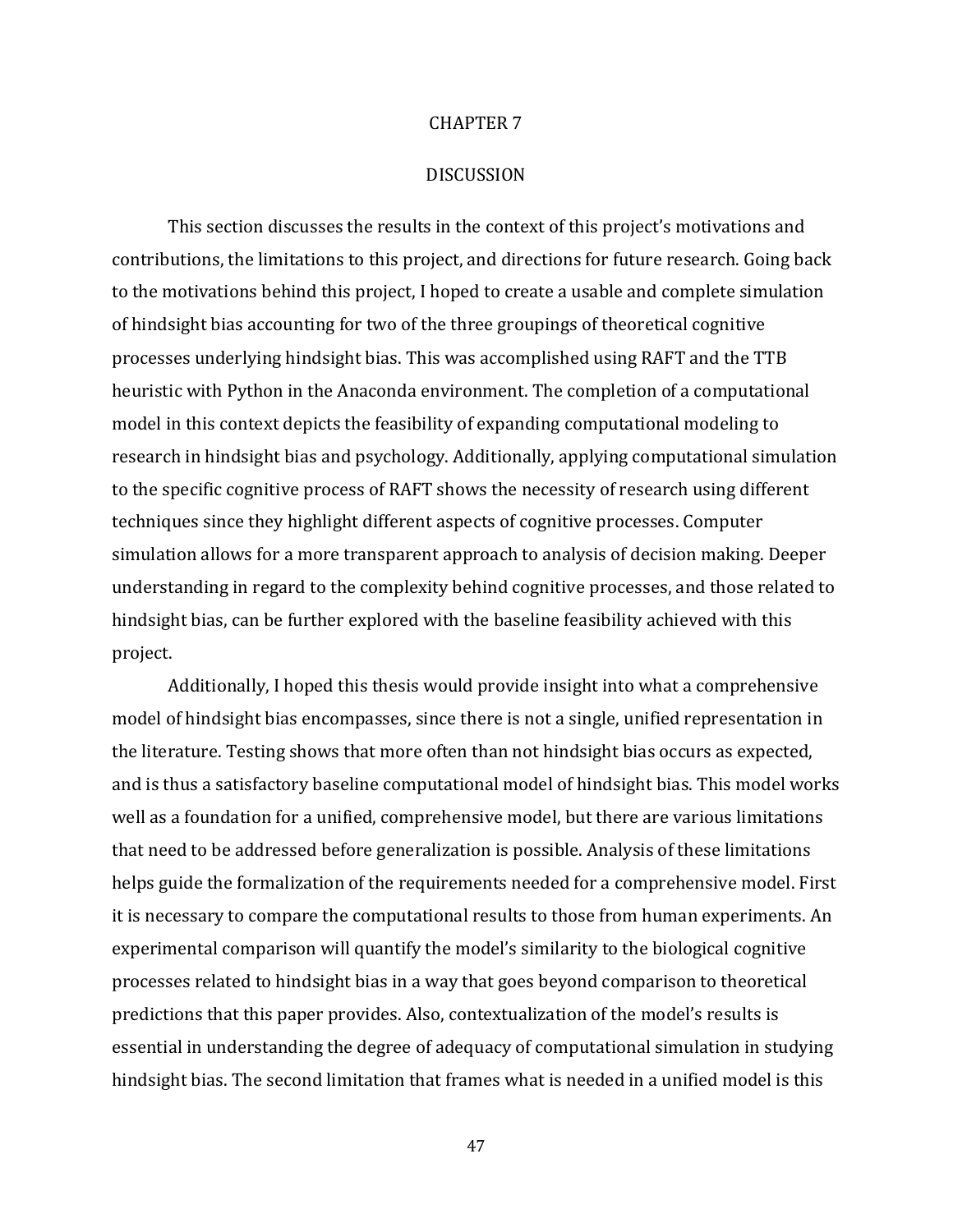model's inattention to the third grouping of possible underlying cognitive processes for hindsight bias, metacognitive motivations. Without expansion to account for motivation as a role in hindsight bias, hindsight bias may not be fully accounted for. One way to expand this research to include motivation would be to introduce a reward function dependent on the model's ability to correctly make a decision. The third way this model comments on creating a unified model of hindsight bias is this simulation's ability to only handle binary decision making tasks. Expansion to handling various types of tasks is necessary for generalization of hindsight bias and should be included in a comprehensive model.

The third general motivation behind this project was to examine whether context plays a role in hindsight bias. Using the model in two different settings, COVID-19 and nutrition, we see that the context of nutrition led to higher levels of hindsight bias. This result contradicts the original prediction that social urgency of the COVID-19 domain would lead to more hindsight bias. But these results do not imply that social urgency was not central in the decision making process for each domain. Instead, the results should be understood in the context of various limitations that may have impacted the performance of the classifiers used in the computational model. First, the target labels for each dataset were derived differently. The COVID-19 labels were a calculation of differences between days, while the nutrition labels were found with the unsupervised K-Means Clustering algorithm. While the clusters were examined, each food instance in the dataset was not manually corrected. Depending on an algorithm to divide the dataset into meaningful clusters could have been one reason for the observed degree of hindsight bias in nutrition. Second, it is important to note limitations in the datasets themselves. The differences in hindsight bias could be a consequence of the sizes of the datasets, where there are many more instances for training and testing in the nutrition scenario. With less data to learn from, it is possible that the model overfit the COVID-19 dataset and resulted in less hindsight bias. Overall, these three kinds of limitations provide a structure in how to expand this project in meaningful ways. l.

The fourth general motivation for this project was to better understand how the underlying cognitive processes of hindsight bias can translate to machine learning. In the field of machine learning, algorithms have recently been exposed to regularly succumb to unintended cue learning, or shortcut learning, from the type and quality of the datasets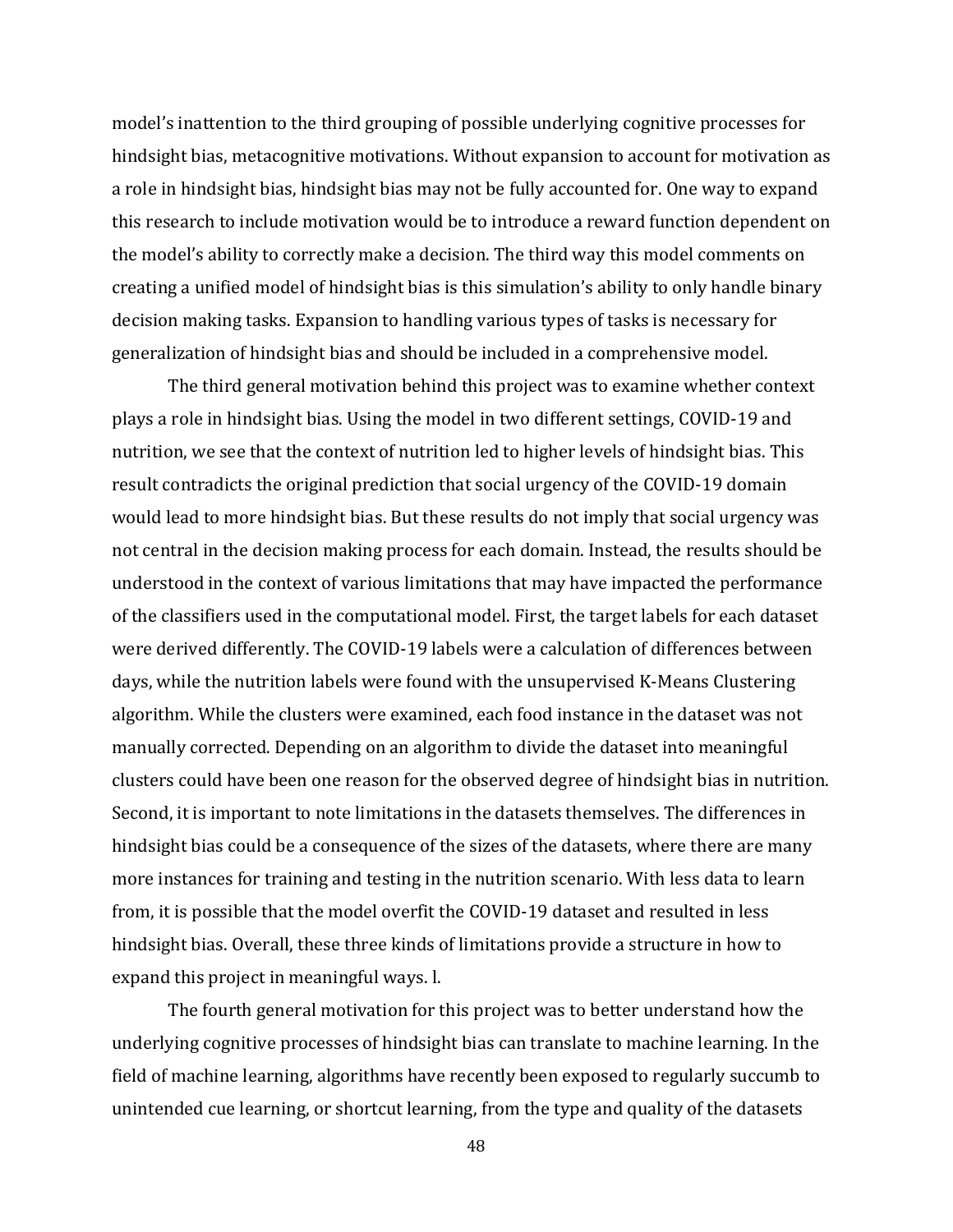used (41). This project's simulation of hindsight bias functions as a foundation for analyzing the combination of cognitive processes with various machine learning strategies. The results presented in this paper emphasize the importance of bringing awareness to shortcut learning in hindsight bias and machine learning due to the fact that many of the predictions occur as expected. Since the simple heuristic used in this computational model focuses on the best cues, hindsight bias may be able to be mitigated in serious decisionmaking tasks in the field of machine learning by controlling for cue values. A future approach would be to further explore cue learning in machine learning by augmenting and manipulating the training data to remove unintended cues.

In summary, this project accomplished its main goals while providing a new computational contribution to the wide literature on hindsight bias. Despite limitations, there are still various ways this research can be revisited and expanded, influencing not just the field of psychology but also machine learning.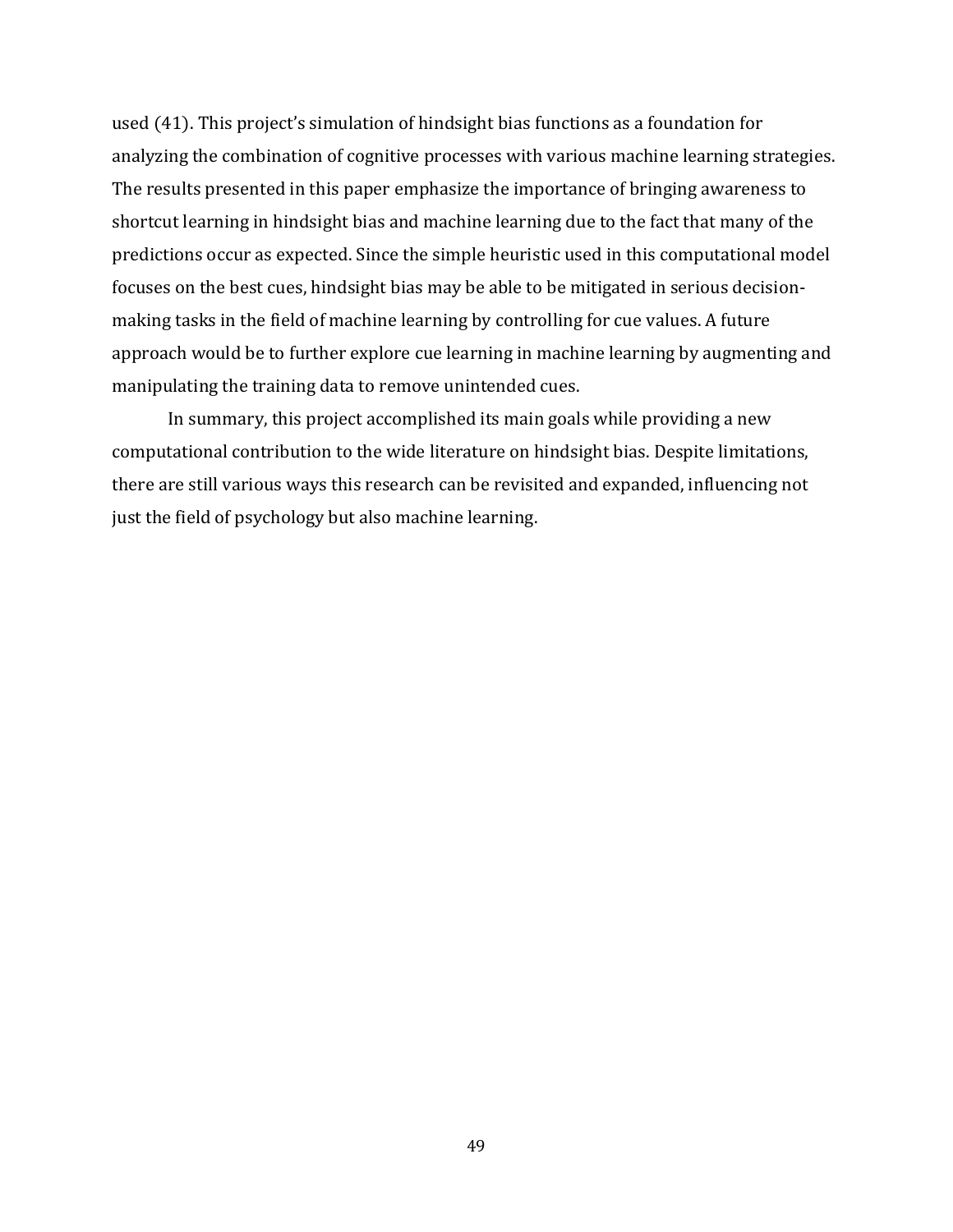# BIBLIOGRAPHY

- Ash, I. K. (2009). Surprise, memory, and retrospective judgment making: Testing cognitive reconstruction theories of the hindsight bias effect. Journal of Experimental Psychology: Learning, Memory, and Cognition, 35(4), 916–933.
- Ash, I. K., & Wiley, J. (2008). Hindsight bias in insight and mathematical problem-solving: Evidence of different reconstruction mechanisms for metacognitive vs. situational judgments. Memory & Cognition, 36, 822–837,
- Bernstein, D.M., Aßfalg, A., Kumar, R., & Ackerman, R. (2016). Looking Backward and Forward on Hindsight Bias.
- Bernstein, D. M., Erdfelder, E., Meltzhoff, A. N., Peria, W., & Loftus, G. R. (2011). Hindsight bias from 3 to 95 years of age. Journal of Experimental Psychology: Learning, Memory, and Cognition, 37, 378–391
- Blank, H., & Nestler, S. (2007). Cognitive process models of hindsight bias. Social Cognition, 25(1), 132–146. https://doi.org/10.1521/soco.2007.25.1.132
- Blank, H., Nestler, S., von Collani, G., & Fischer, V. (2008). How many hindsight biases are there? Cognition, 106, 1408–1440.
- Breiman, L., Friedman, J., Olshen R., Stone, C. (1984). Classification and Regression Trees. Wadsworth, Belmont, CA, 1984.
- Brennen, J. S., Simon, F. M., & Nielsen, R. K. (2021). Beyond (Mis)Representation: Visuals in COVID-19 Misinformation. The International Journal of Press/Politics, 26(1), 277– 299.
- Calvillo, D. (2012). Working memory and the memory distortion component of hindsight bias. Memory, 20, 891 - 898.
- Centers for Disease Control and Prevention (CDC). COVID-19 Case and Death Surveillance Public Use Data with Geography. Surveillance Review and Response Group.
- Consumer Reports. (2020, 2021). Consumer Reports American Experiences Survey [Dataset]. Cornell University, Ithaca, NY: Roper Center for Public Opinion Research.
- Coolin, A., Erdfelder, E., Bernstein, D.M. et al. (2015). Explaining individual differences in cognitive processes underlying hindsight bias. *Psychon Bull Rev* 22, 328–348. https://doi.org/10.3758/s13423-014-0691-5
- Denil, M., Matheson, D., de Freitas, N. (2014). Narrowing the Gap: Random Forests In Theory and In Practice. Proceedings of the 31 st International Conference on Machine Learning. Vol 32.
- Erdfelder, E., and Buchner, A.. Decomposing the hindsight bias: A multinomial processing tree model for separating recollection and reconstruction in hindsight. Journal of Experimental Psychology: Learning, Memory, and Cognition, 24(2):387, 1998.
- Fischhoff, B. (1975). Hindsight  $\neq$  foresight: The effect of outcome knowledge on judgment under uncertainty. Journal of Experimental Psychology: Human Perception and Performance, 1, 288– 299.
- Fischhoff, B., & Beyth, R. (1975). "I knew it would happen": Remembered probabilities of once future things. Organizational Behavior and Human Performance, 13, 1–16.
- Geirhos, R., Jacobsen, JH., Michaelis, C. et al. Shortcut learning in deep neural networks. Nat Mach Intell 2, 665–673 (2020). https://doi.org/10.1038/s42256-020-00257-z.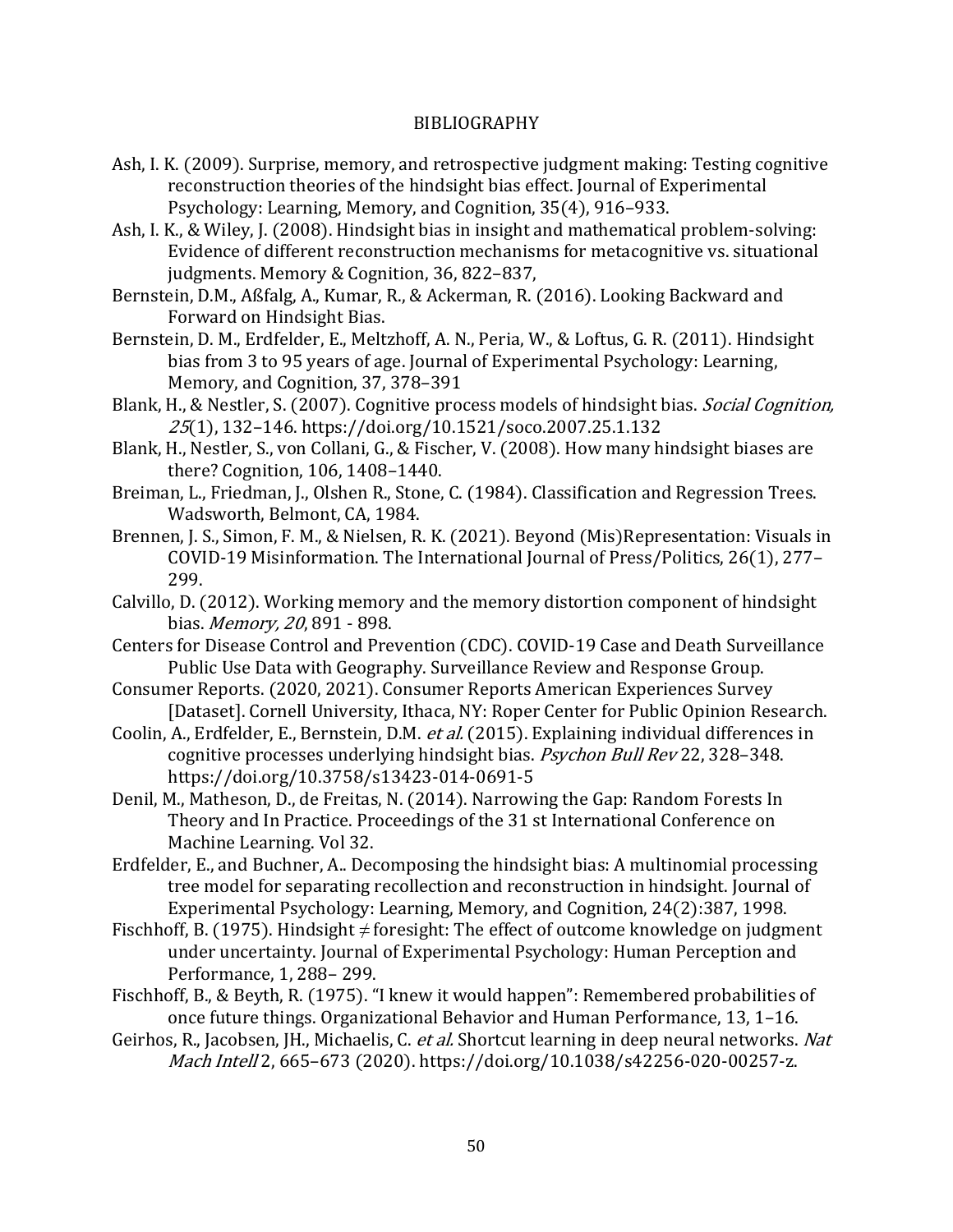- Gigerenzer, G., & Goldstein, D. G. (1999). Betting on one good reason: The take the best heuristic. In *Simple heuristics that make us smart* (pp. 75-95). Oxford University Press.
- Gigerenzer, G., Hoffrage, U., & Kleinbölting, H. (1991). Probabilistic mental models: A Brunswikian theory of confidence. Psychological Review, 98, 506–528.
- Gigerenzer, G., & Todd, P. M. (1999). Simple heuristics that make us smart. Oxford University Press.
- Guilbault, R. L., Bryant, F. B., Brockway, J. H., & Posavac, E. J. (2004). A meta–analysis of research on hindsight bias. Basic and Applied Social Psychology, 26, 103–117.
- Hawkins, S. A., & Hastie, R. (1990). Hindsight: Biased judgments of past events after the outcomes are known. Psychological Bulletin, 107(3), 311-327. https://doi.org/10.1037/0033-2909.107.3.311.
- Haytowitz, D., Ahuja, J., Wu, X., Somanchi, M., Nickle, M., Nguyen, Q., Roseland, J., Williams, J., Patterson, K., Li, Y., Pehrsson, P. (2019). USDA National Nutrient Database for Standard Reference, Legacy Release. Nutrient Data Laboratory, Beltsville Human Nutrition Research Center, ARS, USDA.
- Hell, W., Gigerenzer, G., Gauggel, S. Mall, M., and Müller, M.. Hindsight bias: An interaction of automatic and motivational factors? Memory & Cognition, 16(6):533–538, 1988.
- Hertwig, R., Fanselow, C., & Hoffrage, U. (2003). Hindsight bias: How knowledge and heuristics affect our reconstruction of the past. Memory, 11, 357–377. doi: 10.1080/09658210244000595. PMID: 14562868.
- Hoffrage, U., & Pohl, R. (2003). Research on hindsight bias: A rich past, a productive present, and a challenging future. Memory, 11, 329–335.
- Hugh, TB, Dekker, SW. (2009). Hindsight bias and outcome bias in the social construction of medical negligence: a review. J Law Med.;16(5):846-57. PMID: 19554863.
- Hunter, J. D. (2007). Matplotlib: A 2D graphics environment. Computing in science & engineering, 9(3), 90.
- International Food Information Council. 2021 Food & Health Survey. 19 May 2021. [https://foodinsight.org/2021-food-health-survey/]
- IPSOS. (2020, 2021). Consumer Reports Survey [Dataset]. Cornell University, Ithaca, NY: Roper Center for Public Opinion Research.
- Jahromi, A.H., and Taheri,M. "A non-parametric mixture of Gaussian naive Bayes classifiers based on local independent features," 2017 Artificial Intelligence and Signal Processing Conference (AISP), 2017, pp. 209-212, doi: 10.1109/AISP.2017.8324083.
- Knoll, M. A. Z., & Arkes, H. R. (2017). The Effects of Expertise on the Hindsight Bias. Journal of Behavioral Decision Making, 30(2), 389–399. https://doi.org/10.1002/bdm.1950.
- Louie, T. A. (1999). Decision makers' hindsight bias after receiving favourable and unfavorable feedback. Journal of Applied Psychology, 84, 29–41.
- Madarász, K. (2008). Information Projection: Model and Applications. FEN: Behavioral Finance (Topic).
- Mahdavi, S., & Rahimian, M. (2017). Bias Impedes Learning. Proceedings of Machine Learning Research 58, 111-127.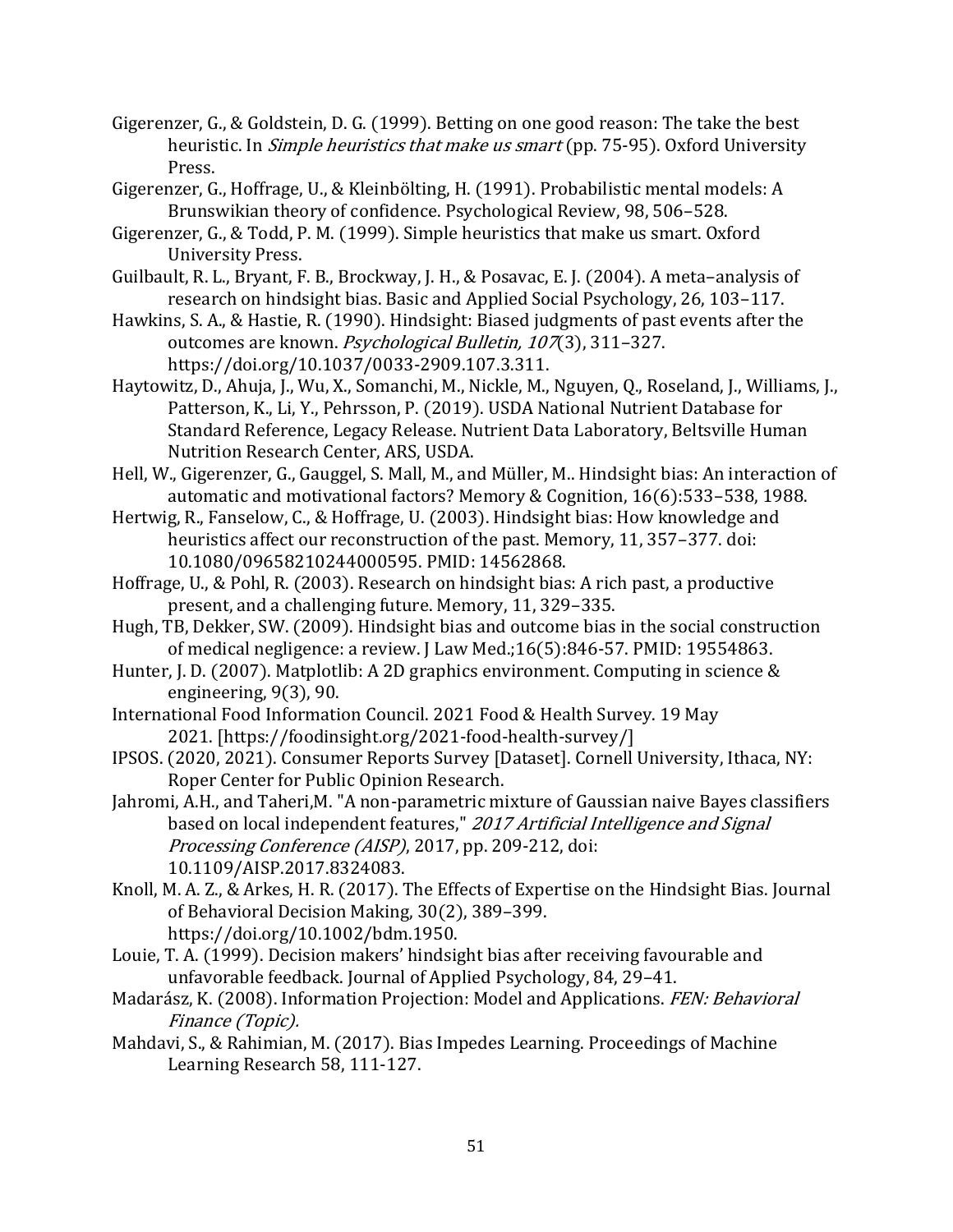Meuer, M.W., Nestler, S., & Oeberst, A. (2021). Debiasing Media Articles – Reducing Hindsight Bias in the Production of Written Work. Journal of applied research in memory and cognition.

McKinney, W. (2010). Data structures for statistical computing in python. In Proceedings of the 9th Python in Science Conference (Vol. 445, pp. 51-56).

Oliphant, T. E. (2006). A guide to NumPy (Vol. 1, p. 85). USA: Trelgol Publishing.

- Müller, P. and Stahlberg, D. (2007). The role of surprise in hindsight bias: A metacognitive model of reduced and reversed hindsight bias. Social Cognition, 25(1):165.
- Pedregosa, F., Varoquaux, G., Gramfort, A., Michel, V., Thirion, B., Grisel, O., Blondel, M., Prettenhofer, P., Weiss, R., Dubourg, V., Vanderplas, J., Passos, A., Cournapeau, D., Brucher, M., Perrot, M., & Duchesnay, E. (2011). Scikit-learn: Machine learning in Python. Journal of\ Machine Learning
- Research, 12, 2825–2830
- Pezzo, M. (2011). Hindsight bias: A primer for motivational researchers. Social and Personality Psychology Compass, 5(9):665–678.
- Pohl, R.F. (2007). Ways to assess hindsight bias. Social Cognition, 25(1) 14–31.
- Pohl, R.F., Bender, M., & Lachmann, G. (2002). Hindsight bias around the world. Experimental Psychology, 49, 270–282.
- Pohl, R. F., Hardt, O., & Eisenhauer, M. (2000). SARA: Ein kognitives Prozessmodell zur Erklärung von Ankereffekt und Rückschaufehler [SARA: A cognitive process model explaining the anchoring effect and hindsight bias]. Kognitionswissenschaft, 9, 77– 92.

Python Software Foundation. Python Language Reference. Website http://www.python.org

- Roese, N. J., & Vohs, K. D. (2012). Hindsight bias. Perspectives on Psychological Science, 7, 411– 426. https://journals.sagepub.com/doi/full/10.1177/1745691612454303.
- Sanna, L. J., & Schwarz, N. (2007). Metacognitive experiences and hindsight bias: It's not just the thought (content) that counts. Social Cognition, 24(1), 185–202.

Schwarz, S. & Stahlberg, D. (2003). Strength of hindsight bias as a consequence of metacognitions. Memory, 11(4-5):395–410.

- Taunk, Kashvi & De, Sanjukta & Verma, Srishti & Swetapadma, Aleena. (2019). A Brief Review of Nearest Neighbor Algorithm for Learning and Classification. 1255-1260. 10.1109/ICCS45141.2019.9065747.
- 2021 Food & Health Survey. 19 May 2021. https://foodinsight.org/2021-food-healthsurvey/.
- Van Rossum, G. (2020). The Python Library Reference. Python Software Foundation.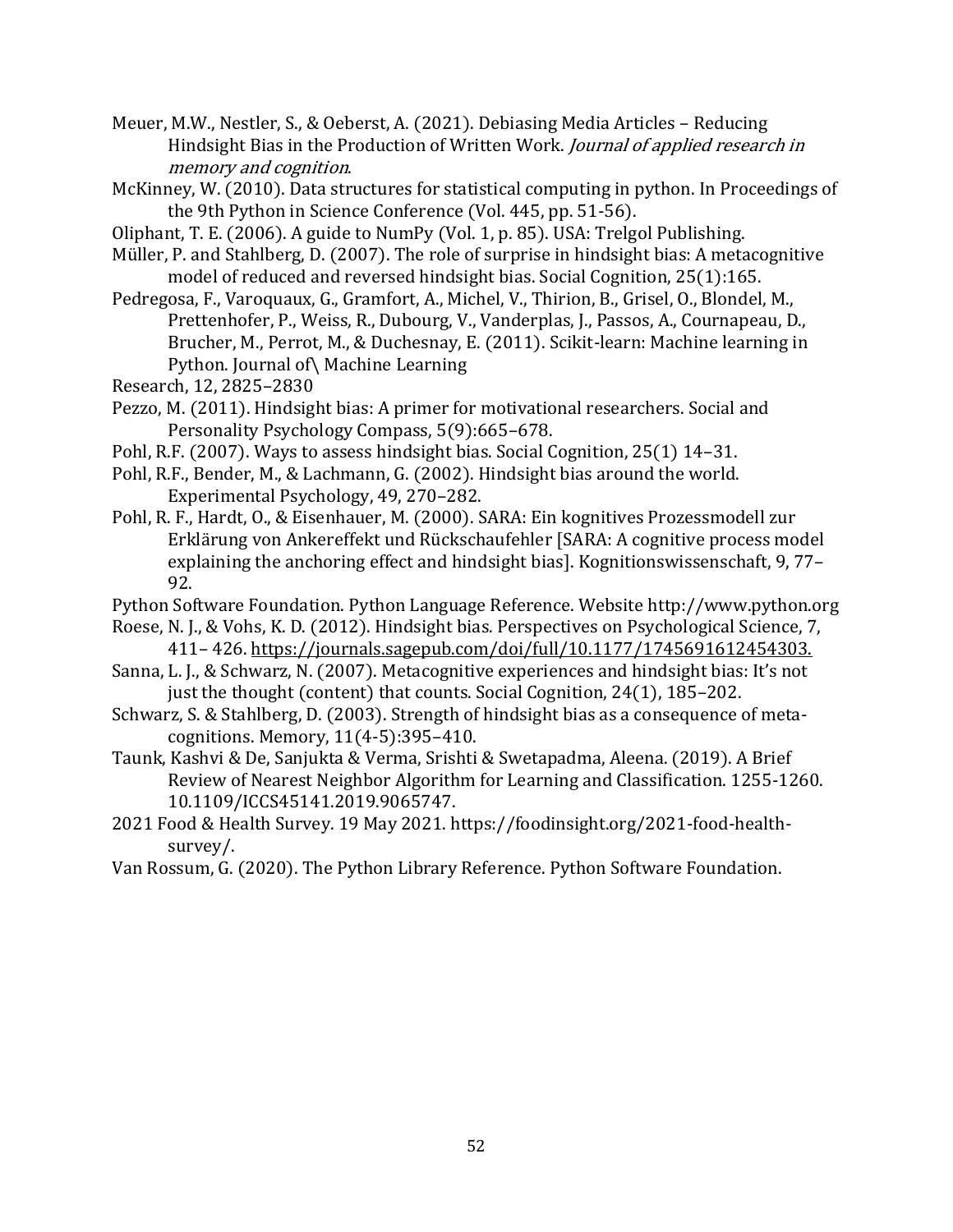#### APPENDIX A

## DATA SUMMARIZATION

#### A.1 COVID-19

From the CDC, data was collected from the COVID-19 tracker dataset. This tracker data is updated daily, beginning January 22, 2020, and is based on records provided by states and territories. Even though this tracker data is being used as a foundation for this project, it does not imply this data is assumed to be completely accurate. There are delays and mistakes in reporting and testing, all those infected do not seek medical care, and there is no way to ensure states and territories record their cases and deaths accurately. Yet this data is utilized because it aggregates information from states and territories, the National Vital Statistics System (NVSS) for death certification, and many local health departments and hospitals. This dataset contains multiple features, such as the submission date, the jurisdiction reporting, that location's total number of cases and total number of deaths, the confirmed cases and deaths, the number of probable new cases and deaths, as well as the number of new cases and deaths for that day. The tracker dataset includes one datetime object, one string feature (the jurisdiction), and the rest of the attributes are represented as integers.

In addition to quantitative information about the cases and deaths relating to COVID-19, it was necessary to also acquire qualitative data, which is why the Consumer Reports and IPSOS surveys are included. In the Consumer Reports survey, which was administered by NORC at the University of Chicago, a nationally representative sample of 2,000 residents responded online and by phone to a variety of questions. This study is multi-mode, but divided into sections, where only relevant COVID-19 items have been preserved. This survey includes questions about COVID-19 concern over the next month and next six months, the vaccine, safety level during multiple activities, and issues with financial assistance. A margin error of  $+/-$  2.93 percentage points was found at a confidence level of 95 percent.

In the weekly tracker survey from IPSOS, consumer's attitudes are measured on various COVID-19 related topics, including personal perceived threat of COVID-19, habits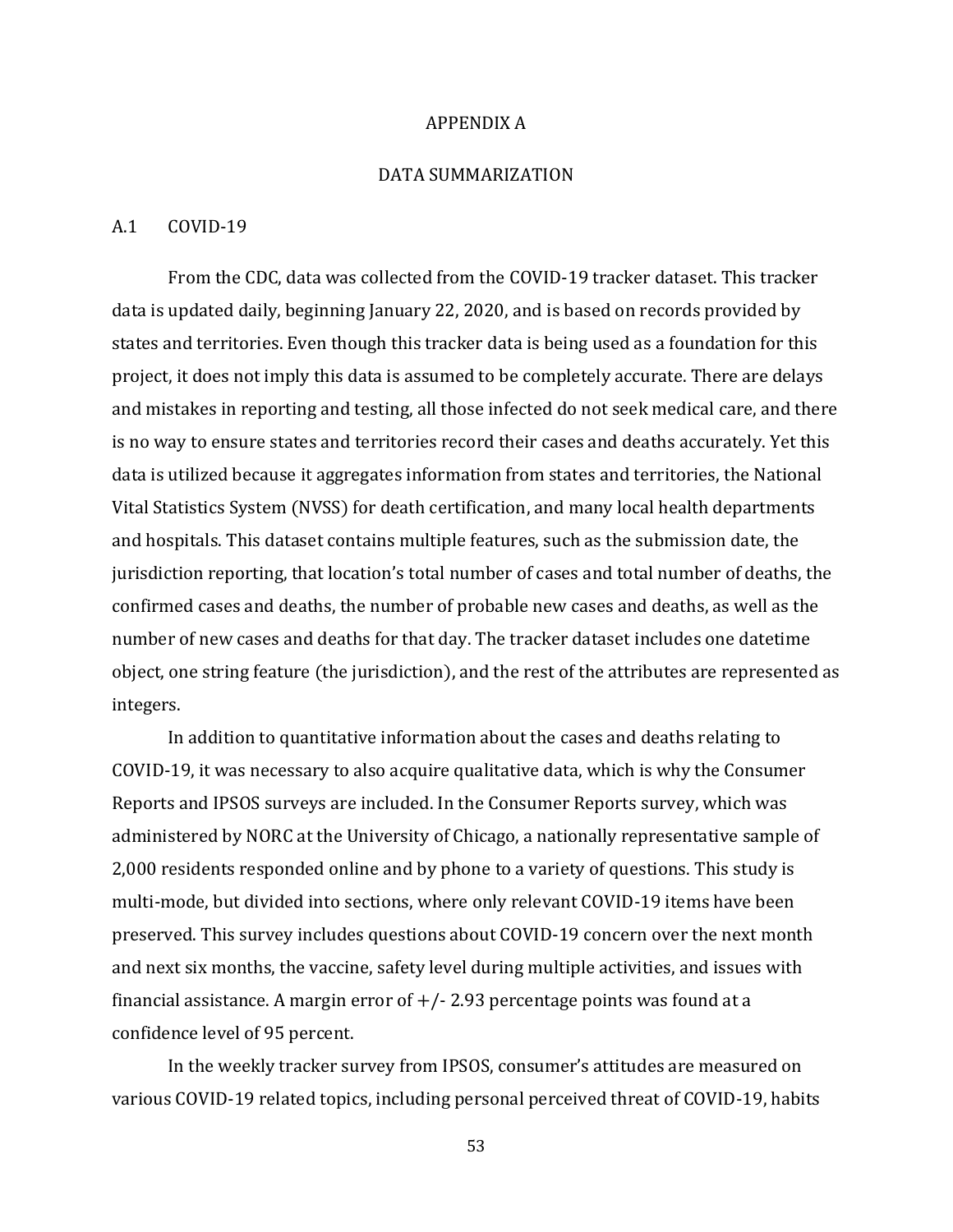and rituals, media and entertainment, comfort relating to vaccinations and masks, finances and spending, and alcohol consumption, for a total of nineteen questions. Each week, about 1,100 individuals from the continental U.S. complete this survey online. From the targeted sample results, IPSOS analyzes and transforms the results to fit a more general sample. Each survey has a credibility interval of  $+/-$  3.3 percentage points and confidence interval of  $+/- 4.8$  percentage points.

#### A.2 Nutrition

In the USDA nutrition dataset, all entries have an associated identification number. Additionally, each entry belongs to a given Food Group, and has other non-integer attributes of a short description, a longer description, its common name and its scientific name. The rest of the attributes are integers that explain different levels of nutrition for each entry. For example, some attributes are protein (in g), calcium (in mg), and zinc (in mg). Importantly, not all attributes are on the same scale, i.e. some are measured in grams while others in milligrams.

The qualitative data for the nutrition domain is survey information concerning health, nutrition, and eating behaviors. The survey was conducted by Greenwald Research, using Dynata's consumer panel, formatted as an online survey with 1,014 Americans ages 18 to 80 participating. In order to ensure the results are reflective of the 2020 American population, the results were weighted according to age, education, gender, race/ethnicity and region. The relevant questions and answers are under the Perceptions about Health and Nutrition section of the survey. Two questions and answers are preserved in the context of this project: what kinds of foods are most likely to cause weight gain and what defines a food to be healthy.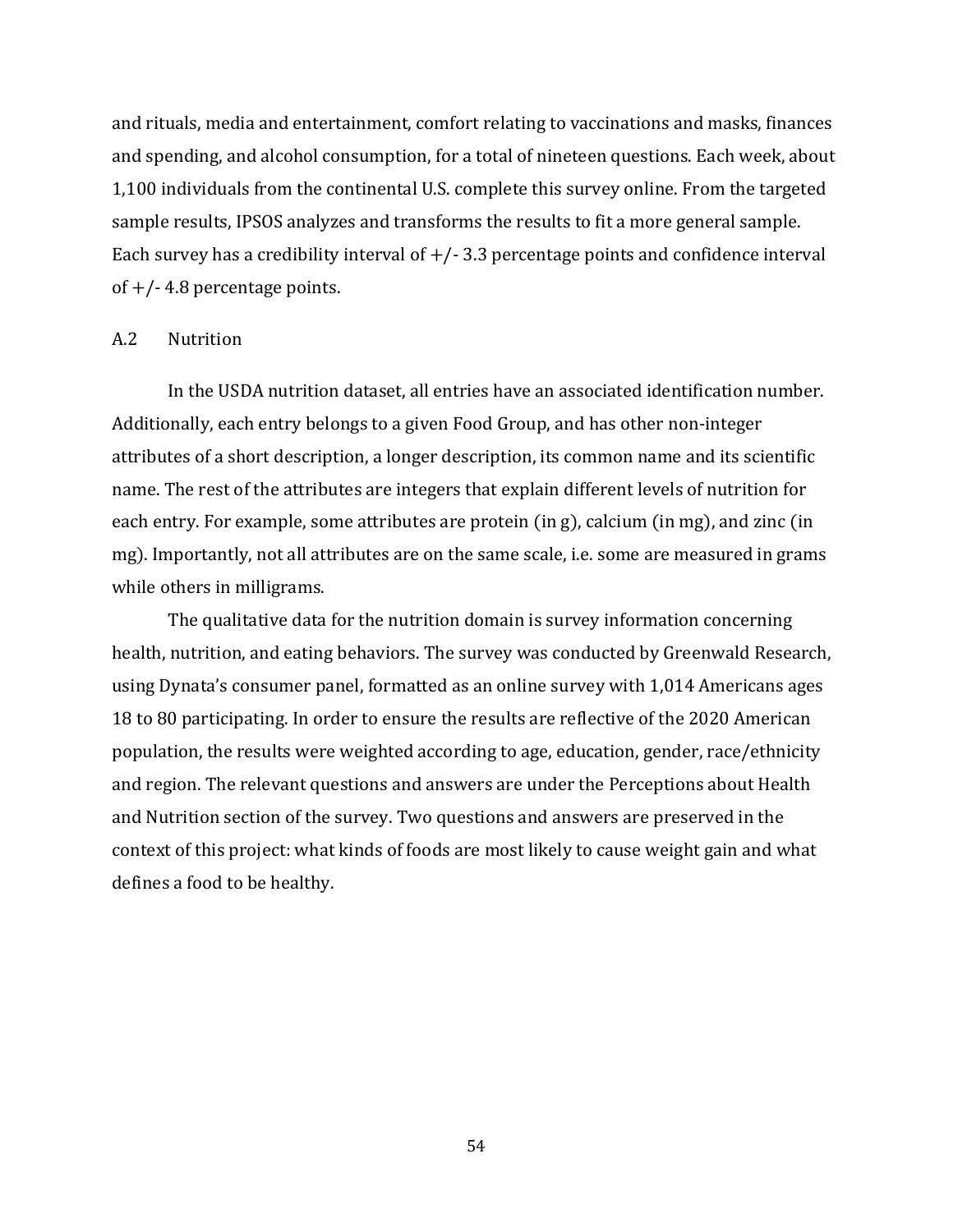#### APPENDIX B

# CLASSIFIERS AND HYPERPARAMETERS

The classifiers used in this paper are K Nearest Neighbors (KNN) Classifier, Decision Tree (DT) Classifier, and Random Forest (RF) Classifier. All classifier hyperparameter tuning was done through GridSearchCV(), which finds the optimal hyperparameters of a model. Optimal means the hyperparameters that result in the best predictions. Before testing, each classifier was trained and tested with a 70-30 split for each dataset. A baseline for each model was determined by training and testing on the default model hyperparameters. After, Grid Search was applied for each classifier in the context of each dataset in order to get the optimal hyperparameters for COVID-19 deaths, COVID-19 cases, and nutrition.

KNN is known for its simplicity and effectiveness, and works by classifying data based on its neighbors using Euclidean distance. Decision Tree classification is a tree based technique that outputs a decision from conditions for each node. DTs are advantageous because they are easy to understand and interpret. Random forests are a type of ensemble method that combines the predictions of several trees that are each trained in isolation. It uses averaging over the subsamples of data to improve predictive accuracy.

The particular hyperparameter used for each dataset are detailed below.

# COVID-19 Cases

- KNN n\_neighbors=10,  $p=1$ , weights='distance'
- DT max\_depth=2, criterion='gini'
- RF max\_features=4, n\_estimators=30, bootstrap=True

## COVID-19 Deaths

- KNN n\_neighbors=3, p=1, weights='uniform'
- DT max\_depth=2, criterion='gini'
- RF max\_features=6, n\_estimators=100, bootstrap=True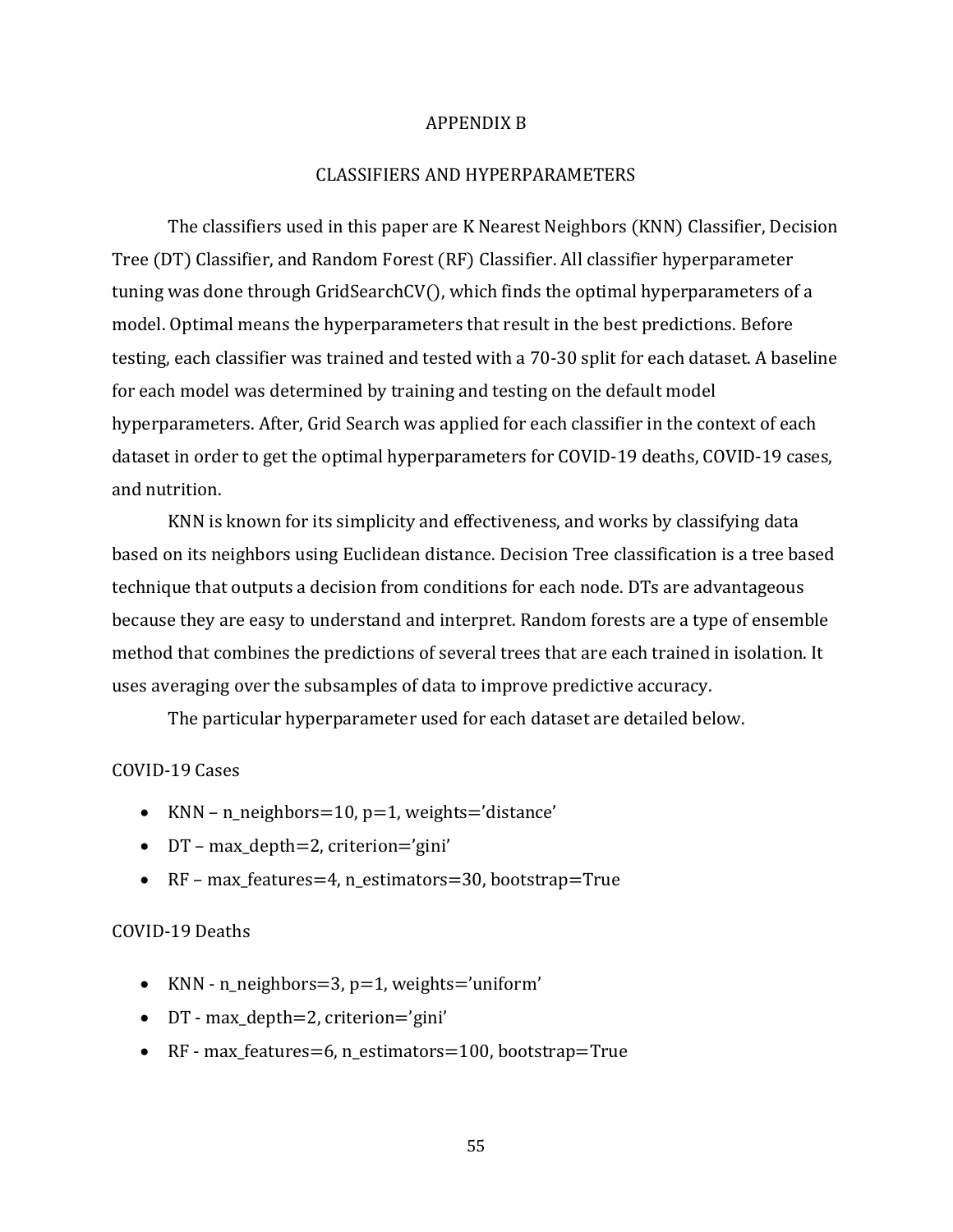# Nutrition

- KNN n\_neighbors=3, p=1, weights='distance'
- DT max\_depth=12, criterion='gini'
- RF max\_features=8, n\_estimators=100, bootstrap=False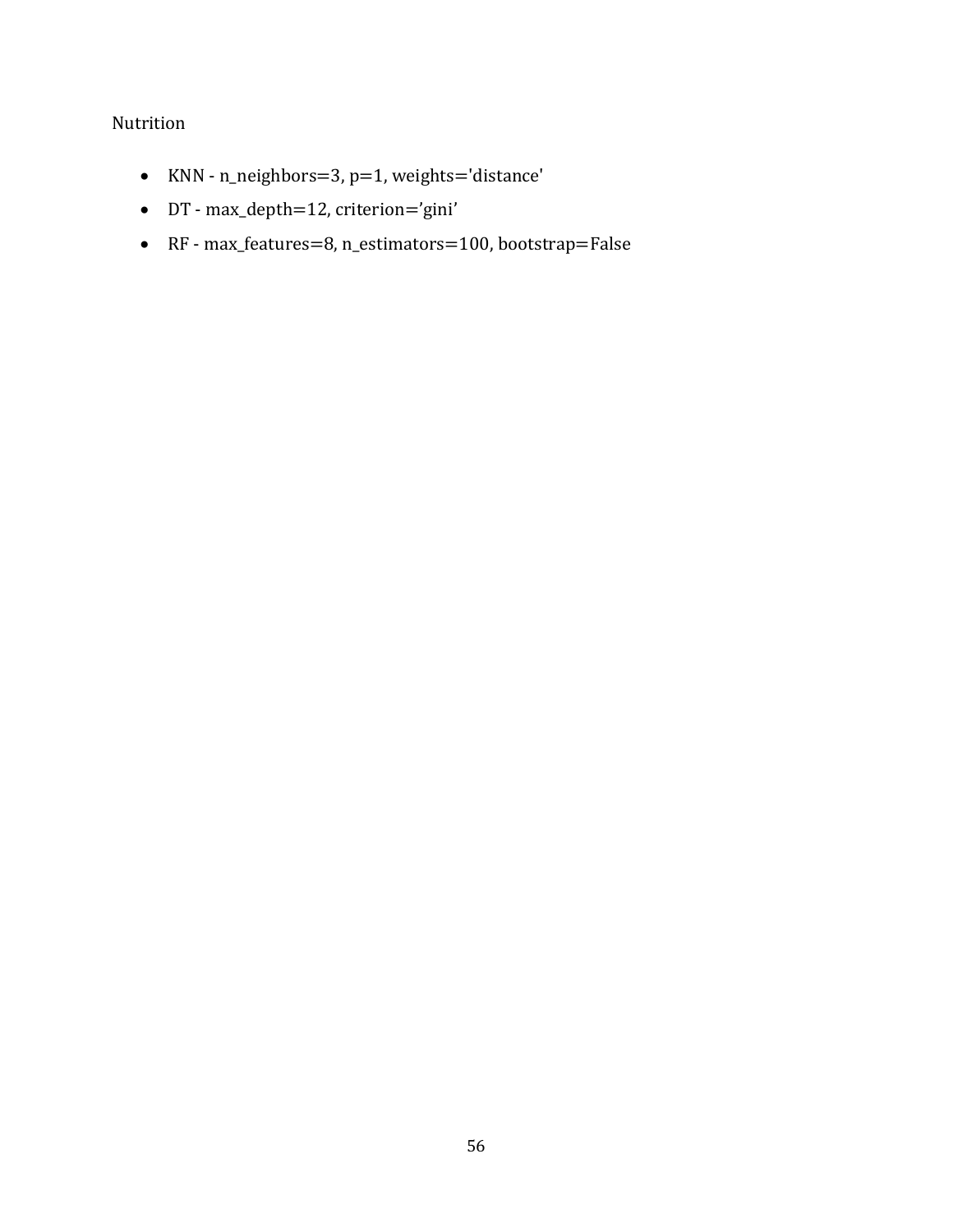## APPENDIX C

# ADDITIONAL RESULTS

This section offers general results and statistics from testing that are not defined within the predictions section. First, additional results are given for COVID-19 cases and deaths, then for nutrition.

# C.1 COVID-19

# C.1.1 Classifiers

Table C.1 shows the number of times each classifier was used for cases and deaths, divided by T1 and T3 decisions. For cases, RF was applied the most at T1 and the most at T3. For deaths, RF was applied the most at T1 and T3. These results show that the ensemble method was most frequently chosen in both COVID-19 settings.

Table C.1: Classifiers utilized at T1 and T3 decisions for COVID-19 cases and deaths.

|        |    | Classifier counts |      |      |  |  |
|--------|----|-------------------|------|------|--|--|
|        |    | <b>KNN</b>        | RF   | DТ   |  |  |
| Cases  | Т1 | 1520              | 2160 | 480  |  |  |
|        | T3 | 168               | 1545 | 361  |  |  |
| Deaths | Т1 | ი                 | 2640 | 1520 |  |  |
|        | TЗ | 179               | 1558 | 351  |  |  |

Table C.2 shows the accuracies of each classifier, for T1 and T3. For both cases and deaths, there is an increase in accuracy, precision, recall, and F1 score from T1 to T3. The accuracy difference for cases is larger than for deaths, meaning cases should have higher levels of hindsight bias. This is supported by the evidence in section 1 of the results chapter.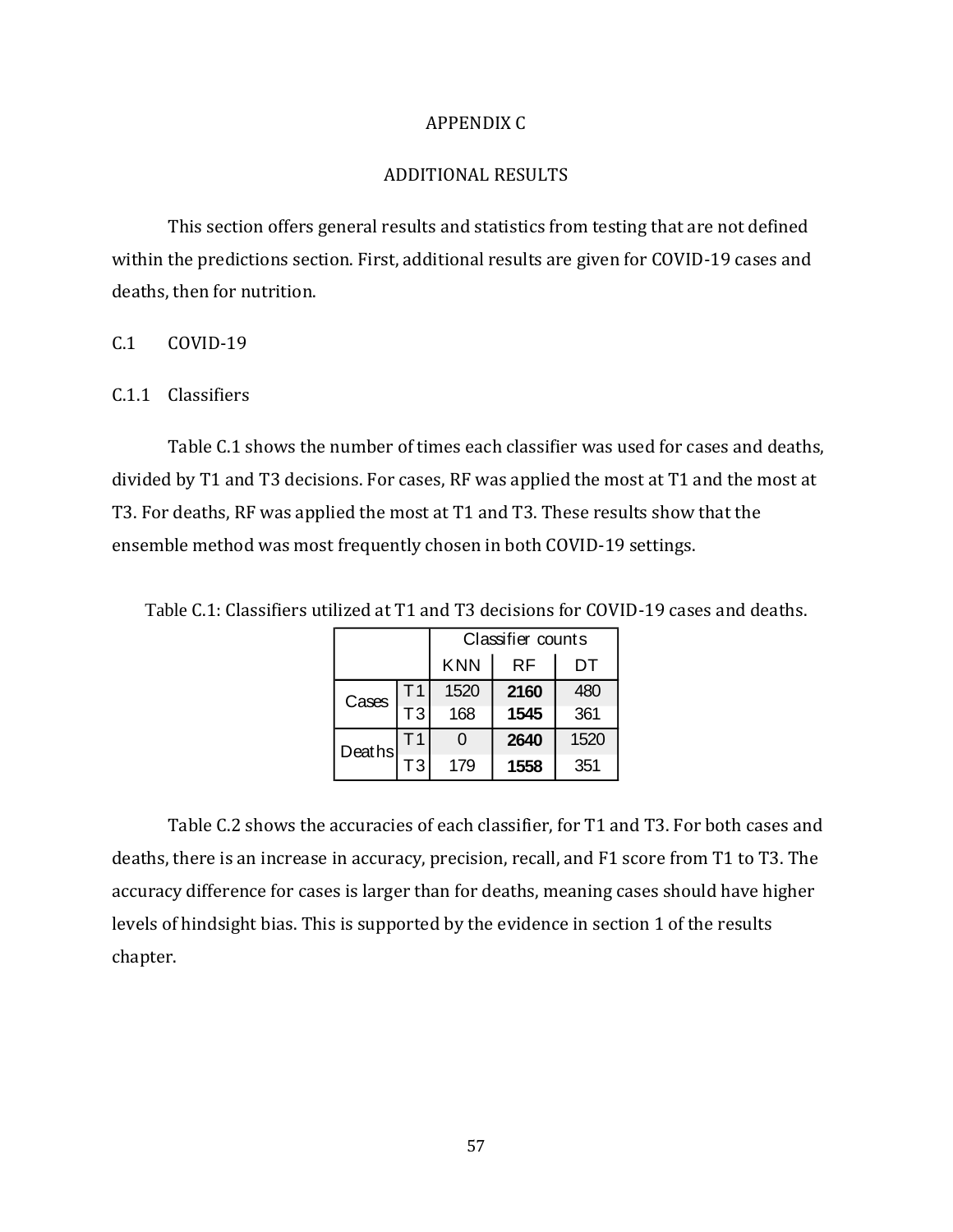|        |    |      | Accuracy | Precision | Recall | F <sub>1</sub> |
|--------|----|------|----------|-----------|--------|----------------|
|        |    | mean | 0.9886   | 0.9940    | 0.9876 | 0.9897         |
| Cases  |    | std  | 0.0373   | 0.0299    | 0.0539 | 0.0348         |
|        | T3 | mean | 0.9975   | 0.9984    | 0.9964 | 0.9972         |
|        |    | std  | 0.0109   | 0.0107    | 0.0207 | 0.0123         |
|        |    | mean | 0.9908   | 0.9904    | 0.9923 | 0.9904         |
| Deaths |    | std  | 0.0291   | 0.0414    | 0.0385 | 0.0308         |
|        | T3 | mean | 0.9969   | 0.9980    | 0.9958 | 0.9967         |
|        |    | std  | 0.0130   | 0.0141    | 0.0215 | 0.0136         |

Table C.2: Classifier accuracies at T1 and T3 for COVID-19 cases and deaths.

## C.1.2 Decisions made at T1 and T3

As explained in the predictions section, hindsight bias is shown when decisions change. Here the amount of decisions (either increase or decrease) are given at T1 and T3 in figure C.1. For cases, there are more decisions of increase at T3 than at T1. Deaths show the same trend as cases between T1 and T3.



Figure C.1: Decisions made at T1 and T3 for COVID-19. a) shows more instances of decrease for cases at T1, b) shows more instances of increase for cases at T3, c) and d) show the same for deaths as cases.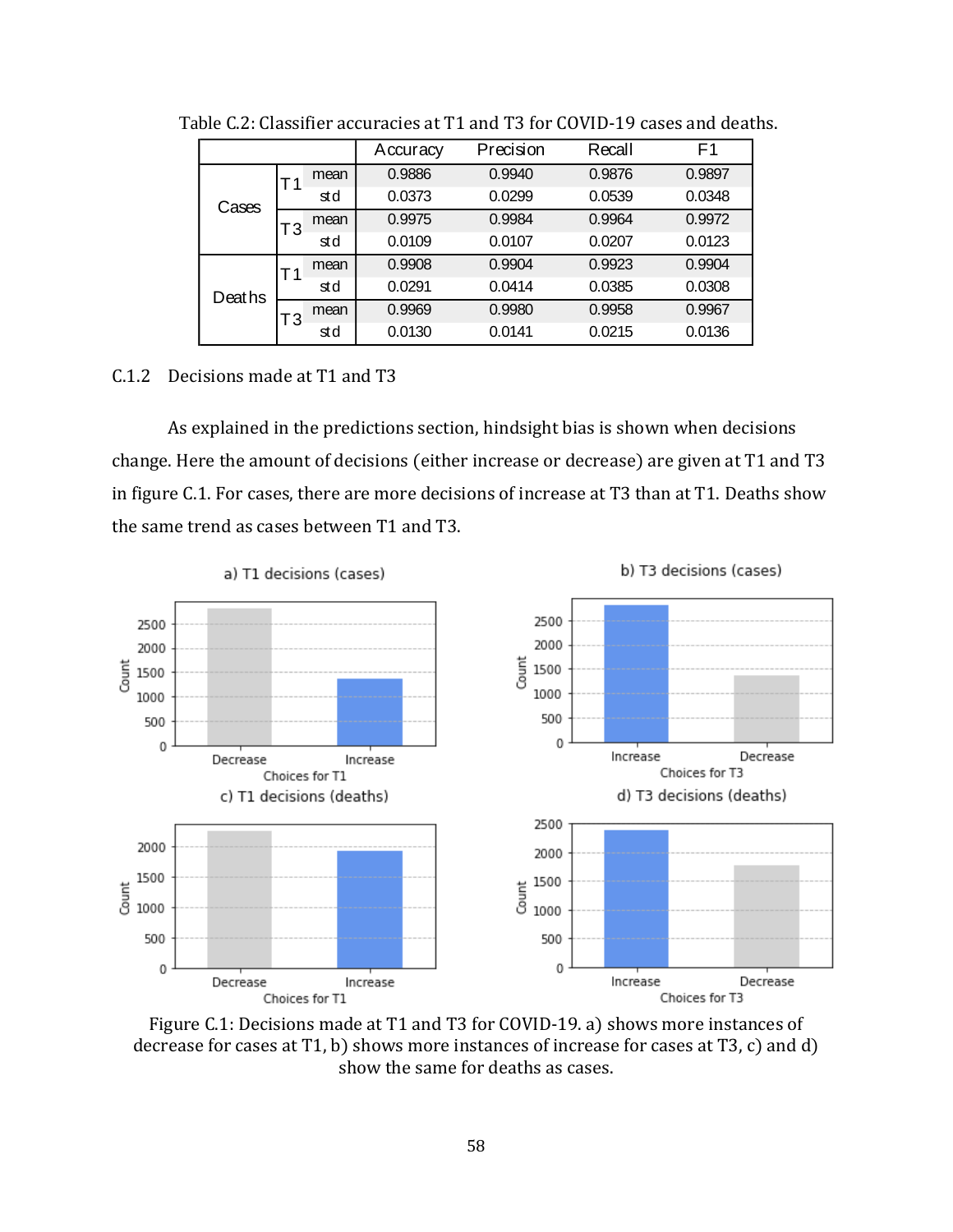# C.1.3 Similar decisions between T1 and T3

In comparing similar decisions, there are more instances of similar decisions between T1 and T3 for cases than for deaths, which is supported by the evidence in the results chapter.



Figure C.2: Similar decisions between T1 and T3 for COVID-19. a) shows the results for cases, b) shows the results for deaths, with more different decisions than cases.

## C.1.4 Recall and Reconstruction value counts

Since recall and reconstruction were determined randomly, not dependent on any source of impairment, the number of times for each deliberation method should be about equal. The counts of each in figure C.3 show this to occur.



Figure C.3: Recall or Reconstruction for COVID-19 a) cases and b) deaths.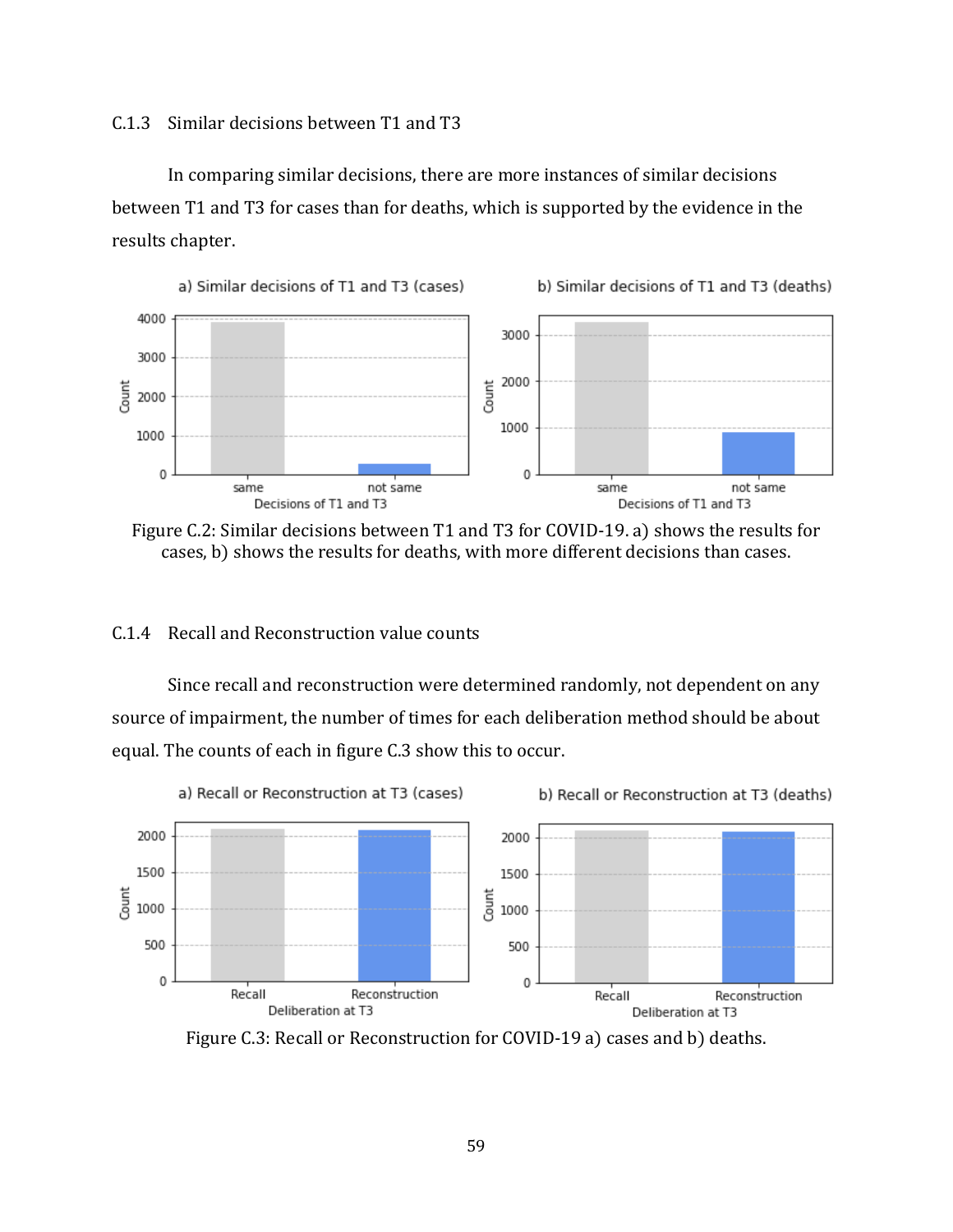From the HBC equation, each test instance was grouped into either high or low categories of HBC, according to distribution in each scenario. The threshold for cases is 0.194 and is 0.199 for deaths. There are more instances of high HBC for deaths than for cases.



Figure C.4: HBC levels between T1 and T3 of COVID-19 a) cases and b) deaths, with more high changes than cases.

# C.2 Nutrition

## C.2.1 Classifiers

Table C.3 shows the number of times each classifier was used in the nutrition results, divided by T1 and T3 decisions. These results show that the ensemble method performed the best so was most frequently chosen in both COVID-19 settings.

|           |                | Classifier counts |           |      |  |  |
|-----------|----------------|-------------------|-----------|------|--|--|
|           |                | <b>KNN</b>        | <b>RF</b> | DT   |  |  |
| Nutrition |                |                   | 3774      | 1126 |  |  |
|           | T <sub>3</sub> |                   | 1944      | 506  |  |  |

Table C.3: Classifiers utilized at T1 and T3 decisions for nutrition.

Table C.4 shows the accuracies of each classifier, for both T1 and T3. Nutrition results show accuracy, precision, recall and F1 score increase from T1 to T3. This is supported by the evidence in section 1 of the results chapter.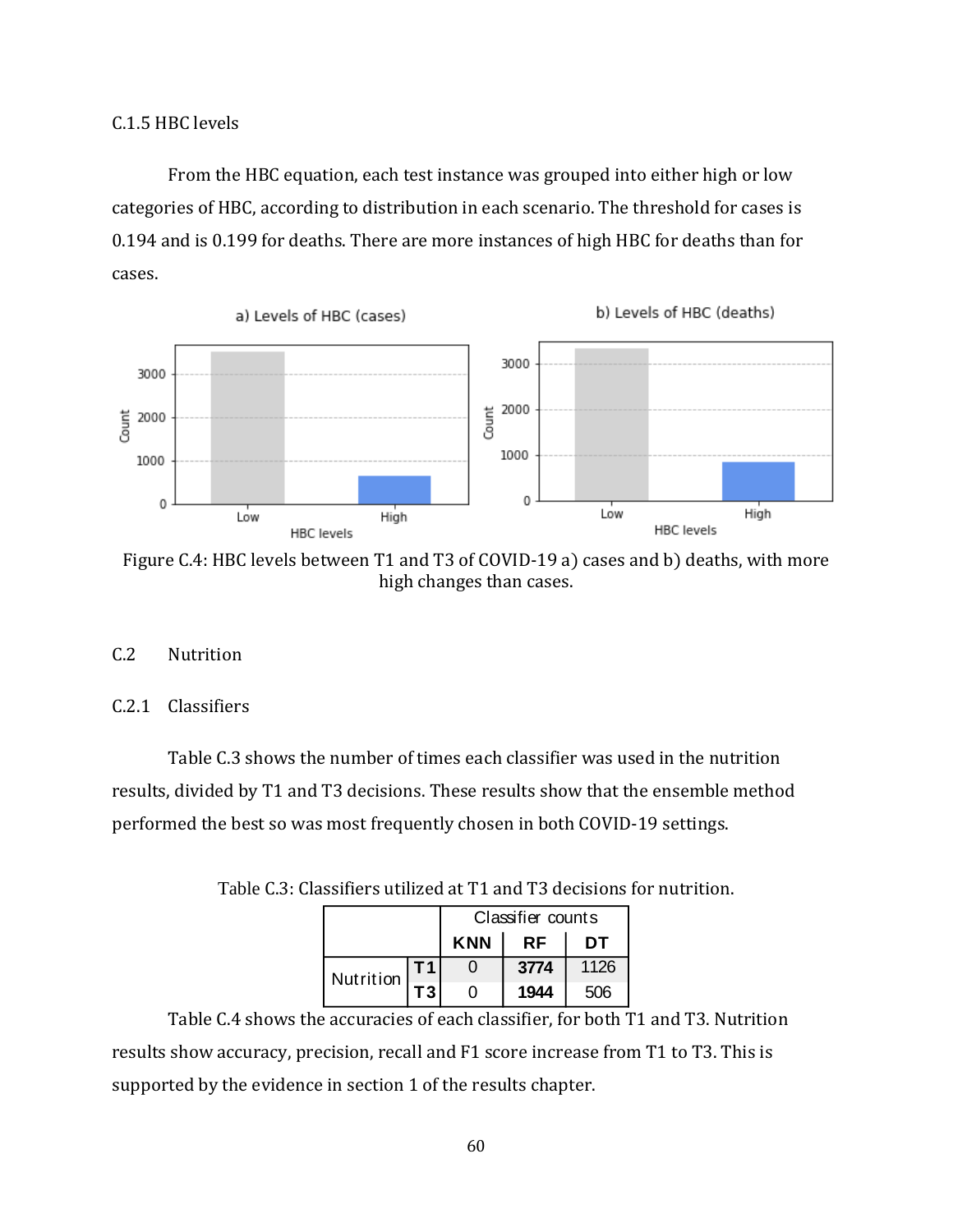|           |    |      | Accuracy | Precision | Recall | F1     |
|-----------|----|------|----------|-----------|--------|--------|
|           |    | mean | 0.9973   | 0.9985    | 0.9969 | 0.9977 |
| Nutrition |    | std  | 0.0028   | 0.0027    | 0.0036 | 0.0024 |
|           | тາ | mean | 0.9985   | 0.9980    | 0.9981 | 0.9987 |
|           |    | std  | 0.0012   | 0.0141    | 0.0017 | 0.0011 |

Table C.4: Classifier accuracies at T1 and T3 for nutrition.

## C.2.2 Decisions made at T1 and T3

As explained in the predictions section, hindsight bias is shown when decisions change. Here the amount of decisions (either healthy or unhealthy) are given at T1 and T3 in figure C.5. For nutrition, there are only 70 more instances of healthy chosen at T3 than T1. Since there is not a significant difference in amounts of decisions but we know nutrition is associated with more hindsight bias than COVID-19, these results are attributed to the ratio of decisions right at T1, but made on the wrong instances.



Figure C.5: Decisions made at T1 and T3 for nutrition. a) shows more instances of healthy decisions at T1, b) shows more instances of healthy decisions at T3, only slightly increasing from T1.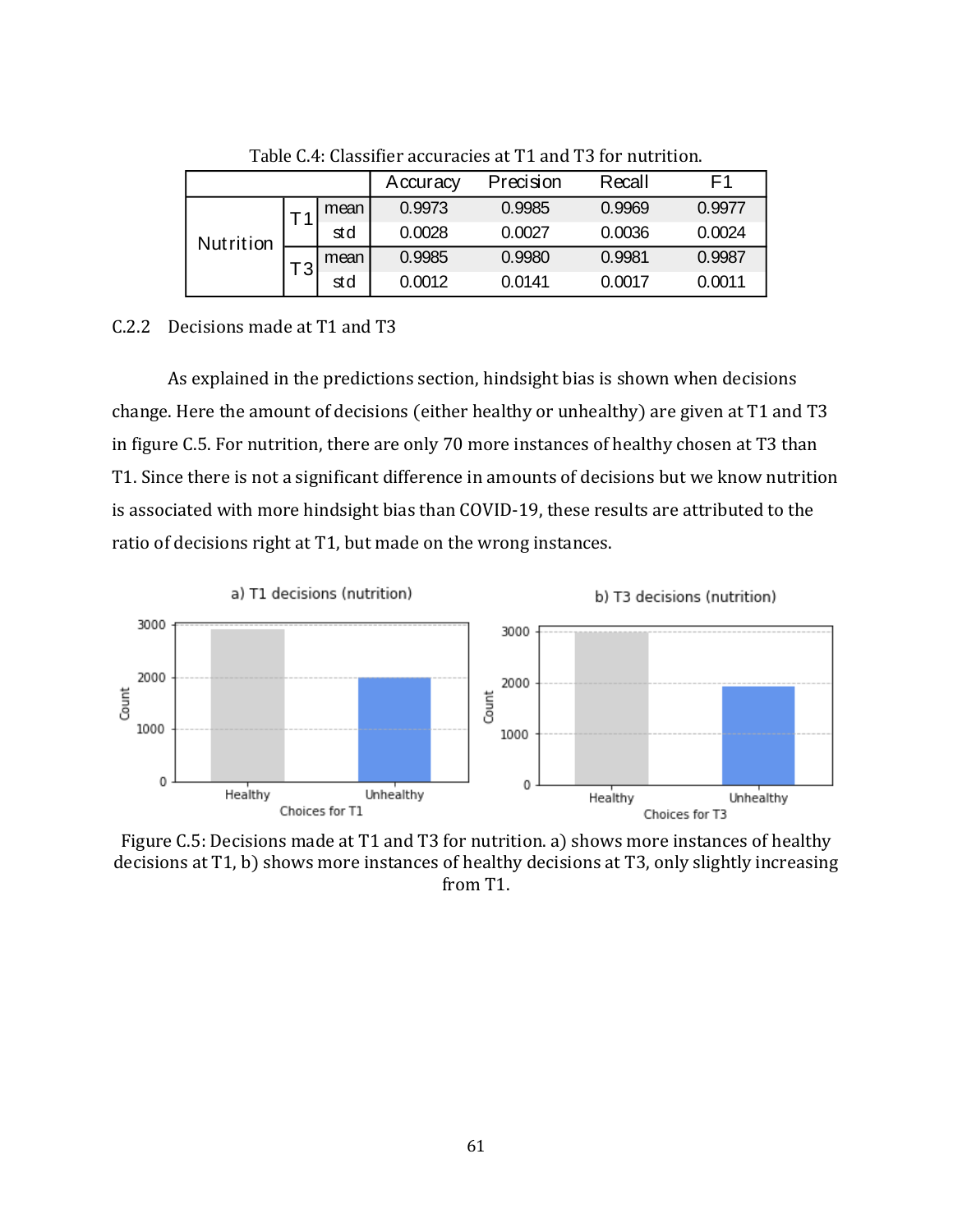C.2.3 Similar decisions between T1 and T3

In comparing similar decisions, there are more instances of similar decisions than different between T1 and T3 for nutrition.



Figure C.6: Similar decisions between T1 and T3 for nutrition, with more same decisions than different.

# C.2.4 Recall and Reconstruction value counts

Since recall and reconstruction were determined randomly, not dependent on any source of impairment, the number of times for each deliberation method should be about equal. The counts of each in figure C.7 show this to occur.





Figure C.7: Recall or Reconstruction for nutrition.